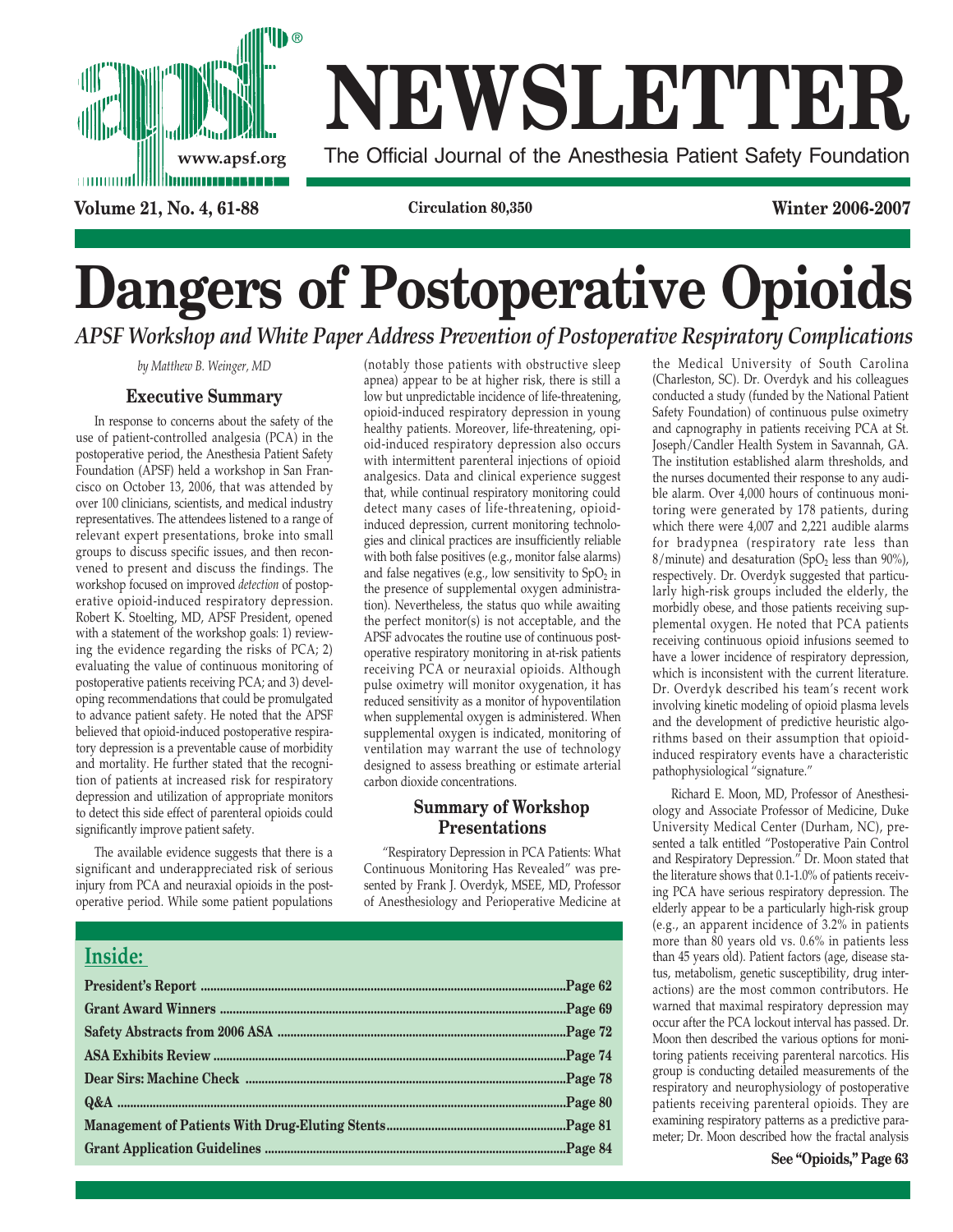## **President Stoelting Summarizes the State of the APSF in 2006**

## *by Robert Stoelting, MD*

As President of the Anesthesia Patient Safety Foundation (APSF), it is my privilege to report annually on the activities of the foundation during the past calendar year. I am pleased to report that 2006 has been an active and rewarding year as we pursue safety initiatives (safety during patientcontrolled analgesia, technology training) intended to further our mission that *"no patient shall be harmed by anesthesia."* In addition to safety initiatives, the past year included a greatly expanded investment by the APSF in the support of research, both in the number of grants awarded and the size of the awards. This critically important expansion of research support was made possible by the generous support of the American Society of Anesthesiologists (ASA, \$500,000 annually) and by the full support of two \$150,000 awards by the **Cardinal Health Foundation** and **Anesthesia Healthcare Partners**.

## **Safety During Patient-Controlled Analgesia (PCA)**

This issue of the *APSF Newsletter* contains a report of the APSF Board of Directors Workshop on *"Safety During PCA"* held on October 13, 2006, in Chicago, IL. The impetus for this conference was the APSF's belief that opioid-induced depression of ventilation during PCA (and neuraxial opioids) is a preventable cause of morbidity and mortality.

In the view of the APSF, recognition of patients at increased risk for ventilatory depression and utilization of appropriate continuous monitors (pulse oximetry and indicators of arterial  $PaCO<sub>2</sub>$ ), which are linked to a system to summon a health care professional to the patient's bedside, would improve patient safety during pain management in the postoperative period. Although patients with obstructive sleep apnea (not always recognized) are at the greatest risk for opioid-induced depression of ventilation, it is clear that occasional patients without this perceived risk factor may experience lifethreatening depression of ventilation that might be recognized sooner with continuous monitoring.

There is increasing recognition that supplemental oxygen may mask opioid-induced hypoventilation by maintaining oxygen saturation in the presence of impending apnea and carbon dioxide narcosis. Supplemental oxygen should be prescribed only when it is viewed as beneficial by the treating physician.

In addition to the report in this issue of the *APSF Newsletter*, a summary statement of the workshop appears on the APSF website. This summary statement has been given widespread visibility in the publications of the ASA, American Association of Nurse Anesthetists, American Society of Postanesthesia Nurses, and the American College of Surgeons. Distribution of the results of the workshop

among all health care professionals and recognition of the need for continuous monitoring of patients in the postoperative period is critical, as safe pain management following surgery includes more than anesthesia professionals.

## **Technology Training Initiative**

The APSF Committee on Technology is undertaking a technology training initiative based on the observation that anesthesia equipment is increasingly complex and anesthesia professionals need formalized training in its use. New machines have unique and subtle variations in breathing circuit design, automated checkout, volatile anesthetic delivery, hidden piston ventilators, fresh gas delivery, and ventilation modes. Although the incidence of equipment-related critical events is relatively low, morbidity associated with such events can be quite high. Human error is the leading contributor to equipment-related problems, and is typically magnitudes greater than pure equipment failure. The implication is that we need greater training and facility with our equipment.

The most effective method of introducing new anesthesia equipment into the operating room has not been thoroughly investigated. The Fall 2006 issue of the *APSF Newsletter* addressed the issue of technology training and the difference between mandatory and voluntary participation by anesthesia professionals. The APSF believes that technology training on anesthesia equipment is an important safety issue and will give this initiative high priority in the next year. *Just as I would not fly on an airplane if the pilot announced his/her decision to turn off the audible alarms, I wonder how many of us would fly on an airplane with a pilot who knew as much about the airplane's equipment as we know about our anesthesia machine?*

## **APSF Newsletter**

The *APSF Newsletter* continues its role as a vehicle for rapid dissemination of anesthesia safety information with Robert C. Morell, MD, as Editor. The *APSF Newsletter* is sent to more than 80,000 recipients including the members of the American Society of Anesthesiologists, American Association of Nurse Anesthetists, American Academy of Anesthesiologist Assistants, and the American Society of Anesthesia Technologists and Technicians. The Spring 2007 *APSF Newsletter* will be a "special 20th anniversary celebration issue" describing past, present, and future achievements and goals of the foundation.

Important issues presented in recent editions of the *APSF Newsletter* include a 2-part series on *"Patient Perspectives Personalize Patient Safety"* and *"Dealing with Adverse Events"* (Winter 2005-2006 and Spring 2006 issues). Other topics presented in recent

**See "President," Page 68**



**The Anesthesia Patient Safety Foundation Newsletter** is the official publication of the nonprofit Anesthesia Patient Safety Foundation and is published quarterly at Wilmington, Delaware. Annual contributor status: Individual – \$100.00, Corporate – \$500.00. This and any additional contributions to the Foundation are tax deductible. © Copyright, Anesthesia Patient Safety Foundation, 2007.

The opinions expressed in this *Newsletter* are not necessarily those of the Anesthesia Patient Safety Foundation or its members or board of directors. Validity of opinions presented, drug dosages, accuracy, and completeness of content are not guaranteed by the APSF.

### **APSF Executive Committee:**

Robert K. Stoelting, MD, President; Jeffrey B. Cooper, PhD, Executive Vice President; George A. Schapiro, Executive Vice President; Paul A. Baumgart, Vice President; David M. Gaba, MD, Secretary; Casey D. Blitt, MD, Treasurer; Sorin J. Brull, MD; Robert A. Caplan, MD; Nassib G. Chamoun; Robert C. Morell, MD; Michael A. Olympio, MD; Richard C. Prielipp, MD; Matthew B. Weinger, MD.

### **Newsletter Editorial Board:**

Robert C. Morell, MD, Editor; Sorin J. Brull, MD; Joan Christie, MD; Jan Ehrenwerth, MD; John H. Eichhorn, MD; Lorri A. Lee, MD ; Rodney C. Lester, PhD, CRNA; Glenn S. Murphy, MD; Denise O'Brien, MSN, RN; Karen Posner, PhD; Wilson Somerville, PhD; Jeffery Vender, MD.

Address all *general, contributor, and subscription* correspondence to:

- **Administrator, Deanna Walker**
- **Anesthesia Patient Safety Foundation Building One, Suite Two 8007 South Meridian Street Indianapolis, IN 46217-2922 e-mail address: walker@apsf.org**

## **FAX: (317) 888-1482**

Address *Newsletter* editorial comments, questions, letters, and suggestions to: **Robert C. Morell, MD Editor,** *APSF Newsletter*

*c/o Addie Larimore, Editorial Assistant* **Department of Anesthesiology Wake Forest University School of Medicine 9th Floor CSB Medical Center Boulevard Winston-Salem, NC 27157-1009 e-mail: apsfeditor@yahoo.com**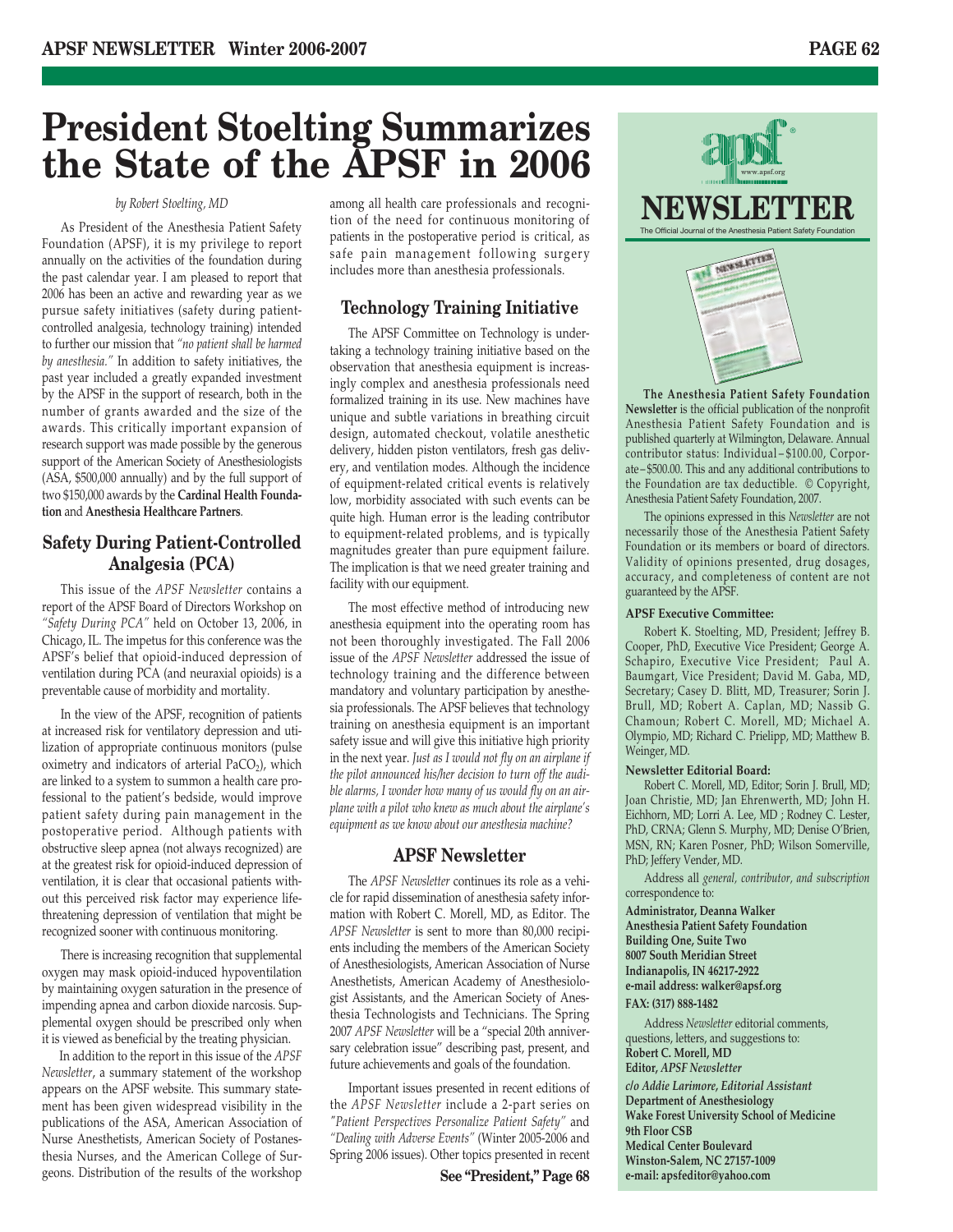## **Value of Pulse Oximetry Depends on FiO2**

## **"Opioids," From Page 61**

of inter-breath intervals of these patients correlated with mean end-tidal CO<sub>2</sub>. He recommended that strategies to prevent opioid-induced respiratory depression should include patient triage, appropriate dosing, genetic screening (in the future), and bedside monitoring.

"Using Smart Pumps and Continuous Monitoring to Reengineer the PCA Process" was presented by Ray R. Maddox, PharmD, Director of Clinical Pharmacy, Research and Pulmonary Medicine at St. Joseph's/Candler Health System of Savannah, GA. Dr. Maddox noted that PCA device-related patient injuries reported to the FDA were more prevalent than those for large volume infusion pumps (LVP), despite a much lower overall usage rate. In 2004, the FDA Maude database contained reports of 22 deaths and 106 Adverse Drug Events (ADE) associated with PCA use and 17 deaths and 390 ADE for LVP. Dr. Maddox then discussed the potential benefits of incorporating dose-checking ("smart pump") technology into PCA pumps. Finally, he described the results of the use of "smart" PCA pumps linked directly to  $SpO<sub>2</sub>$  and PETCO<sub>2</sub> monitoring at his hospital. The Smart PCA technology averted 52 PCA-related potential dosing errors (as evidenced by alterations in programming after device alert) in 225 patients receiving PCA. Dr. Maddox described some post-surgical patients where respiratory depression was detected within the first 6 hours on the ward after transfer from the PACU *before any PCA doses had been administered*. He also described cases of averted potential negative outcome due to PCA by proxy. Many perceived "nuisance" alarms proved to be real events. In some cases, a patient's status changed rapidly, and this would have been difficult to detect in a timely manner by standard-ofcare intermittent monitoring. Respiratory depression appeared to be at least as common in patients receiving epidural PCA. Finally, Dr. Maddox found that nurses required substantial education to interpret results of continuous capnographic monitoring. To assist in interpretation and consequent clinical decisions, the hospital incorporated respiratory therapists into their multidisciplinary postoperative pain management team.

Michael W. Jopling, MD, Chairman of Anesthesiology at Mt. Carmel St. Ann's Hospital (Columbus, OH), discussed "Capnography Based Respiratory Monitoring Outside the Operating Room." Dr. Jopling's community hospital has 6 years' experience using capnography on their inpatient wards. He argued that the JCAHO's emphasis on pain as a vital sign had the unintended adverse consequence of setting patients expectations to be "no pain after surgery." As a result, more patients may be receiving excessive analgesics. He also emphasized that all types of parenteral opiates can cause significant respiratory depression citing, as an example, the need for patients to be monitored



*Matthew B. Weinger, MD*

for 48 hours after DepoDur™ injections. Dr. Jopling described 2 problems with relying on correct opioid dosing to prevent opioid-induced respiratory depression: 1) for any given level of pain, there may be a 20-fold variance in individuals' opioid dose requirements; 2) pain is often variable or episodic (e.g., kidney stones). He went on to emphasize that pulse oximetry is a poor monitor of ventilation if a patient is breathing supplemental oxygen. For example, if a patient is receiving 40% oxygen, the  $PaCO<sub>2</sub>$  could be 150 mmHg and the  $SpO<sub>2</sub>$  could still be 100%. At his hospital, they use a small portable combined capnograph/pulse oximeter along with improved technology for sampling PETCO<sub>2</sub> in un-intubated patients. Respiratory monitoring is part of their Order Set for postoperative care *and* nurses are allowed to order it independently. All of their clinicians have become believers, although the non-anesthesiologists needed substantial training to be able to effectively implement the system.

Ann S. Lofsky, MD, a staff anesthesiologist at St. John's Hospital (Santa Monica, CA) and Anesthesia Consultant and Governor Emeritus to The Doctors Company (Napa, CA), discussed "Obstructive Sleep Apnea and Postoperative PCA Opioids." Based on a review of claims data, she identified obstructive sleep apnea (OSA) as a significant factor for anoxic brain injury and death in patients receiving opioid analgesia. She reviewed the physiology of sleep apnea and noted that the neural efferent system responsible for maintaining a patent upper airway is depressed by 2 things: rapid-eye movement (REM) sleep and opioids. Not all patients with OSA are obese males and OSA may not be diagnosed prior to surgery. In The Doctors Company database, there were 8 claims since 2000, which included sleep apnea (or symptoms suggestive of undiagnosed OSA) and postoperative respiratory arrest. Dr. Lofsky emphasized that respiratory rate is not a reliable monitor of ventilation in sleep apnea patients because episodes of obstruction are not usually associated with slow respiratory rates, and there is often chest movement without ventilation (due to airway obstruction). Episodes of critical obstruction can occur intermittently and yet be associated with severe hypoxia. She advocated the following preventive measures: flagging charts of patients with a diagnosis of OSA, having patients already on continuous positive airway pressure (CPAP) use it while hospitalized, and monitoring all OSA patients as long as they are receiving opioids. Dr. Lofsky asserted that respiratory monitoring does not always need to be high-technology—in some cases, an apnea monitor and a sitter may be sufficient.

John B. Downs, MD, Professor of Anesthesiology at the University of South Florida (Tampa, FL) argued in his presentation, "The Pulse Oximeter as a Monitor of Ventilation," that  $SpO<sub>2</sub>$  is an effective method to detect hypoventilation in almost all situations *if the patient is breathing room air*. Under this circumstance, if ventilation were cut by 50% then  $SpO<sub>2</sub>$  will decrease significantly in only 2-3 minutes.6 In contrast, the same decrease in ventilation will increase  $\text{PETCO}_2$  to 70 mmHg in about 1 hour, but, if the patient is breathing as little as 25% supplemental oxygen, SpO<sub>2</sub> may not decrease. Dr. Downs then reported on a study of postoperative bariatric patients in which comprehensive respiratory data were collected every 4 seconds. Most of these patients received supplemental oxygen, and this could mask severe hypoventilation. Dr. Downs went on to try to debunk the conventional wisdom that supplemental oxygen is both beneficial and desirable. He stated that in pigs, one needed to decrease  $SaO<sub>2</sub>$  to  $40%$  of normal (22 mmHg) before oxygen consumption started to decrease, and cardiac problems did not appear until SpO<sub>2</sub> was less than 20%. He further noted that as desaturation occurs, the diffusion gradient from capillary to mitochondria is maintained.

Robert A. Caplan, MD, presented a "Closed Claims Analysis of Cases Involving Postoperative PCA and Neuraxial Narcotics." Dr. Caplan is Professor of Anesthesiology at the Virginia Mason Medical Center (Seattle, WA) and is a member of the APSF Executive Committee. The ASA Closed Claims database currently contains about 7,000 closed claims (as of 2001). There were 144 cases with acute pain management claims (2% of all claims)—this is a new and increasing source of claims in the last decade. Using strict inclusion criteria, Dr. Caplan identified 15 cases involving PCA and 16 involving central neuraxial narcotics (CNN). Respiratory event onset was in the first 24 hours in 50% of PCA and 62% of CNN claims. About 60% of these 31 patients died, 13% had permanent brain damage, and approximately 25% had no permanent injuries. Care was judged appropriate in only half of the claims. Assuming proper and effective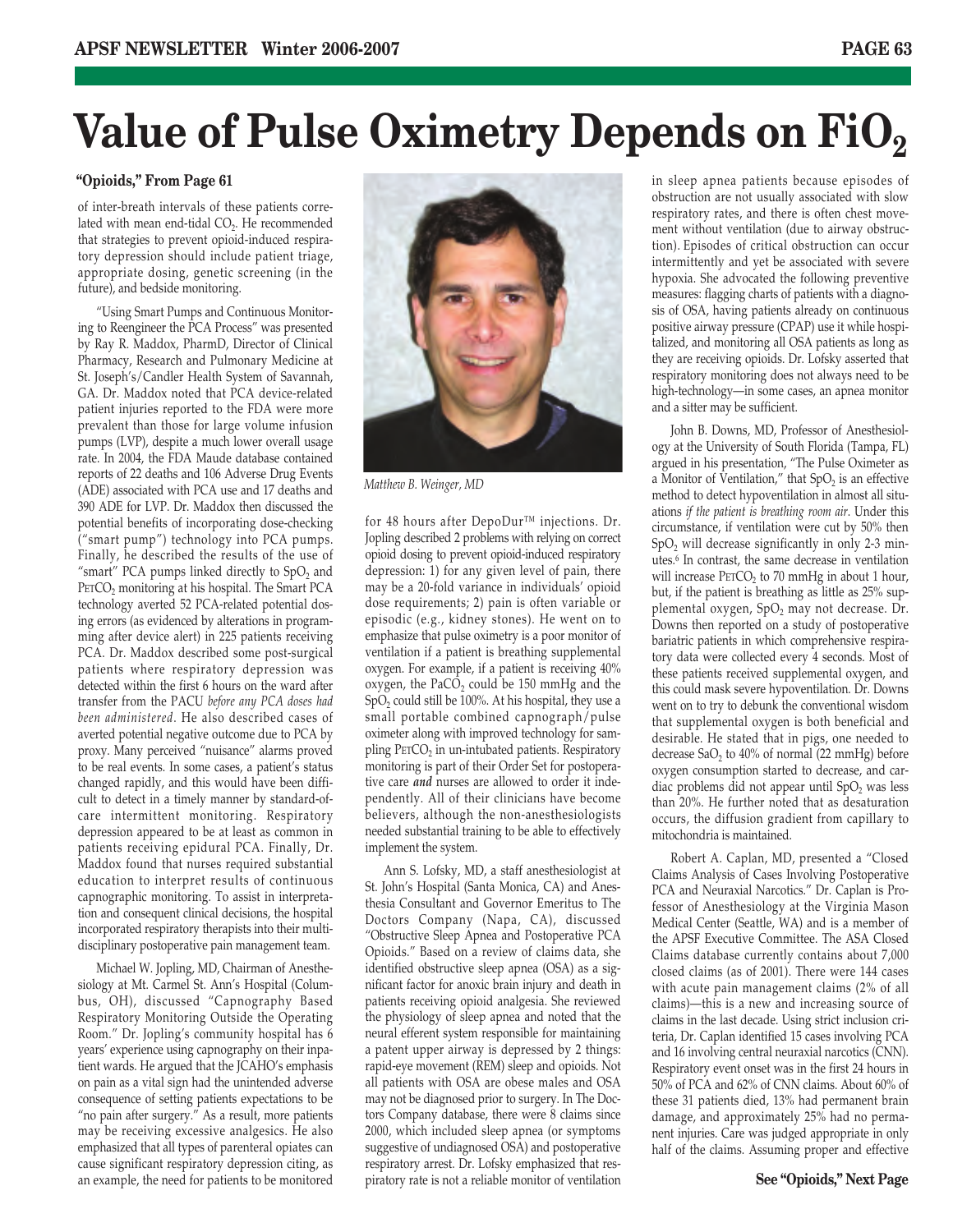## **Group Discussions Yield Recommendations For Detection and Prevention of Respiratory Depression**

## **"Opioids," From Preceding Page**

use of monitoring, the trained case reviewers felt that better monitoring could have prevented the event in 73% of the PCA and 56% of CNN cases.

## **Comparison of Existing Technologies to Monitor Oxygenation and Ventilation**

Table 1 summarizes and clarifies the workshop findings on the comparative value and potential role of different monitoring modalities for the detection of opioid-induced respiratory depression.

## **Summary of Small Group Discussions**

The workshop attendees broke up into 4 smaller groups; each group was facilitated by a patient safety expert. Using the presentations as well as their extant knowledge and experience, each group was asked to address the following question: "If we accept the premise that opioidinduced respiratory depression during patient-controlled analgesia is a preventable cause of morbidity and mortality, what steps can the APSF recommend to improve patient safety?" To guide the discussion, 8 more specific questions were posed (Table 2). A synopsis of each group's findings follows.

Group 1 was moderated and presented by Paul A. Baumgart, Vice President, Respiratory Care Products, GE Healthcare (Madison, WI), and Vice President of the APSF. This group felt that patients should be evaluated for risk factors related to postoperative pain management during their preoperative evaluation. While maximal prevention should be undertaken for the higher risk patients, the group advocated continuous monitoring of ventilation for all postoperative patients receiving opioid analgesics, regardless of the route. The group supported the "zero tolerance" position suggesting that the cost of a single adverse incident at a facility would offset all costs of monitoring.

Nursing plays a critical role in postoperative patient monitoring. Better education is needed to increase awareness about the risk of PCA and other pain control therapies. Additional care providers such as respiratory therapists could augment nurses' vigilance. But since postoperative ward patients cannot be continuously attended, additional (electronic) monitoring is necessary. Adverse trends suggesting hypoventilation should automatically pause the opioid administration and simultaneously notify the caregiver. The alarm must be heard. How this is done (whether at the bedside, at a central station, via telemetry, via pagers, etc.) should be appropriate to the physical layout and staffing of the care environment.

Group 2 was moderated and presented by David M. Gaba, MD, Associate Dean for Immersive

and Simulation-Based Learning, and Professor of Anesthesiology, Stanford University, and Director of the Patient Simulation Center of Innovation (PSCI) at the Palo Alto VA Healthcare System (Palo Alto, CA). Dr. Gaba is also the Secretary of the APSF. Group 2 felt very strongly that we should strive for "zero tolerance"—no patient should suffer an injury due to postoperative respiratory depression from parenteral or neuraxial narcotics. Therefore, we need to develop more effective continuous monitoring strategies linked to a *system* of timely and effective response (likely requiring enhanced nursing surveillance as well as the involvement of respiratory therapy and other personnel). Continuous monitoring should be applied to all patients receiving parenteral or neuraxial opioids (or opioids via a new but equivalent route of administration). However, initially, it may be necessary to provide such monitoring only for higher risk patients; those who are 1) known or suspected to have central or obstructive sleep apnea–enhanced preoperative screening for such patients should be considered; 2) elderly; 3) receiving other CNSactive drugs; and 4) have pre-existing respiratory compromise.

The group felt that there is currently no single ideal monitor (or combination of monitors). Yet, many in the group believed that *any* monitoring was better than no monitoring. Patients should currently be monitored with more than one concurrent modality; while effective monitors of alveolar ventilation are superior to monitoring only arterial blood oxygenation, both ventilation and oxygenation should be monitored. Assessing level of sedation along with level of pain would also be useful.

The prevention of opioid-induced respiratory depression should include education of patients and families about realistic expectations for pain control and risks, as well as education and training of clinicians about analgesia and respiratory physiology.

Research is required to identify causes, risk groups, and effectiveness of prevention and treatment of respiratory depression. As new information becomes available, the implementation, prevention, and treatment strategies can be optimized. The dissemination and implementation strategy for addressing this problem should include an APSF position statement; education and training; modified patient-care protocols including expanded use of non-opioid analgesic techniques; and engagement of other parties that conduct direct or indirect implementation of patient safety change, such as the Institute for Healthcare Improvement and JCAHO.

Group 3 was moderated and presented by Julian M. Goldman, MD, Assistant Professor of Anesthesiology and Biomedical Engineering, Massachusetts General Hospital and Harvard University (Boston, MA). This group believed that it was not possible to reliably identify those patients at higher risk, and, therefore, all patients receiving parenteral opioids should be monitored. They felt that the nurse as an intermittent monitor of respiratory depression was inadequate and, at a minimum, a reliable continuous apnea monitor should be used. However, they recognized that no single current monitoring technology was optimal. They were very concerned about the high rate of false alarms and advocated research to address this important problem. If monitoring detected possible opioidinduced respiratory depression, the infusion should be stopped and a "call for help" should be issued. Dr. Goldman noted that such an implementation had been explicitly excluded in the international closed-loop control medical device standard currently under development. The group also advocated that any solution should address maintenance and training issues. Finally, the group suggested caution in moving forward too quickly because this might limit much needed research.

Group 4 was moderated and presented by Michael A. Olympio, MD, Professor and Vice-Chairman of Education, Department of Anesthesiology, Wake Forest University School of Medicine (Winston-Salem, NC). Dr. Olympio is the Chair of the APSF Committee on Technology and a member of the APSF Board of Directors. This group felt that of all patients receiving parenteral or neuraxial opioids (or procedural sedation), the ones at the greatest risk could not be reliably distinguished from low risk patients, and, therefore, they advocated that all patients be treated equivalently. For example, to declare patients with sleep apnea at-risk, would by definition exclude patients with undiagnosed or unlabeled sleep apnea, who are also atrisk. And to declare young healthy patients at low risk would exclude those who received high doses of opioids while awake and then lapsed into a hypoventilatory state while asleep. Despite concerns about the costs and infrastructure required to monitor all patients, this group was adamant about standard monitoring, as historically accomplished with other devices (ECG, pulse oximetry) despite similar concerns.

Thus, every patient receiving parenteral opioids should be monitored with, at a minimum, pulse oximetry and a continuous measure of respiratory rate. The group suggested that current monitors of expired carbon dioxide had significant limitations in their ability in un-intubated patients to accurately display a true capnogram and to determine an accurate end-tidal value. Longer term, the goal was to develop and universally implement a monitoring strategy that would 1) reliably determine and effectively report hypoventilation and/or apnea; 2) distinguish hypoventilation from apnea; and 3) distinguish central apnea from obstructive apnea.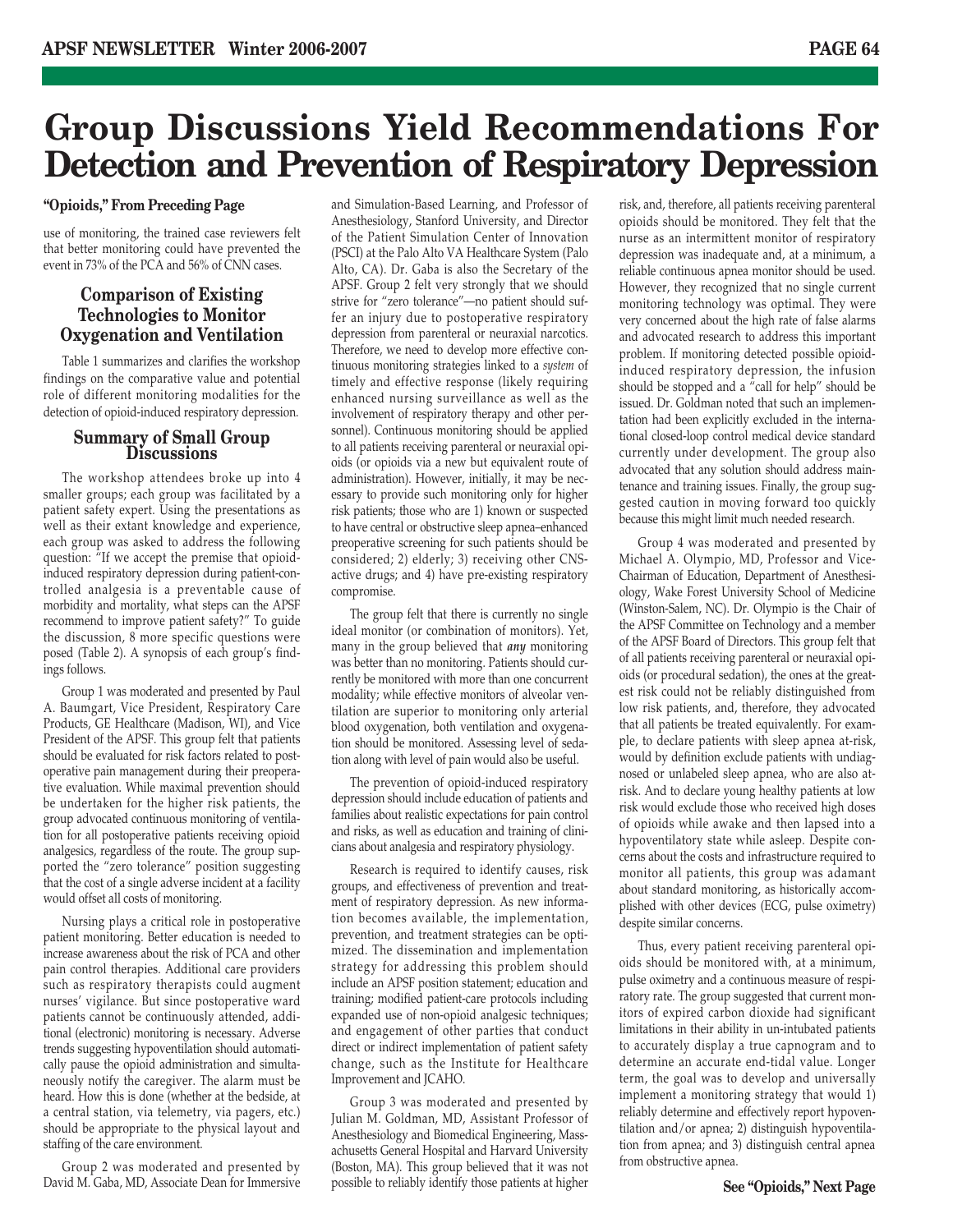## **Opinions Summarized and Tabulated**

## **"Opioids," From Preceding Page**

**Table 1. Summary of Opinions about Current Methods of Detecting Opioid-Induced Respiratory Depression**

| <b>Method</b>                                | <b>Primary</b><br><b>Measures</b> | Sensitivity*     | Specificity <sup>t</sup> | Reliability <sup>#</sup> | <b>Response</b><br><b>Time</b> | <b>Frequency of</b><br><b>Measurement</b> | <b>Cost</b> | <b>Comments</b>                                                                                                                                                            |
|----------------------------------------------|-----------------------------------|------------------|--------------------------|--------------------------|--------------------------------|-------------------------------------------|-------------|----------------------------------------------------------------------------------------------------------------------------------------------------------------------------|
| Clinical observation <sup>§</sup>            | Oxygenation<br>& Ventilation      | Variable         | Variable                 | Variable                 | Variable                       | Intermittent                              | Variable    | Depends on<br>observer skill and<br>observation frequency                                                                                                                  |
| Chest wall impedance                         | Ventilation                       | Low              | Low                      | Low                      | Moderate                       | Continuous                                | Modest      | May be non-specific in<br>airway obstruction                                                                                                                               |
| <b>Respiratory rate</b>                      | Ventilation                       | Low              | Moderate                 | Moderate                 | Moderate                       | Intermittent/<br>Continuous               | Variable    | May not be helpful in<br>patients with obstructive<br>sleep apnea (OSA)                                                                                                    |
| <b>Tidal volume</b>                          | Ventilation                       | Moderate         | Moderate                 | Low                      | Moderate                       | Continuous                                | Modest      | Unreliable technology                                                                                                                                                      |
| $SpO2$ (when giving<br>supplemental $FiO2$ ) | Oxygenation                       | Low              | Moderate                 | High                     | Slow                           | Continuous                                | Modest      | Desaturation may be late<br>and then very rapid                                                                                                                            |
| Venous blood gas                             | Oxygenation<br>& Ventilation      | High             | Modest                   | High                     | Slow                           | Intermittent                              | High        | Depends on prior clinical<br>observation or fortuity                                                                                                                       |
| Arterial blood gas                           | Oxygenation<br>& Ventilation      | <b>Very High</b> | <b>Very High</b>         | Very High                | Slow                           | Intermittent                              | High        | Depends on prior clinical<br>observation or fortuity                                                                                                                       |
| Minute ventilation                           | Ventilation                       | Moderate         | Moderate                 | Low                      | Moderate                       | Continuous                                | Modest      | Unreliable technology                                                                                                                                                      |
| $SpO2$ (without<br>supplemental $FiO2$ )     | Oxygenation<br>& Ventilation      | High             | High                     | <b>High</b>              | Fast                           | Continuous                                | Modest      | Alveolar gas equation<br>predicts a drop in SpO <sub>2</sub><br>even with modest<br>hypoventilation                                                                        |
| PETCO <sub>2</sub> (unintubated)             | Ventilation                       | Moderate         | High                     | Moderate                 | Fast                           | Continuous                                | Modest      | High PETCO <sub>2</sub> significant<br>but dependent on<br>sampling. Underestimates<br>PaCO <sub>2</sub> . Some believe only<br>reliable as measure of<br>respiratory rate |
| PETCO <sub>2</sub> (intubated)               | Ventilation                       | <b>Very High</b> | <b>Very High</b>         | <b>High</b>              | Fast                           | Continuous                                | Modest      | Not viable option<br>on ward                                                                                                                                               |

\* Sensitivity is test positivity in the presence of abnormality (i.e., [True positives]/[True positives + False negatives]).

† Specificity is test negativity in the absence of abnormality (i.e., [True negatives]/[True negatives + False positives]).

‡ Reliability is the consistency of meaningful data, particularly when abnormalities are present.

§ Clinical observation includes signs of sedation, decreased level of consciousness, respiratory rate, depth, and pattern, airway obstruction, cyanosis, etc.

The ideal monitoring device(s) should be simple, modular, interchangeable, and usable in all types of patients. They should also communicate effectively to the health care provider accurate and timely information. The monitor should not solely present otherwise complex graphical data (e.g., capnography waveforms) because some bedside caregivers will not be able to interpret such data correctly. The monitoring systems should be partially linked to PCA or PCEA devices so that the opioid infusion would automatically stop and concurrently notify the responsible caregiver(s).

After a vigorous debate, the Group concluded that these recommendations were realistic and feasible, and that money spent up-front for the monitoring technology would significantly reduce serious morbidity and mortality. One more death from pain relief could not be tolerated, and the question should actually be rephrased as, "Can we afford **not** to monitor these patients?" The group concluded that the final recommendations should be widely promulgated as a mandate.

## **Additional Audience Discussion**

Dr. Matthew Weinger (Vanderbilt University) moderated a general audience discussion that amplified several general topics.

Dr. Moon (Duke) suggested that *oral* opioid administration may be responsible for a significant number of respiratory events. Dr. Stoelting (APSF) reiterated his concern that the recent zeal to render

**RISK**

## **Table 2. Guiding Questions for Small Group Discussions**

- 1. Which patients are at the greatest risk?
- 2. What is the role of monitoring?
- 3. Desirable characteristics of monitoring devices (e.g., should they be portable, networked, wireless)?
- 4. Should monitor results (potential at risk conditions) be linked to PCA infusion technology?
- 5. Should recommendations apply only to high-risk patients?
- 6. Should recommendations/solutions apply to other than PCA (e.g., neuraxial, chronic pain management, out-of-hospital care)?
- 7. Are the proposed solutions/recommendations realistic, feasible, widely available, and cost-effective?
- 8. How should the resulting recommendations be disseminated?

## **See "Opioids," Next Page**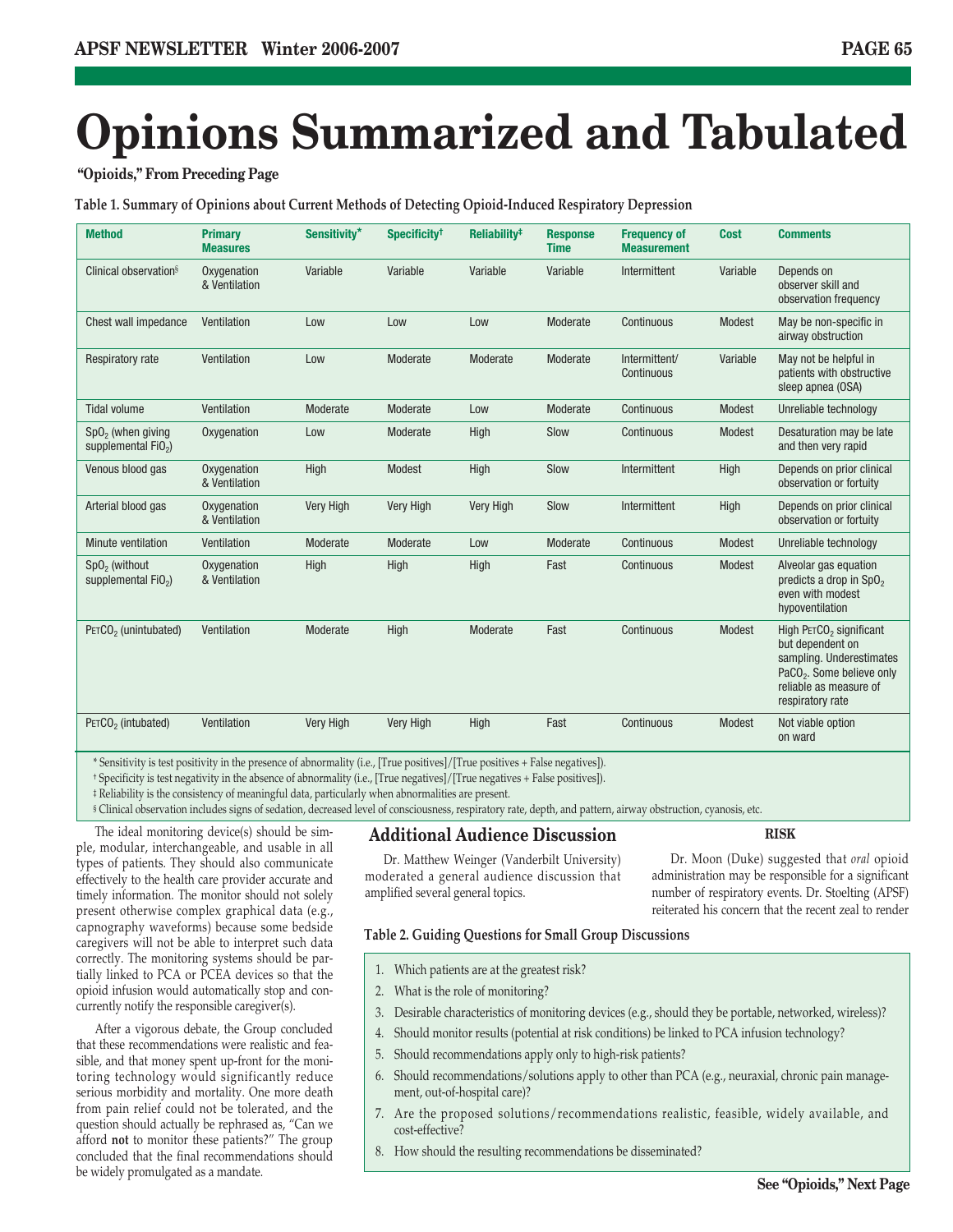## **APSF Issues Recommendations for Monitoring**

patients pain-free following surgery has resulted in an increase in opioid-related adverse events. Patients may have unrealistic expectations regarding postoperative pain while many doctors and nurses may feel more obligated to maximize analgesia (based on interpretation of JCAHO statements). He has repeatedly heard of situations in which PACU nurses had to stimulate patients to ask them if they were having pain before they could be transported to the ward. The awakened patient might give a 7 response to a 10-point pain scale, placing the nurse in a dilemma of recording this score or giving more analgesic drug to a patient who was clinically comfortable and resting so the PACU record will indicate an "acceptable" pain score upon discharge.

## **ANALGESIA ALTERNATIVES**

A participant stated that we do not use enough non-opioid analgesic adjuvants such as local anesthetic infiltration/regional blocks and non-steroid anti-inflammatory drugs. Drs. Weinger and Morell suggested that patients with obstructive sleep apnea may be safer going home on oral analgesics than staying in the hospital and receiving parenteral opioids. Dr. David Gaba (Stanford University) advocated a better-coordinated multidisciplinary approach to postoperative pain management. Dr. Maddox (Georgia) noted that transdermal and inhaled opioids are new technologies soon to be commercially available and their risks may also prove to be significant.

## **MONITORING**

Denise O'Brien (Michigan) asserted that nurses remain the lynchpin of effective intervention and the group should support increased postoperative nursing surveillance. Another participant noted that this meant increased nurse staffing levels with its associated recurring costs. John Downs opined that pulse oximetry monitoring of all postoperative patients will be a standard of care within 3 years. He didn't think the additional cost of monitoring technologies will be an impediment to their implementation and cited the rapid intraoperative and PACU adoption of pulse oximetry. Steven Barker (Arizona) suggested that there was currently no ideal ventilation monitor and advocated consideration of electronic auscultation of breath sounds. Julian Goldman (Boston) reiterated that his group felt that because none of the current monitors are adequate, they could not make a specific recommendation regarding monitoring. However, he went on to ask, "What would you want for your relative, if they were receiving PCA postoperatively?" Another participant suggested that within

**"Opioids," From Preceding Page** the next 5 years every postoperative patient would be monitored for both ventilation and oxygenation. Dr. Stoelting (APSF) stated that we cannot afford to wait another 5 years for the perfect monitors because too many healthy 16-year-olds will have been injured in the interim.

## **Recommendations**

In light of these findings, the APSF recommends the following actions:

1. We advocate widespread acceptance of the goal that *no patient shall be harmed by opioidinduced respiratory depression in the postoperative period.*

After more than 20 years of clinical experience, there remains a significant and still underappreciated risk of serious injury from PCA and neuraxial opioids in the postoperative period. While some patient populations (notably those patients who are elderly, have concurrent cardiorespiratory or CNS disorders, or obstructive sleep apnea) appear to be at higher risk, there is still a low but unpredictable incidence of life-threatening, opioid-induced respiratory depression in young healthy patients. The APSF advocates that health care providers should have "zero tolerance" of respiratory morbidity and mortality associated with opioid use in the postoperative period because these events should be completely preventable.

2. Even though current methods of detecting and preventing opioid-induced respiratory depression have limitations, we believe that *continuous monitoring using available technologies could still prevent a significant number of cases of patient harm.*

While we recognize the limitations of existing monitoring technologies for detecting opioidinduced respiratory depression, the APSF believes that the benefits of their use outweigh the costs, especially in those patients judged to be at highest risk. Thus, we advocate the use of continuous monitoring of oxygenation (generally pulse oximetry) and of ventilation in nonventilated patients receiving PCA, neuraxial opioids, or serial doses of parenteral opioids.

3. *Thus, immediately, we urge health care professionals to consider the potential safety value of continuous monitoring of oxygenation (pulse oximetry) and ventilation in patients receiving PCA or neuraxial opioids in the postoperative period.*

Although pulse oximetry will monitor oxygenation during PCA, it may have reduced sensitivity, as a monitor of hypoventilation, when supplemental

oxygen is administered. When supplemental oxygen is indicated, monitoring of ventilation may warrant the use of technology designed to assess breathing or estimate arterial carbon dioxide concentrations. Continuous monitoring is most important for the highest risk patients, but depending on clinical judgment, should be applied to other patients.

- In the short-term, resistance to change, incomplete solutions, and economics will invariably slow adoption of universal monitoring of postoperative patients. Thus, available monitoring resources will need to be directed to those patients at greatest risk of opioid-induced respiratory depression. In particular, continuous monitoring should be strongly considered in any patient with significant OSA receiving PCA or neuraxial opioids.
- 4. It is *critical that any monitoring system be linked to a reliable process to summon a competent health care professional to the patient's bedside in a timely manner.*

Even the best monitoring system will be of limited value if the response to the incipient event is ineffective. When the monitoring system alarms, the message must rapidly get to a clinician capable of responding in a timely and appropriate manner. Because staffing constraints necessitate only intermittent presence of clinicians at the bedside of un-intubated postoperative patients receiving parenteral opioids, reliable alerting methods (e.g., audible alarms, central stations, pagers, etc.) are required. Moreover, the responding clinician must be trained to effectively recognize opioid-induced respiratory depression and to intervene appropriately. A mechanism must be in place to allow a bedside clinician to rapidly call for additional help if needed. To effectively manage rare cases of opioid-induced respiratory arrest, the facility must have a well-trained rapid response (or code) team.

5. A widespread program should be initiated to *educate providers and patients about the risks* of life-threatening respiratory depression associated with the postoperative use of parenteral opioid analgesics. Many clinicians, and the lay public, do not appreciate the risks of respiratory depression associated with postoperative parenteral opioid analgesics. Education of providers who prescribe and administer parenteral opioids in the postoperative period is apparently variable and incomplete, providing an opportunity for the APSF, and for anesthesia care professionals, to increase general knowledge and awareness.

**See "Opioids," Next Page**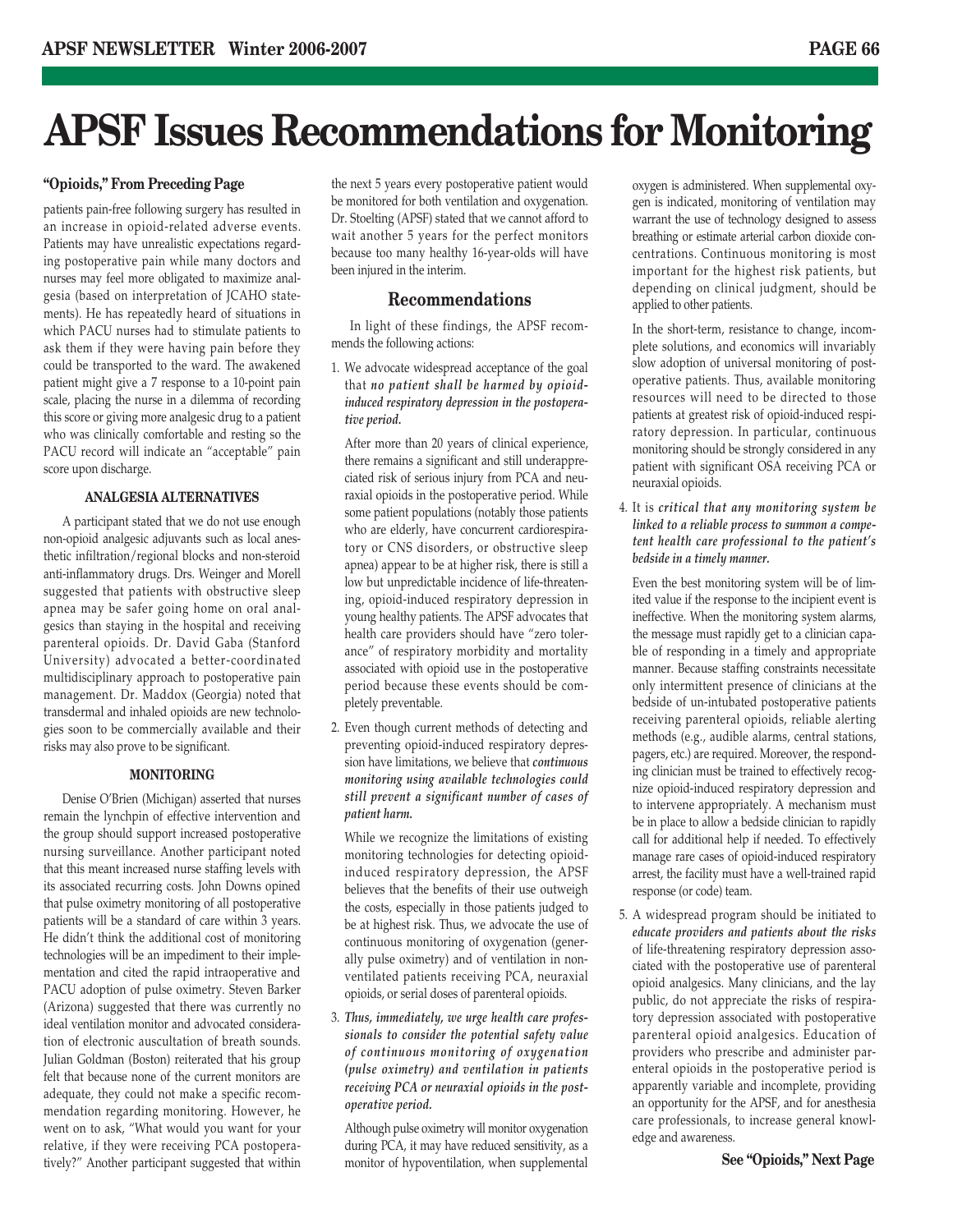## **Research and Education Are Needed Now**

## **"Opioids," From Preceding Page**

- 6. Governmental agencies and non-governmental entities should *provide increased support for scientific research* to
	- a. Identify those patient populations at the greatest risk of life-threatening, postoperative, opioid-induced respiratory depression. While there are published data on the incidence of opioid-induced respiratory depression in various patient populations, prospective controlled studies could identify the independent relative-risk of critical contributory factors. The relationship of OSA and opioid-induced respiratory depression deserves special attention.
	- b. Develop optimal respiratory monitoring technologies, algorithms, and alarms. Near-term research should focus on the development of algorithms that integrate data from several information sources (e.g., pulse oximetry and capnography). Other areas of research should include better signal/artifact detection, new sensor technologies, improved gas sampling methods, and computer-aided diagnosis. An important contribution will be lower cost, portable, wireless respiratory monitors.
	- c. Evaluate the impact of different technologies, duration of monitoring, notification modalities, and systems of response. Research should address the reliability and positive predictive value of different monitoring devices and strategies as well as methods of notifying the clinician responders. The most effective interventions are likely to be multimodal. For example, an intervention might include the routine use of continuous monitoring technologies, electronic notification of front-line clinicians, a rapid response team as a back-up, and simulation-based training of responders.

The APSF is optimistic that further research will improve our ability to utilize effectively continuous monitoring of oxygenation and ventilation in the postoperative period. However, the status quo while awaiting the perfect monitor(s) is not acceptable, and we urge the use of continuous postoperative monitoring of oxygenation and ventilation in appropriate patients without delay.

- 7. Although detection of postoperative opioidinduced respiratory depression is important, *prevention may be a more effective strategy*. Thus, we also advocate efforts to
	- a. Evaluate interventions to reduce the risk of postoperative, life-threatening, opioid-

induced depression including the use of alternative analgesic drugs and modalities.

Research should continue to investigate the comparative effectiveness, safety, and acceptance of perioperative use of local anesthetic infiltration, non-opioid analgesics (especially non-steroidal anti-inflammatory agents and alpha-2 agonists), and analgesic adjuvants. The development of clinically useful opioid analogues with reduced respiratory depressant properties, long a dream of opioid pharmacologists, should continue to be pursued. Finally, studies showing potential value of coadministration of opioid antagonists to reduce opioid agonist side effects (e.g., pruritus, nausea) should be extended to respiratory depression.

- b. Implement, as appropriate,
	- i. Additional clinician training in the prevention, diagnosis, and management of opioidinduced respiratory depression as well as appropriate patient selection for postprocedure PCA and neuraxial opioid therapy. Such training should include ward nurses and appropriate ancillary personnel (e.g., respiratory therapists), based on the systems in place in a specific facility. The most effective training will be experiential e.g., using clinical scenarios and simulations to reinforce the desired skills and behaviors.
	- ii. Optimized processes of care and medication management systems to assure the occurrence, at the point-of-care, of the 5 Rs for opioid therapy—Right patient, Right drug, Right dose, Right route, Right time. Such processes and systems need not rely on expensive complex technologies. In fact, data suggest that errors can be most effectively reduced by **simplifying** processes through evidence-based re-engineering that actively involves front-line clinicians and strives to reduce the total number of steps required to accomplish any one task. Although the evidence is still equivocal regarding the cost-to-benefit relationship of institution-wide implementation of current electronic medication management systems, such as computerized physician order entry (CPOE) and bar code medication administration (BCMA), targeted use of electronic safety systems in high-risk medication administration may prove to be more cost-effective.
	- iii.Improved design and implementation of safe and usable opioid infusion pumps including PCA pumps containing dose-

error reduction (so-called "smart") technology. Modern parenteral infusion pumps are complex, and lethal overdoses associated with use errors are disturbingly common. Dose-error reduction software alone will not prevent these events. A particularly attractive feature may be the ability to automatically terminate or reduce PCA (or PCEA) infusions when monitoring technology suggests the presence of opioid-induced respiratory depression. To facilitate such capabilities, we strongly endorse the efforts to develop international standards for device interoperability and device-device communication.

In summary, the available evidence suggests that there is a significant and underappreciated risk of serious injury from PCA and neuraxial opioids in the postoperative period. While some patients may be at higher risk, there is still a low but unpredictable incidence of respiratory events in young healthy patients, some of which are related to medical errors associated with infusion technology. Moreover, life-threatening respiratory depression also occurs with intermittent parenteral injections of opioid analgesics. Continuous respiratory monitoring could prevent many cases of life-threatening, opioid-induced respiratory depression. Current monitoring technologies and clinical practices remain suboptimal, being plagued by both false positive (e.g., monitor false alarms) and false negative (e.g., low sensitivity of  $SpO<sub>2</sub>$  in the presence of supplemental oxygen administration) alarms. Nevertheless, the APSF advocates the routine use of continuous respiratory monitoring in at-risk patients receiving PCA or neuraxial opioids.

*Dr. Matthew B. Weinger holds the Norman Ty Smith Chair in Patient Safety and Medical Simulation at Vanderbilt University School of Medicine (Nashville, TN), where he is a Professor of Anesthesiology, Biomedical Informatics, and Medical Education and a staff physician at the VA Nashville Medical Center. Dr. Weinger is also the Director of the Center for Perioperative Research in Quality, Director of the Simulation Technologies Program of the Center for Experiential Learning and Assessment, and the Co-Director of the Middle Tennessee Center for Improving Patient Safety. Dr. Weinger is a Member of the APSF Executive Board of Directors and also the Co-Chair of the Human Factors Engineering Committee of the Association for the Advancement of Medical Instrumentation (AAMI) which is responsible for developing U.S. national standards for medical device user interfaces.* 

*Disclosure: Dr. Weinger hs an equity interest in Fluidnet, LLC.*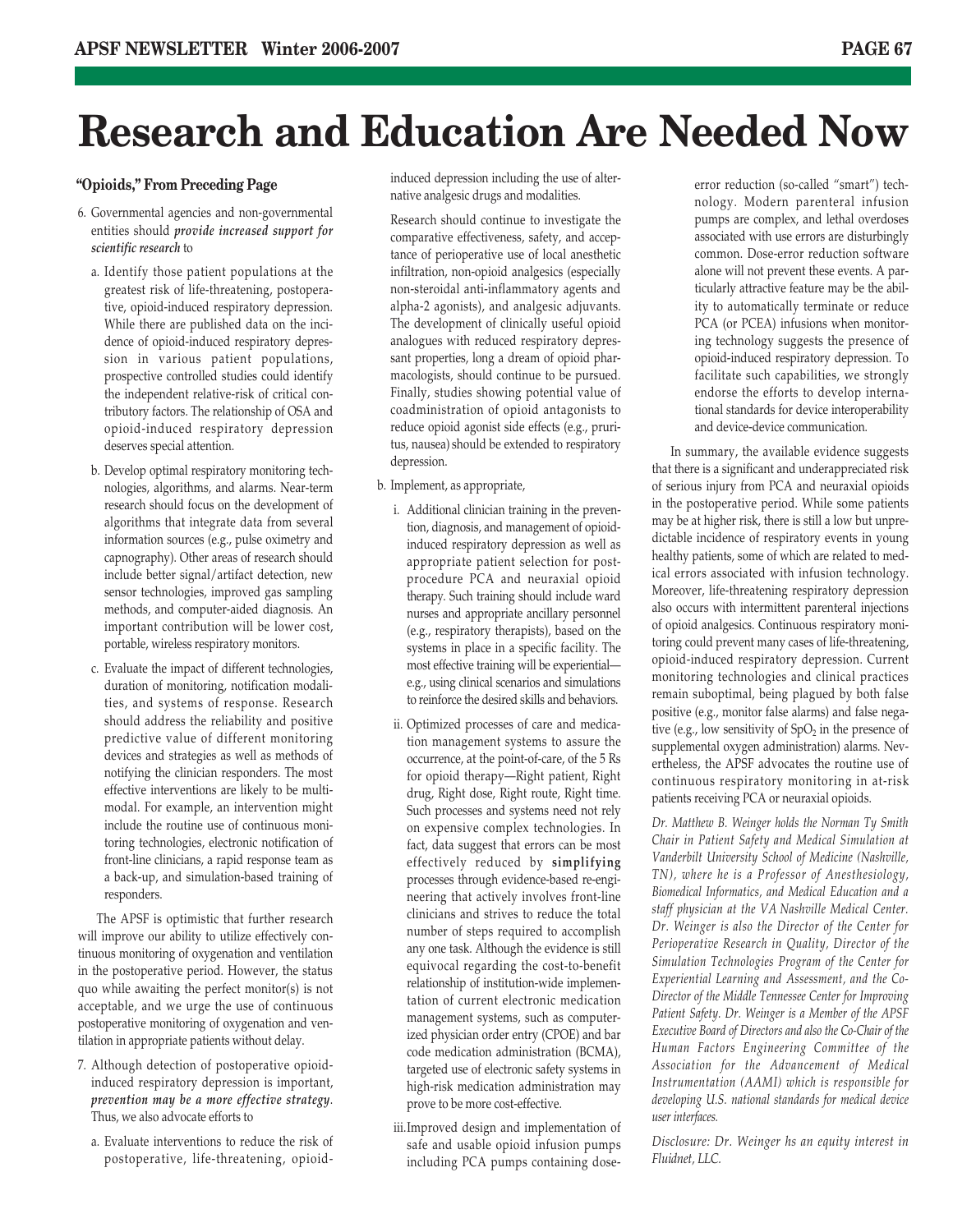## **APSF Expands Research Support**

## **"President," From Page 62**

issues of the *APSF Newsletter* include *Complications of Cervical Epidural Blocks, System Fixes Needed to Prevent Drug Errors, Oxygen May Mask Hypoventilation— Patient Breathing Must be Ensured, Relevance of Black Box Warnings,* and the *Technology Training Initiative.*

Begun with the Summer 2006 issue of the *APSF Newsletter,* a special section entitled *Question and Answers* publishes safety questions submitted by readers and responses from members of the APSF Committee on Technology. The "Dear SIRS" (Safety Information Response System) column in the *APSF Newsletter* continues to provide rapid dissemination of safety issues related to anesthesia equipment as provided by readers. This column is coordinated by Drs. Olympio and Morell.

## **Communication**

The APSF website (apsf.org) is coordinated by Jeffrey B. Cooper, PhD, APSF Executive Vice President for Strategic Planning, and George A. Schapiro, APSF Executive Vice President for Development. All *APSF Newsletters* are available online. The APSF website now has a question survey document for anesthesia professionals to register their opinions on patient safety topics. The survey document has been developed by the Committee on Education and Training chaired by Richard C. Prielipp, MD.

The APSF and the ASA Committee on Patient Safety and Risk Management cosponsored a joint patient safety booth at the ASA annual meeting in Chicago in October 2006. The booth content was developed by Drs. Joan M. Christie and Robert A. Caplan.

## **Data Dictionary Task Force (DDTF)/International Organization for Terminology in Anesthesia (IOTA)**

As of June 2006, 2334 of 2558 terms had SNOMED ID numbers. In addition to anesthesia terms, Dr. Terri G. Monk, Chair of the DDTF/IOTA working group, is leading a committee to develop terminology standards for the perioperative period. The mission of this group is to merge all the existing standards for the perioperative period and to eliminate the overlap and redundancy that presently exist in perioperative terminology.

The DDTF/IOTA working group continues to work on the development of a standard schema for the anesthetic record. The goal is to create a standard XML schema for the anesthetic record. This will enable anesthetic records to be exchanged between diverse information technology systems and users while ensuring semantic inter-operability and traceability.

Dr. Monk is leading the effort to obtain federal funding for work that will support the further development of the terminology/schema for the specialty. Activities of the DDTF/IOTA have been entirely supported by APSF and the vendors of information technology systems (see APSF website for list of vendor supporters). In October 2006, Dr. Monk's group was successful in obtaining funding from the VA Health Services Research and Development Merit Review Board. The goals of the funded study are to analyze archived data from disparate automated information systems and develop preliminary data standards that will allow the merging of data from disparate automated information systems. Ultimately it is hoped that these data will facilitate study of the role of intraoperative variables amenable to interventions by the anesthesia professional (heart rate, blood pressure, temperature, oxygen saturation, depth of anesthesia). Currently, there is only sparse evidence to support the impact of such interventions, reflecting the fact that hand-written anesthesia records make it difficult to aggregate data on intraoperative physiology across large numbers of patients.

## **Research**

The Committee on Scientific Evaluation chaired by Sorin J. Brull, MD, received 35 grant applications in 2006 for awards to begin in January 2007. In October 2006, the committee recommended funding of 5 research awards at the \$150,000 level. Two of the grants are supported in full by awards from the Cardinal Health Foundation and Anesthesia Healthcare Partners. I take exceptional pride along with my colleagues in endorsing this level of patient safety research support from the APSF. Since the inception of the APSF grant program, nearly 400 grant applications have been reviewed by the APSF. When the first grants were funded in 1987, funding for patient safety research was virtually nonexistent. Since 1987, the APSF has awarded 68 grants for a total of more than \$3.5 million. The impact of these research grants is more far-reaching than the absolute number of grants and total dollars as APSF-sponsored research has led to other investigations and the development of a cadre of anesthesia patient safety investigators.

## **Financial Support**

Financial support to the APSF from individuals, specialty and component societies, and corporate partners in 2006 has been most gratifying. This sustained level of financial support makes possible the undertaking of new safety initiatives, the continuation of existing safety initiatives, and increased research funding. In 2006, the APSF awarded \$750,000 in research dollars to patient safety investigators representing more than 50% of the APSF income for the year.

Anesthesia is unique in American medicine in having a foundation dedicated to anesthesia patient safety, and this is reflected by the vision and support of the ASA since the formation of the APSF in 1985.

As in the previous annual report, I wish to reiterate the desire of the APSF Executive Committee to provide a broad-based consensus on anesthesia patient safety issues. We welcome comments and suggestions from all those who participate in the common goal of making anesthesia a safe experience. There remains much still to accomplish and everyone's participation and contributions are important.

Best wishes for a prosperous and rewarding 2007. *Robert K. Stoelting, MD President*

> See Grant Application **Guidelines** and Instructions on Page 84 and on the APSF Website at www.apsf.org

> > and

Check out the NEW APSF Question of the Month on our website www.apsf.org and register your answer and view results!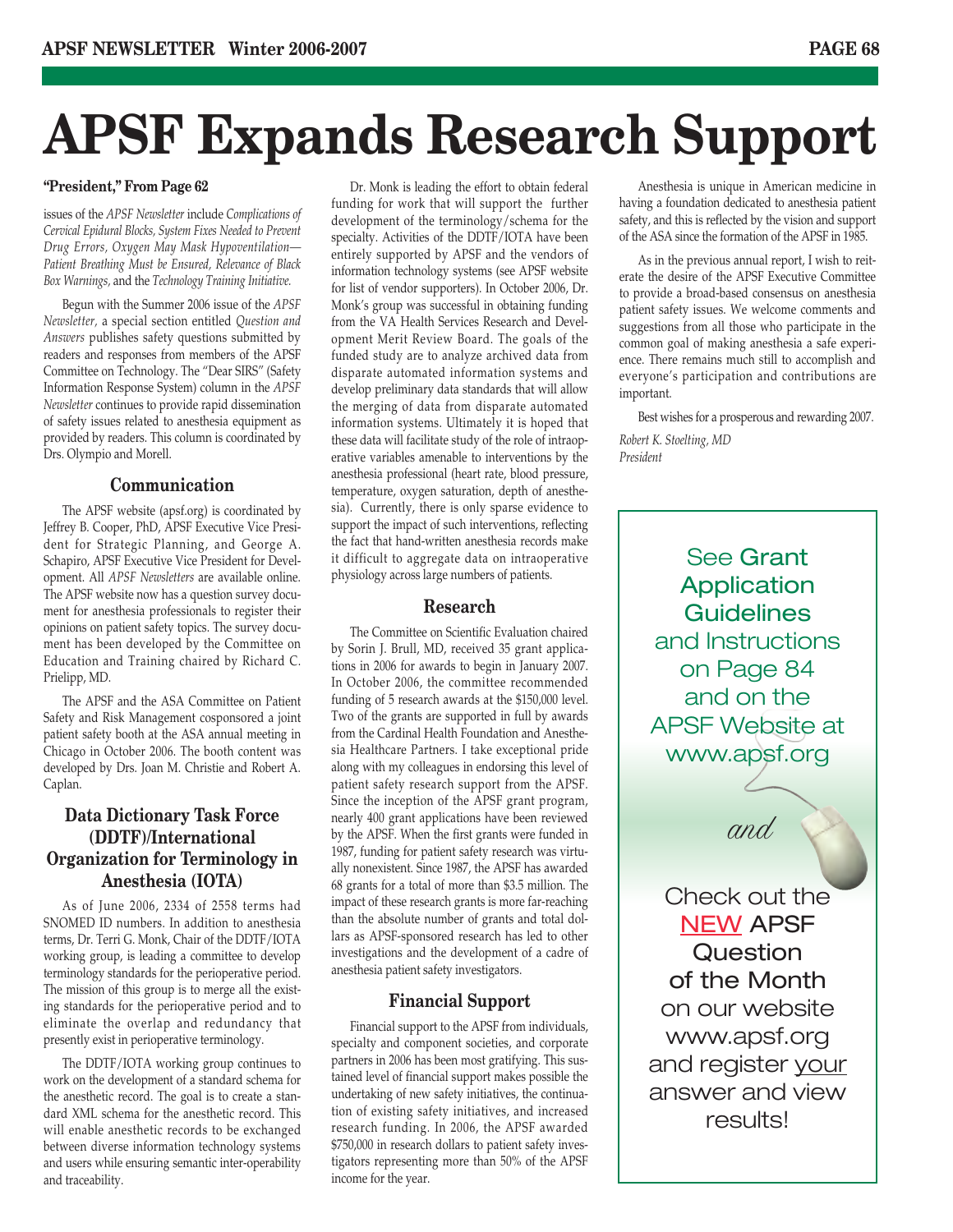## **Grant Program Funds Five Awards**

### *by Sorin J. Brull, MD*

The Anesthesia Patient Safety Foundation (APSF) is pleased to report that it continues to attract outstanding applications for funding. The educational focus of the APSF includes innovative methods of education and training to improve patient safety, development of educational content with application to patient safety, and development of testing of educational content to measure and improve safe delivery of perioperative anesthetic care.

The application process continues with an electronic, online submission format that was introduced in 2005. The applications, as well as all the required attachments, are uploaded to the new APSF redesigned website (www.APSF.org), a process that facilitates the application review by members of the Scientific Evaluation Committee, improves the timeliness of response, and facilitates transmission of reviewer feedback to the applicants. The Scientific Evaluation Committee members continue to modify and perfect the electronic application and review process.

This year, the Scientific Evaluation Committee is very pleased to report on several significant developments in the APSF Grant Program. The first is an increase in funding from \$75,000 to **\$150,000 per accepted application**, an amount that now includes up to 15% for institutional overhead. The second development is the inauguration of the **Cardinal Health Foundation Research Award**, made possible by the generous unrestricted donation (\$150,000) by the Cardinal Health Foundation that will support investigations in the areas of education and training or clinical research in medication safety. The third is the continuation of the **APSF/Anesthesia Healthcare Partners Award,** started in 2006 and made possible by a partial (\$100,000) unrestricted grant. In addition to the *Clinical Research* and *Education and Training* content that is the major focus of the funding program, the APSF continues to recognize the patriarch of what has become a patient safety culture in the United States and internationally, and one of the founding members of the foundation—Ellison C. "Jeep" Pierce Jr., MD. The APSF Scientific Evaluation Committee continues to designate each year one of the funded proposals as the recipient of this prestigious nomination, the **Ellison C. Pierce, Jr., MD, Research Award**. The award carries with it an additional, unrestricted prize of \$5,000.

For the year 2006 (projects to be funded starting January 1, 2007), 5 grants were selected for funding by the APSF Scientific Evaluation Committee (for names of committee members, please refer to the list in this issue). The APSF Scientific Evaluation Committee members were pleased to note that they reviewed 32 applications in the first round, 12 of

which were selected for final review at the American Society of Anesthesiologists' (ASA) annual meeting in Chicago, IL. As in previous years, the grant submissions addressed areas of high priority in clinical anesthesia. The major objective of the APSF is to stimulate the performance of studies that lead to prevention of mortality and morbidity from anesthesia mishaps. A particular priority continues to be given to studies that address anesthetic problems in healthy patients, and to those studies that are broadly applicable and promise improved methods of patient safety with a defined and direct path to implementation into clinical care. Additionally, the APSF is encouraging the study of innovative methods of education and training to improve patient safety, and methods for the detection and prevention of medication errors.

The APSF Scientific Evaluation Committee met during the ASA annual meeting on October 14, 2006, in Chicago for final evaluation of the proposals. Of the 12 finalists, the members of the APSF Scientific Evaluation Committee selected 5 awardees:



**Greg Stratmann, MD, PhD**—Assistant Professor in Residence, Department of Anesthesia and Perioperative Care, University of California at San Francisco.

Dr. Stratmann's submission is entitled *"Effectiveness of three clinically applicable strategies to improve the safety of neonatal anesthesia."*

**Background:** Neonatal anesthesia causes neurodegeneration in many animal species, including monkeys. The investigator's preliminary data suggest that neonatal rats are unable to compensate for this neuronal loss by increasing the formation of new neurons (neurogenesis) from neural stem cells. In fact, the authors previously found that isoflurane is toxic to neuronal stem cells in culture, and in neonatal rats *in vivo*. Decreased neurogenesis by itself causes cognitive decline and a permanent cognitive deficit in rats at 5 and 8 months after neonatal anesthesia. The **purpose** of this study is to

prevent the cognitive decline following anesthesia in neonates. The authors will test the clinical effectiveness of 3 easily applicable strategies to reduce anesthetic toxicity in neonatal rats. Dr. Stratmann will first establish a hierarchy of toxicity of the most clinically relevant anesthetic agents; second, the investigators will determine the safe duration of 1- MAC isoflurane exposure; and third, they will test whether erythropoietin, administered before general anesthesia, can prevent the neurodegeneration and the decrease in neurogenesis, while normalizing long-term (4 months) cognitive outcome. Dr. Stratmann and his colleagues will use a combined approach, including assessment of anesthetic toxicity of different agents and durations of exposure in neonatal neural stem cell lines *in vitro*, and neonatal rats *in vivo*. They further propose to quantify apoptosis, neural progenitor proliferation, progenitor cell survival, neuronal differentiation (neurogenesis), and cognitive outcomes by employing sophisticated immunocytochemical techniques and 2 sensitive neurocognitive testing modalities.

**Implications:** Collectively, this novel and comprehensive approach (that includes both cellular and molecular biology as well as long-term cognitive outcome assessment) will allow the identification of strategies with high clinical applicability that will improve the safety of neonatal and pediatric anesthesia.

In addition to receiving the requested funding of \$150,000 for this project, Dr. Stratmann is also the recipient of the **Ellison C. Pierce, Jr., MD, Research Award**, which consists of an additional, unrestricted grant of \$5,000.



**Karen J. Roetman, MD**—Attending Anesthesiologist, Department of Anesthesiology, Virginia Mason Clinic, Seattle, WA. Dr. Roetman's research proposal is entitled *"Safety of postoperative opioid analgesia*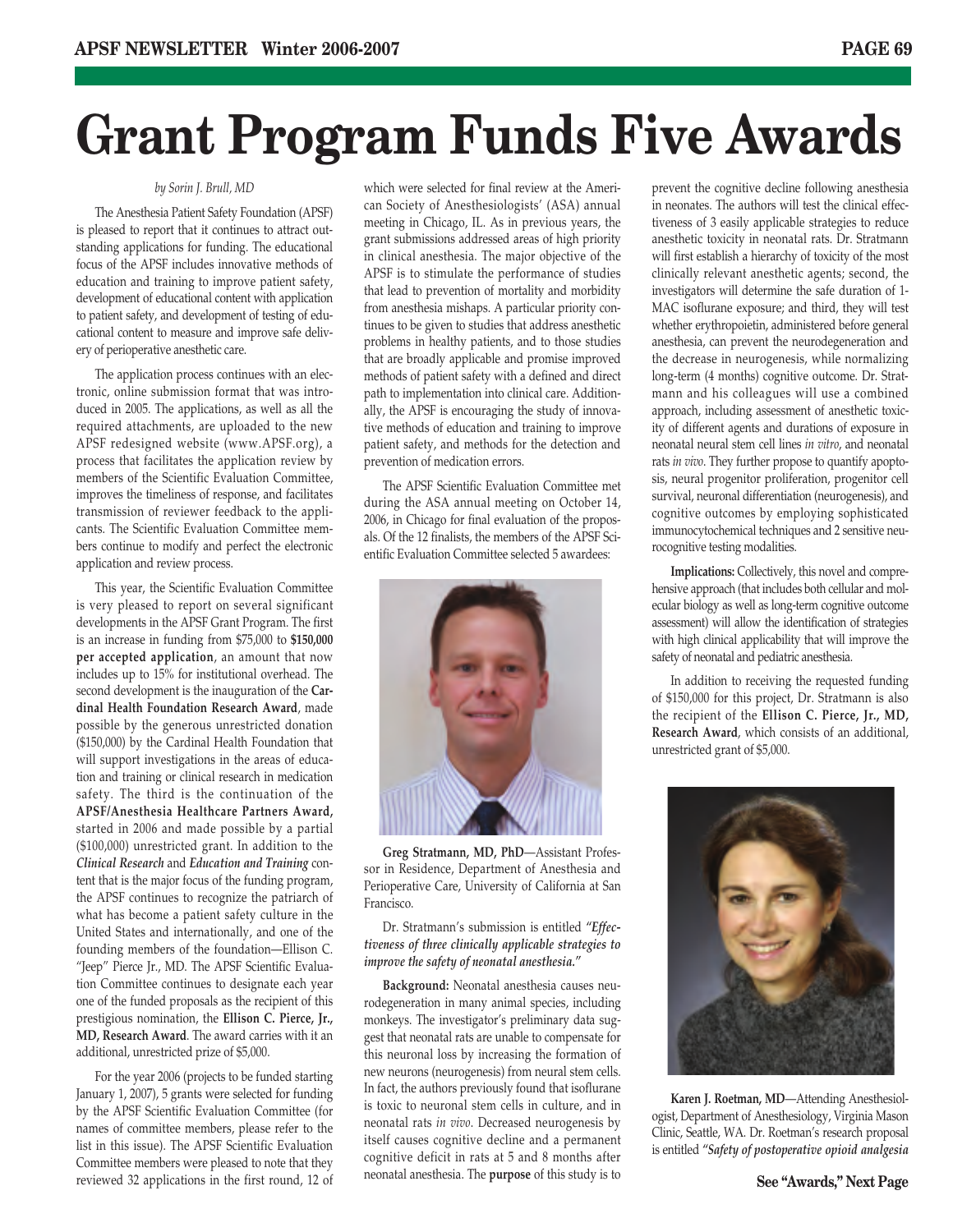# **2006 Grants Reach \$750,000**

## **"Awards," From Preceding Page**

*in patients with Obstructive Sleep Apnea: What are the risks and how can the risks be safely managed?"*

**Background.** Obstructive Sleep Apnea (OSA) is an increasingly common medical problem encountered by anesthesia providers, and the relationship between obesity and OSA suggests that the frequency with which we encounter patients with OSA is likely to continue to increase for the foreseeable future. Of particular concern to clinicians caring for OSA patients is the issue of how to safely provide adequate postoperative analgesia. The underlying question is whether the combined effects of sedative hypnotics, volatile anesthetics, and opioid analgesics will increase the risk of obstructive episodes, and decrease the likelihood of arousal in order to clear the airway when obstruction does occur.

**Purpose.** This grant proposes to conduct the first prospective, blinded, randomized, controlled investigation of ventilatory problems experienced by patients with OSA who receive opioid analgesics in the postoperative period. In addition, the study will identify risk factors for perioperative ventilatory problems in patients with OSA, and will investigate the validity of the recent ASA guidelines for the perioperative care of patients with OSA. The study will use an ambulatory polysomnography system to continuously record arterial saturation, respiratory effort, nasal/oral airflow, EEG, and EKG throughout the postoperative period in patients with OSA, and in matched controls.

**Significance.** Current estimates are that the incidence of OSA in western populations is 5-9% and that the number of surgeries performed in the USA is approximately 40 million per year (data from ASA library staff); thus, as many as 3.6 million patients with OSA present for surgery each year. Added to this number are the patients who undergo "procedural sedation" each year and those who will "screen positive" for potential OSA using the ASA's screening guidelines, even though they do not have the disease. Thus, the data derived from this study are likely to be applicable to at least 5 million patients each year in the United States.

In addition to receiving the requested funding of \$150,000 for his project, Dr. Roetman's application was designated as the **Cardinal Health Foundation Research Award**, made possible by an unrestricted, \$150,000 grant from the Cardinal Health Foundation.

> See 2007 Grant Application **Guidelines** and Instructions on Page 84 and on the APSF Website at www.apsf.org



**Kirk Hogan, MD, JD**—Professor, Department of Anesthesiology, University of Wisconsin, Madison, WI. Dr. Hogan's research proposal is entitled *"Anesthetic and surgical risk factors for Alzheimer's Disease in adult children of persons with Alzheimer's Disease."*

**Background.** Since 2001, the Wisconsin Registry for Alzheimer's Prevention (WRAP) has enrolled adult children of persons with Alzheimer's Disease (AD) for serial clinical, neuropsychological, biochemical, and neuro-imaging evaluations in order to correlate variation in the onset and progression of AD in a high-risk population sample with biomarkers of AD. Shortly after the inception of WRAP, the potential for deleterious consequences of surgery and anesthesia in months to years after an operative procedure became a new focus of research, arising in large part from the original and sustained efforts of the APSF. The **purpose** of the present proposal is to test whether anesthetic and surgical risk factors associated with postoperative cognitive impairment contribute to AD in participants at heightened susceptibility by virtue of family history (i.e., one or both parents with proven AD), and genetic predisposition. A key feature of WRAP is that upon registration, all participants provide consent for re-contact antecedent to entry into new trials. Taking advantage of this study design, current and future WRAP participants will be approached for consent to enter their anesthetic and surgical records into the WRAP database (850 persons in the positive family history [FH+] group, and 350 persons in the negative family history [FH-] control group). This information will be scored for variables known or suspected to be associated with cognitive dysfunction in the postoperative interval.

**Significance.** If successful, this investigation will identify genetic, acquired, and environmental predictors in perioperative care that predispose a substantial proportion of otherwise healthy patients at risk for AD to adverse and potentially avoidable neurologic outcomes. No other study has evaluated anesthetic and surgical risk factors for dementia in a population enriched for participants with a positive family history.

In addition to receiving the requested funding of \$150,000 for his project, Dr. Hogan is the recipient of the **APSF/Anesthesia Healthcare Partners Research Award**, made possible by an unrestricted educational grant in the amount of \$100,000.



**Jason M. Slagle, PhD—**Assistant Professor of Anesthesiology, Vanderbilt University Medical Center, Nashville, TN. Dr. Slagle's research proposal is entitled *"The impact of performance-shaping factors on anesthesia care task distribution, vigilance, workload, and non-routine events."*

The **purpose** of this project is to 1) elucidate the incidence, type, and etiology of various performance-shaping factors including those that may be potentially disruptive or informative; and 2) delineate the effects of these factors on anesthesia providers' task performance, vigilance, and workload, and on the occurrence of non-routine events (NRE). A NRE is any event that deviates from optimal care for a specific patient in a specific clinical situation. Video will be captured and behavioral task analysis (i.e., time-motion analysis), as well as workload and vigilance assessments, will be conducted for each observed case. At the end of the case, the anesthesia provider will be queried using an established instrument as to whether any NRE occurred during the case. During real-time observation and off-line video-analysis, the authors will identify and classify intraoperative events and tasks including their timing, type, and source of initiation and termination (self or external). Multivariate models will be used to assess the effect of different types of environmental influences and provider-initiated activities on clinical task distribution, workload, vigilance, and NRE occurrence.

**Significance.** The proposed work will provide a detailed description of the nature and impact of the effects of these performance-shaping factors, thus allowing future practices and policies to be guided by objective evidence rather than opinion. The findings will also contribute to future redesign of the OR environment, anesthesia equipment, information technology, and curricula.

The requested funding in the amount of \$149,965 is made possible by a grant from the APSF.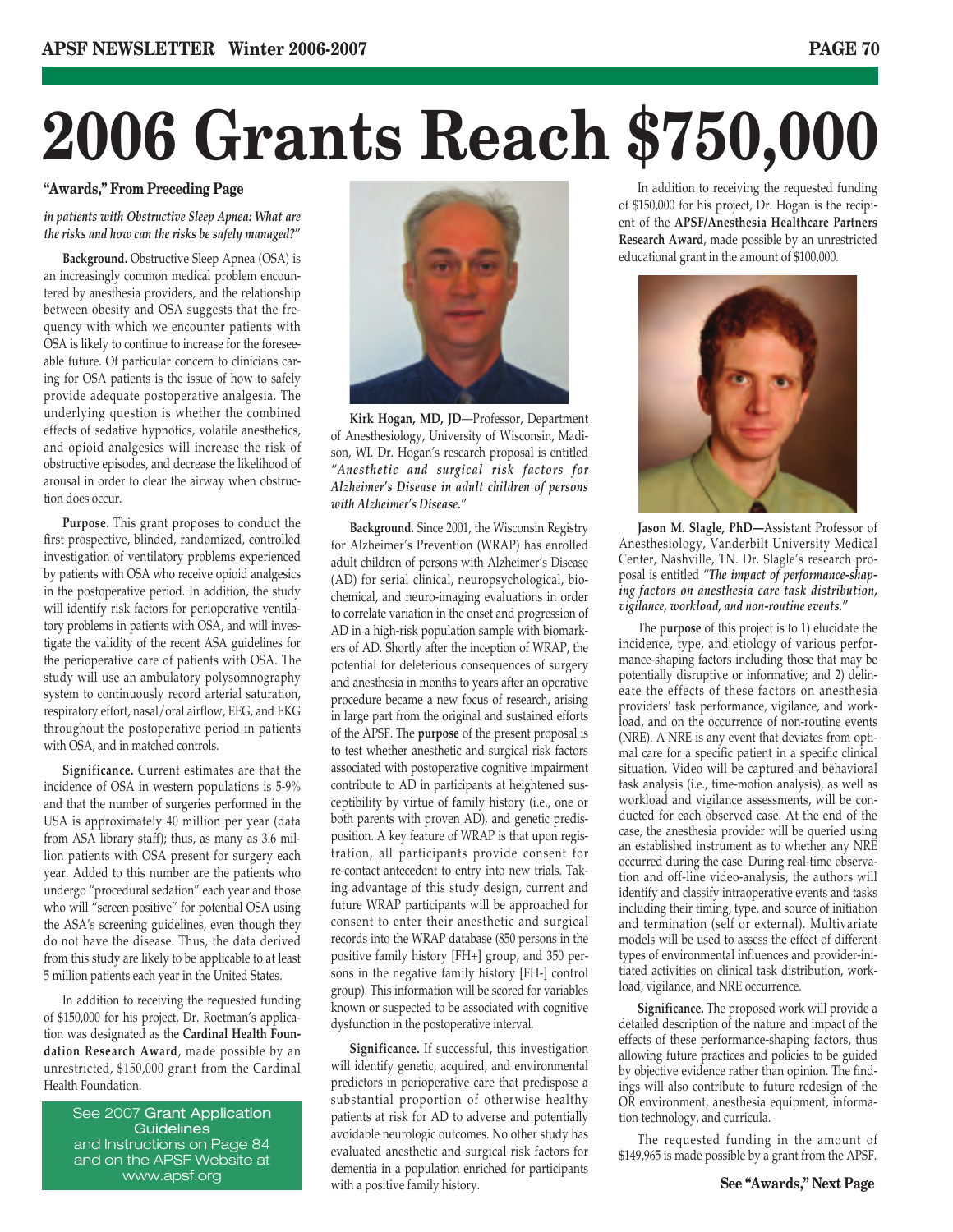## **Applicants' Proposals of High Quality**

**"Awards," From Preceding Page**



**Jenny W. Rudolph, PhD**—Assistant Professor, Health Services Department, Boston University School of Public Health, Boston, MA. Dr Rudolph's research proposal is entitled *"Does a standardized electronic protocol for anesthesia handoffs improve information transfer and reduce the potential for adverse events?"*

**Background.** Transfer of patient care from one provider to another, or "handoffs," are both a source of vulnerability and resilience in health care organizations. The nascent literature on handoffs lacks consensus on the benefits versus liabilities of structuring the transitions using tools such as checklists and information systems. To help address this gap, the proposed study examines the impact of a standardized protocol on information sharing between incoming and outgoing anesthesia providers, and the impact of this information on the subsequent management of a case. Previous handoff research in health care, aviation, and other high hazard industries indicates that effective handoffs are like a highlighter pen on a page of text: the outgoing provider emphasizes, and the incoming elicits, what is most salient about the current situation. Conveying and inquiring into every detail overwhelms both the outgoing and the incoming providers; however, leaving out crucial details restricts the incoming anesthesia provider's knowledge of the patient, as well as his or her ability to effectively hand off information at the next transition of care. Previous handoff and memory research also suggests that chunking information in a familiar way (for the profession) with "most important first," enhances the likelihood that important information will be conveyed and not be forgotten.

Drawing on these insights, this study proposes to study the following research question: "What is the impact of a standardized protocol on the number and organization of facts about patient history, intraoperative events, and postoperative plans that are communicated during the handoff?" Using descriptive data generated by this question, the authors will test the hypotheses that a standardized protocol: 1) improves the organization of that information; 2) increases the proportion of correct facts remembered by the incoming; 3) increases the degree of correspondence in organization between what is communicated during the handoff, and what the incoming recalls; and  $\overline{4}$ a) increases the rate

at which the incoming addresses adverse clinical states subsequent but related to handoff information, and 4b) reduces the time it takes to begin addressing subsequent adverse clinical states related to handoff information.

**Significance.** This study explicitly addresses leading APSF goals: It is a study that influences how clinicians approach perianesthetic problems for relatively healthy patients; it is broadly applicable across anesthesia as a specialty; is directed at improving methods to enhance patient safety, by reducing potential clinical errors during handoffs of care; and has a defined and direct path to implementation by adopting structured handoff protocols.

The requested funding in the amount of \$149,969 is made possible by a grant from the APSF.

On behalf of APSF, the members of the Scientific Evaluation Committee wish to congratulate all of the investigators who submitted their work to the APSF, whether or not their proposals were funded. The Committee members hope that the high quality of the proposals and the important findings that will undoubtedly result from completion of these projects will serve as a stimulus for other investigators to submit research grants that will benefit all patients and our specialty.

*Sorin Brull is Professor of Anesthesiology at the Mayo Clinic, Jacksonville, FL, and a member of the APSF Executive Committee and Chair of the APSF Scientific Evaluation Committee.*

## **Transparent Reality Simulation on the Web**

### *by Sem Lampotang, PhD*

The Virtual Anesthesia Machine (VAM) website has diversified and now offers other simulations in addition to those of the anesthesia machine and its pre-use check. The simulation portfolio at http://vam.anest.ufl.edu/wip.html includes pharmacokinetics (propofol and fospropofol), compliance to prescribed drug regimens, bag valve mask ventilation, the physics of anesthesia, continuous veno-veno hemodialysis (CVVH), perioperative hemostasis, thromboelastography, coronary circulation, and airway devices. The simulations fall into 3 categories: free public access ( $n = 17$ ), free registered access (registration required;  $n = 3$ ), and paid access to an instructor area ( $n = 11$ ). The latter section was created as part of ongoing efforts to become a nonloss, self-funded program. To facilitate collaborative content creation, a newly-implemented wiki section allows anyone, after registration, to create and edit web pages on that section of the website http://vam.anest.ufl.edu/wiki.

Traffic on the VAM website continues to grow (>5 million hits/yr; ~ 650 visitors/day, >28,000 registered users worldwide). Support from the APSF (funding to develop an anesthesia machine work-



book and a simulation of the FDA 93 anesthesia machine pre-use check), private foundations, industry, and the University of Florida's Department of Anesthesiology has allowed the VAM team to stay intact and continue offering free simulations to the global anesthesia community.

*Dr. Lampotang is a Professor of Anesthesiology and Director of the Center for Simulation, Advanced Learning and Technology at the University of Florida. He is also a member of the APSF Committee on Education and Training as well as the ASA Committee on Simulation Education.*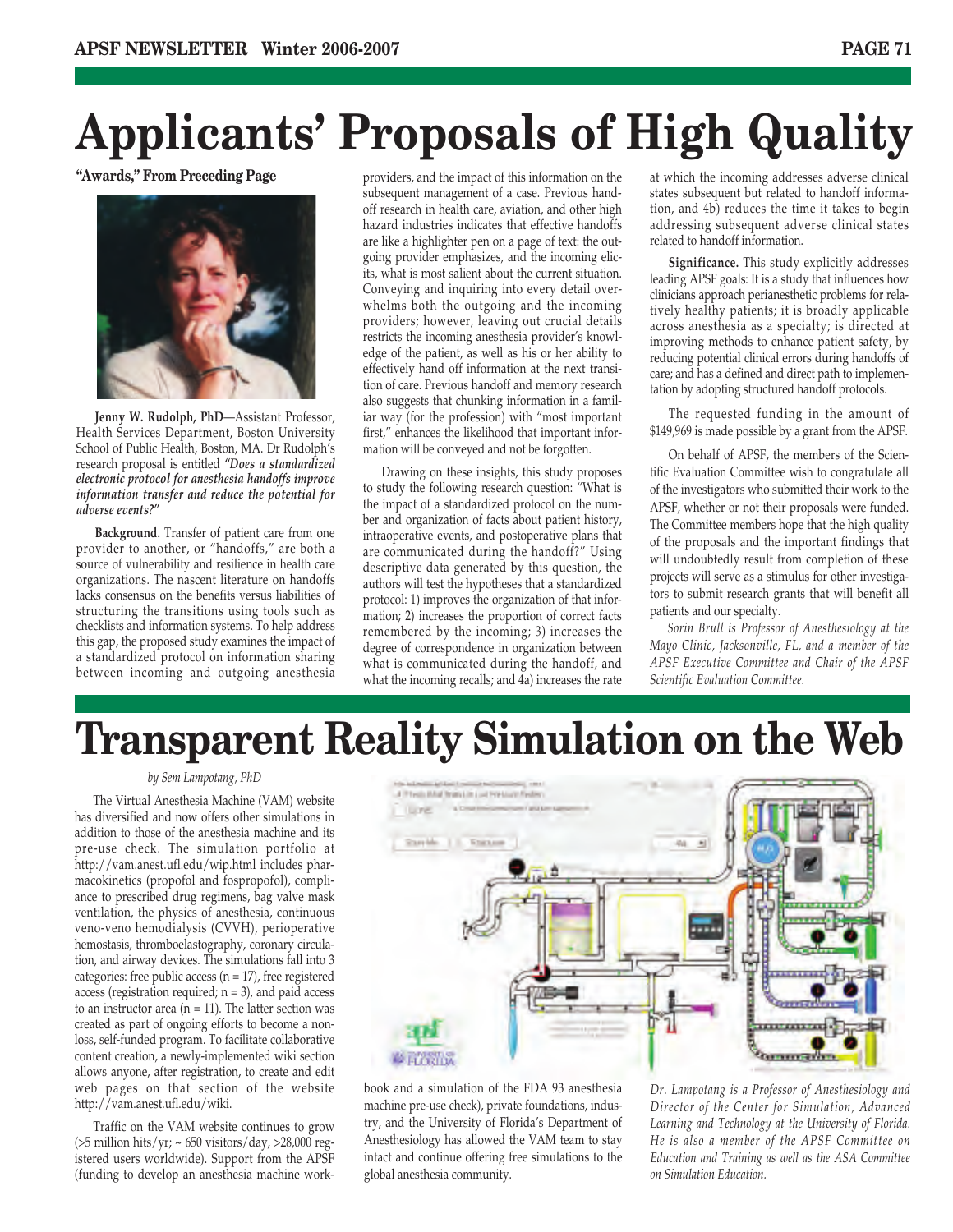## **Safety Abstracts Abound at 2006 ASA**

*by Steven B. Greenberg, MD, FCCM, Glenn S. Murphy, MD, Jeffery S. Vender, MD, FCCM*

Over 1000 abstracts were presented at the 2006 American Society of Anesthesiologist Annual Meeting in Chicago, IL. This brief review will summarize a few of the key abstracts related to patient safety.

## **Sedation in Non-Operating Room Settings**

The safety of administering sedation (primarily propofol) outside of the operating room was one focal point addressed in this year's abstracts. One retrospective trial (A1695) examined 74 pediatric patients undergoing sedation (propofol or ketamine) for a variety of procedures in the emergency room. Wide variability in dosing of sedatives was recognized due to different physician practices. Hallucinations, hypoxemia, and inappropriate arousal were found in 13.5% of patients. The author concluded that complications associated with providing sedation in the emergency room are not inconsequential, and that standardization of administration needs to take place. Another study (A1584) looked at 40 patients undergoing colonoscopies with anesthesiologists delivering propofol. Airway interventions (>2 interventions per patient) were required in 70% of patients. This study suggests that, even in experienced hands, airway interventions are still required. A retrospective study (A1691) compared nurse administered sedation with physician-administered sedation in pediatrics. Although physicians managed more critically ill patients, nurse administered sedation was associated with increased PACU length of stay and prolonged, deeper sedation times.

Prediction of sedation failure was examined in at least 2 abstracts. In a review of over 39,000 pediatric sedation encounters (A354), the presence of an anesthesiologist substantially reduced sedation failures. Abstract A1395 was an observational study of sedation in 50 non-randomized adults undergoing upper endoscopic ultrasound under videotape scrutiny. Standard care (opioid and benzodiazepine) given by an endoscopist resulted in less effective and efficient sedation compared to when an anesthesiologist administered propofol. These studies mention the need for anesthesiologists providing sedation in these environments.

A new automated propofol delivery system was assessed during GI endoscopy cases (A1586). Fortyeight patients undergoing colonoscopies or upper endoscopies had propofol titrated to a desired clinical effect. An electronic data acquiring system checked vital signs, alarms, respirations, and altered propofol dosing. Three patients experienced significant desaturation (<90 %) and 18 subjects had apnea spells >30 seconds. Despite the limitations of the technology, the automated system's response resulted in recovery of all subjects to normal respiratory parameters without an anesthesiologist's intervention. Proponents of this technology argue that it may mitigate the need for high physician costs, while reducing complications and improving safety in these non-standardized settings. However, the relatively small number of subjects studied, and the significant incidence of desaturation and apnea raise valid concerns.

## **Obesity/OSA**

The U.S. is experiencing an obesity epidemic with an associated high incidence of undiagnosed patients with obstructive sleep apnea. Several abstracts focused on addressing this crucial topic facing anesthesiologists. In a retrospective trial (A989) of 116,035 subjects, patients who were overweight or obese were at a significantly increased risk of airway difficulty, failed intubation, and reintubation (P<0.05). Another large retrospective study (A992) involving approximately 19,000 patients noted an association between an increased occurrence of perioperative events when comparing obese patients to non-obese patients (P=0.003). Obese patients may indeed suffer from a higher incidence of perioperative complications and, therefore, require ICU admission. Another retrospective study (A987) involving 248 patients undergoing gastric bypass devised a scoring system to predict which obese patients would need an ICU admission. The following categories: BMI, comorbidities, performance status, pulmonary status, and age were assessed and given a score of 0, 1, 2, or 3 based on increasing risk. Although sensitivity was low (41%), a score of ≥10 gave an adequate specificity of 88% to predict ICU admission. This scoring device may aid anesthesiologists in predicting which patients may need ICU care, thereby, minimizing inadequate or overuse of limited resources.

In addition to obesity, the diagnosis of obstructive sleep apnea (OSA) and the correlation with difficult intubation was also examined. A prospective trial (A988) was performed involving 1,898 patients over 4 months. Twenty-four percent of these patients were found to be at high risk for OSA based on screening. These patients took an ARES Unicorder home (a device that detects RDI or the number of abnormal breathing events per valid hour of recording time and indicates the severity of OSA). Seventy-six percent of the patients who were in this group and were not already diagnosed with OSA were newly diagnosed with OSA with this model. Study A986 required anesthesiologists to identify 68 patients with difficult intubations and refer them for a sleep study to rule out OSA. Of the 20 patients who agreed to take the sleep study test, 55% of the patients were diagnosed with OSA. This suggests that a difficult intubation may be another harbinger for the diagnosis of obstructive sleep apnea.

## **Antibiotic Administration/ Contamination of Objects in the OR**

Prevention of perioperative infection is a critical patient safety issue. Analysis of 3,623 procedures in relation to antibiotic administration was performed (A140). Appropriate administration within 1 hour of incision occurred in 92% of procedures in which the antibiotics were given in the OR as opposed to 59.8% of the time prior to entering the operating room. This suggests that the optimal administration of antibiotics for patients is most appropriately performed in the operating room.

Two abstracts investigate microbiological growth on objects handled by an anesthesiologist in the operating room. The first study (A944), cultured 5 different objects (oxygen flowmeter on the anesthesia machine, OR bed control, ventilator valve, telephone handle, and the right hand door handle inside the OR) in three different OR settings (trauma, general, and cardiac surgery). Although the most prevalent organism was coagulase negative staphylococcus, alpha streptococcus and E. coli were also found. These more pathogenic bugs were most commonly identified in the cardiac surgical operating rooms. This study also noted that more organisms were found in the morning, suggesting that inexperienced or inadequate cleaning personnel may be a factor in promoting pathogenic bacterial overgrowth during the preceding night. Another trial (A948) examined bacterial contamination of computer keyboards and mouse pads in the OR and ICU. By utilizing ultraviolet lamps, it was evident that bacterial growth on these objects existed. Most cultures identified coagulase negative staphylococcus. However, 3 keyboards in the OR as well as 1 keyboard in the ICU were contaminated with MRSA. Ethyl alcohol swabs significantly reduced the overall bacterial load detected. This abstract is a reminder that anesthesiologists should remove their gloves before touching objects and the importance of washing their hands to reduce the risk of spreading infectious organisms to patients.

## **Miscellaneous**

Airway management is one subject that defines our profession. A large prospective (A1687) trial involving 2,837 adult patients scheduled for general anesthesia with tracheal intubation attempted to identify risk factors for difficult mask ventilation. Following logistic regression, contributing factors included Mallampati >II, age, presence of beard, and history of neck radiation. Impossible mask ventilation was associated with oxygen desaturation in 22% of cases and an increase in difficult intubation. Another study (A555) attempted to establish the incidence of difficult mask ventilation (MV) in 5,434 pediatric general anesthesia cases. The incidence of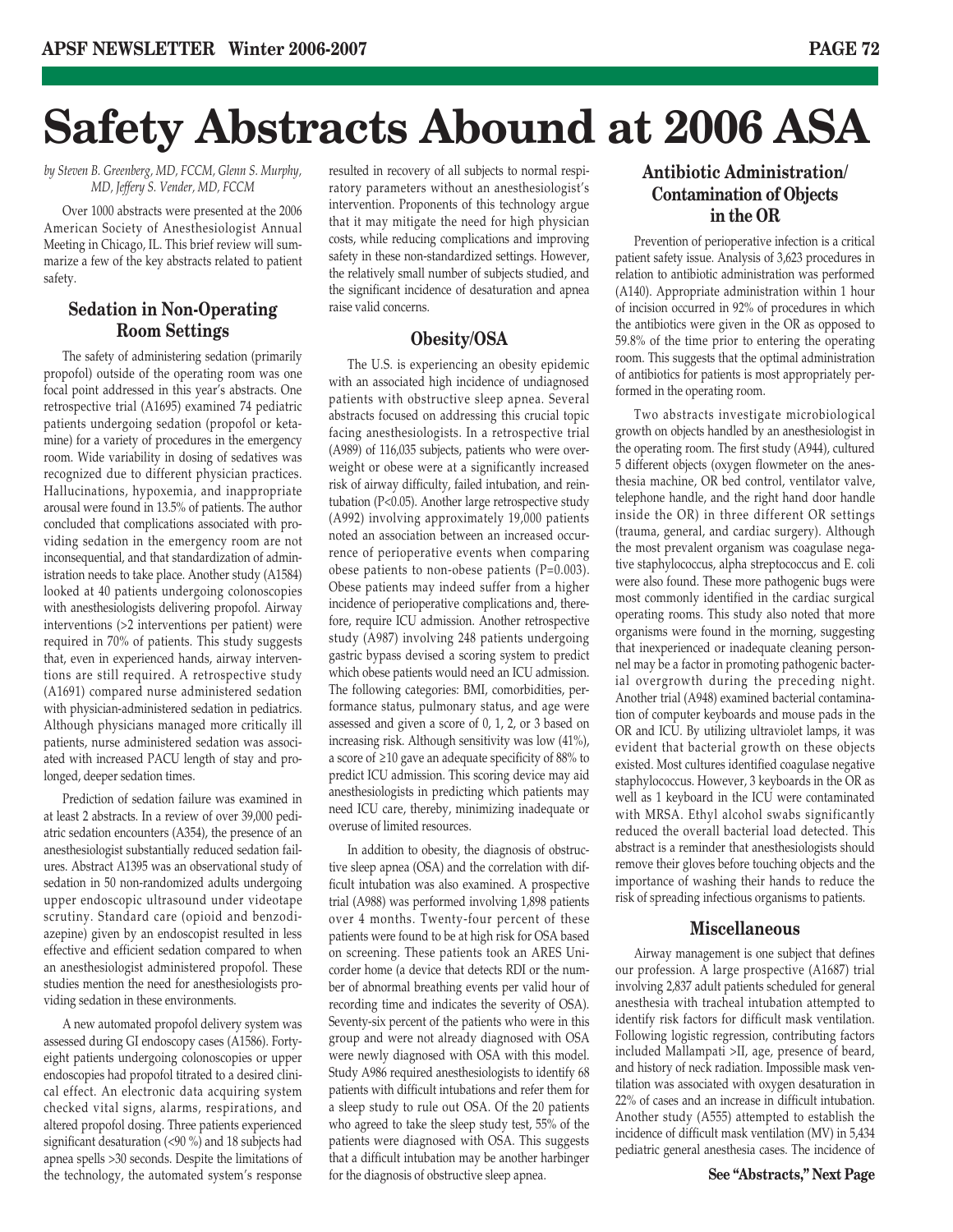## **Abstracts Available on Web Letter to the Editor**

## **"Abstracts," From Preceding Page**

difficult or impossible mask ventilation was 0.2%. Although BMI was not shown to be a predictor of difficult mask ventilation, a grade 2-3 (requiring oral airway, inadequate MV, or requiring 2 providers) MV was associated with difficult intubation in ages 2-5 years. This abstract is the first step in identifying the incidence of difficult mask ventilation in a pediatric population. Further studies may look at predictable risk factors for difficult pediatric mask ventilation.

Aprotinin's safety profile has recently been called into question. A multi-center prospective double blind randomized trial (A383) involving 352 patients attempted to address adverse events associated with aprotinin's use during total hip arthroplasty. The study reported no differences in postoperative laboratory values (serum creatinine or BUN values) or adverse events (such as deaths, cardiac failure, renal failure, TIA, DVT, or PE) when comparing the aprotinin (APR) and placebo groups. This small study suggests a safe profile for aprotinin during total hip arthroplasty. Another prospective study (A384) evaluated the presence and severity of allergic reactions associated with the use of aprotinin in 1,307 orthopedic surgical patients. The overall allergic reaction rate was 1.3%. However, there was a significantly higher allergic reaction rate in those patients with repeated administration of aprotinin within 3 months of previous aprotinin treatment (P<0.0001).

This brief review highlighted only a small number of the many important abstracts on patient safety presented at the 2006 Annual Meeting. To view other abstracts on patient safety, or to obtain further information on the abstracts discussed in this review, please visit the Anesthesiology website at www.anesthesiology.org.

*Drs. Greenberg, Murphy, and Vender are affiliated with the Department of Anesthesiology at Evanston Northwestern Healthcare, Evanston, IL. Drs. Murphy and Vender are also members of the APSF Editorial Board.*



# *All Agree***—Alarms Must Be Audible**

### **To The Editor:**

I wanted to share an experience with you that may cause you to question the status of patient safety. For nearly 24 years I worked with a large physician/CRNA group. The bulk of my practice was at an outpatient surgery center. It was at that site that I challenged a surgeon about his loud music interfering with patient care; specifically, the music prevented me from hearing my monitors and alarms. He was offended. My attending anesthesiologist, when called to the operating room, agreed with my concern regarding the loud music and explained to the surgeon that it is a requirement to hear the monitors.

Shortly after this occurrence, the medical director of surgery center advised me that I was being moved to another work site due to surgeons being unable to work with me. In fact, it is my belief that the "offended" surgeon used his ability to bring cases to the surgery center to exert pressure to have me no longer assigned to the surgery center. I no longer work for the group. I have no regrets for standing up for "what is right."

I hope this letter influences at least one person, in the future, to stand up for patient safety when challenged by unreasonable demands of a surgeon. The safety of the patient comes first; it is mandated that the monitors and alarms must be audible. Providing a surgeon an environment in which to work is second. This includes background music.

*Iris Horton, CRNA London, KY*

### **In Response:**

In her letter to the editor regarding audible alarms and background noise, Iris Horton, CRNA, offers a striking example of how unprofessional conduct can put a patient's safety at risk. This nurse anesthetist should be commended for taking a strong stance that the surgeon's background music be kept to a volume that would allow other health care professionals in the operating room to clearly hear the monitors and alarms. Indeed, all potential distractions and disruptive behaviors pose a threat to patient care.

As a professional organization dedicated to safeguarding the surgical patient and ensuring that operative care is provided in an optimal environment, the American College of Surgeons expects its members to put the interests of patients ahead of their own. As a result, we are strongly encouraging surgeons to disabuse themselves of outmoded conceptions about their role in the operating room. We realize that given the complexity of surgical care today, surgeons can no longer view themselves as "the captains of their ships," with the rest of the crew on hand simply to carry out their demands—no questions asked. Instead, we are fostering a team approach to patient care, with surgeons listening to and weighing input from all of the team members, including technicians, nurses, anesthesia professionals, and residents. Clearly, any recommendations concerning conditions that affect a team member's ability to hear monitors or audible alarms would be taken seriously under this approach. We believe that this system will help to improve morale, reduce errors, and increase safety—all of which will provide our patients with better outcomes and healthier lives.

Again, we applaud Ms. Horton's efforts to advocate for her patient's safety and anticipate that stories like hers will soon become a throwback to the past.

*Thomas R. Russell, MD, FACS Executive Director, American College of Surgeons*

## ENDORSEMENT

## **The Council on Surgical and Perioperative Safety**

*Endorses the importance of the anesthesia professional being able to hear audible physiologic alarms unobstructed by extraneous operating room noise.*

## **MEMBER ORGANIZATIONS**

American Association of Nurse Anesthetists American Association of Surgical Physician Assistants

American College of Surgeons

American Society of Anesthesiologists American Society of PeriAnesthesia Nurses Association of periOperative Registered Nurses Association of Surgical Technologists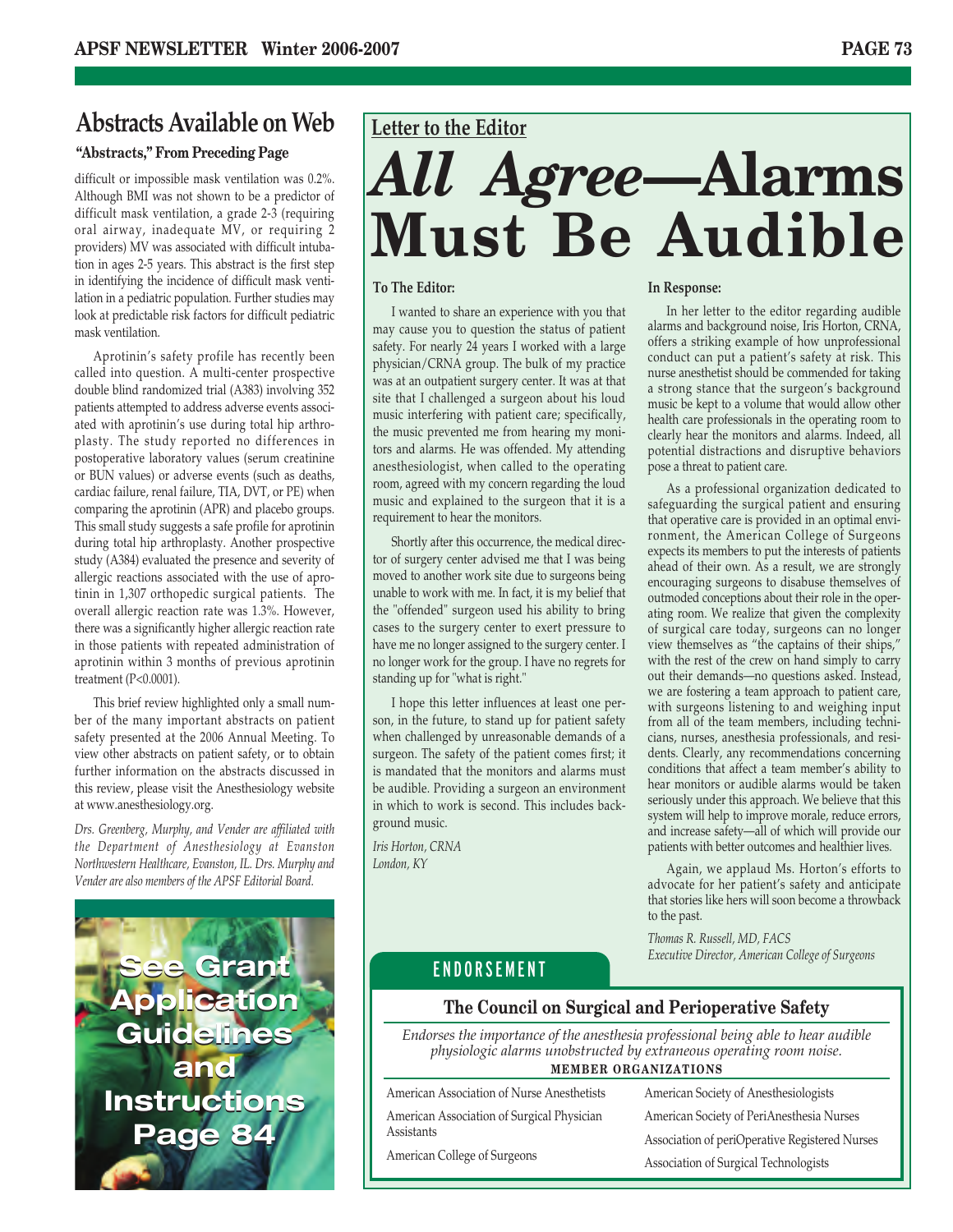## **ASA Meeting Exhibits Feature Safety Themes**

### *by John H. Eichhorn, MD*

Anesthesia patient safety persisted as a prominent theme in the massive exhibit hall at the American Society of Anesthesiologists Annual Meeting October 12-18 in Chicago. Both the Scientific and Educational Exhibits and also the Technical Exhibits from manufacturers and sellers of anesthesia-related equipment and supplies contained some new approaches to patient safety as well as many familiar themes with a few twists.

In the Scientific and Educational Exhibits, 14 of the 56 entries, 25%, in some way related to airway concerns. This again reinforces the suggestion that airway management remains likely the greatest technical/mechanical challenge for anesthesia professionals, because it is the one central component of practice that has changed the least in the "modern era" of anesthesia, as defined by the widespread adoption nearly 20 years ago of electronic monitors such as oximeters and capnographs to extend the power of human senses and allow much earlier detection of dangerous intraoperative situations. The fact remains that general anesthesia still today very often includes induction of unconsciousness and then paralysis of a patient's ventilatory musculature when there is no specific certainty or even assurance that intubation of the trachea or even positive pressure ventilation will be possible. Accordingly, virtually all anesthesia professionals still today experience "difficult airway" situations with a frequency that depends on their type of patients and practice. Thus, airway tools of a wide variety, airway models, airway simulators, airway educational efforts, and the associated Scientific and Educational Exhibits as well as airway-related products for sale in the Technical Exhibits continue to constitute an appreciable fraction of the displays.

Among the airway related Scientific exhibits, prominently featured was a comparatively lowtech but apparently very useful new device from Belgium consisting of a specially shaped disposable inflatable bag that is placed under a patient's upper torso (particularly a morbidly obese patient) and then inflated and adjusted to maximize the sniffing position (slight extension and increase of the sterno-mandibular distance) in order to align the airway and facilitate direct laryngoscopy (potentially replacing the mound of pillows, sheets, and towels or various foam-type inclines now used for this purpose).

Ohio was strongly represented with 2 exhibits from Cincinnati Children's Hospital on pediatric airway equipment and techniques as well as a display from the Cleveland Clinic about using specialized CT scans to image and analyze airways (not yet by a long shot the long sought-after bedside device to map every patient's airway preop but a step in that direction). Also from the Cleveland

Clinic were 2 other exhibits: one an update for light-wand intubation of a difficult airway with accompanying computerized teaching support and the other a new "stylet forming device" to be used with a video laryngoscope in order to customize the endotracheal tube to a specific patient's difficult airway. Another display from Cardiff, Wales, stressed the interesting problem that various pediatric laryngoscope blades with the same names are actually of different shapes and give different views of the airway, some better than others. In the educational mode, a French computerized virtual airway program was offered as an improved method to teach in 3-D the fiberoptic "navigation" of the difficult airway.

An exhibit from Baylor in Dallas focused on the problem of dealing with difficult airways in remote locations distant from the OR and its resources and personnel. The extensive display highlighted methods to adapt basic, readily achievable techniques for "the outfield."

Another exhibit from Mt. Sinai in New York dealt specifically with topical anesthesia of the airway for awake fiberoptic intubation, emphasizing both traditional and new techniques.

Shifting emphasis, the "difficult extubation" was the subject of an entry from Spain and demonstrated a systematic sequential approach first to support extubated patients, and then, when needed, assist ventilation, attempt reintubation, or establish a surgical airway.

While not targeting airway manipulation, an exhibit from UMDNJ-RWJ in New Jersey dealt with a common related problem by featuring a new type of face tent intended to provide supplemental oxygen to sedated patients having upper endoscopy involving a bite block holding the mouth open while avoiding the common problem of CO<sub>2</sub> rebreathing in prior efforts of this type. This display was very near the annual entry from the American Sleep Apnea Association and around the corner from the exhibit of the Society for Airway Management, all of which seemed somehow fitting.

Other safety-related topics covered in the Scientific and Educational Exhibits included an extensive presentation regarding fires during monitored anesthesia care, specifically outlining the cause of these fires and best measures to prevent them. An extensive multimedia display from Milwaukee Children's Hospital highlighted common anesthesia machine mishaps and how to prevent them. Finally, while the potential safety benefits may not be as direct as from some of the other exhibits (but are nonetheless very real), from the same hospital was a provocative display about perioperative interpersonal conflicts and how to manage them. While documentation of anesthesia adverse events

being caused or contributed to by "bad blood" between anesthesia professionals and other types of personnel is understandably hard to come by, it is certainly worth trying to prevent such conflicts that can be distracting and disruptive during anesthesia care.

Continuing the theme from the Scientific and Educational Exhibits to the corporate section, excluding the mega-exhibits from the large national companies with multiple product lines across the entire anesthesia spectrum, there were no fewer than 34 of the technical/commercial exhibits exclusively or largely devoted to equipment and supplies for airway management, again dramatically emphasizing the major role of improving airway handling as an ongoing component of the evolution of anesthesia patient safety. One company offered a new interlocking set of foam pillows, similar in purpose to the inflatable bag noted above, for use in positioning the torso, neck, and head of a difficult airway patient (greatly morbidly obese, for example) in the most favorable manner for direct laryngoscopy. Multiple large displays showed a panoply of all manner of airway tools and equipment. This genuinely dizzying array raises the question that there may be too many competing technologies and varieties of equipment available for there to be adequate investigation of their application, risks, and benefits. Frequently characteristic of the commercial marketplace in medical equipment, it appears that several manufacturers have rushed into production of new tools or technologies that have only been "tested" by their inventor and have never been the subject of peer-reviewed publications or multi-center clinical trials. While this quasi-shotgun approach may be entrepreneurially understandable, it makes for such a possibly bewildering array of choices to average anesthesia practitioners that it seems much easier for them to stick with the familiar Mac 3 or Miller 2 rather than try to figure out what may be better, either in general or in "difficult airway" scenarios. So far, there does not appear to be an organized effort by the profession to sort all this out. Further, clever as some of the new devices may seem, their significant cost is enough potentially to prevent their widespread trial, much less adoption, which likely contributes to the very slow pace of improvement in the prevention of the rare but dramatic unexpected airway problems and even overt emergencies upon induction of general anesthesia.

In any case, there were several updates and variations on the fiberoptic and video-assisted laryngoscopes, several of which were intended for routine everyday use. Some featured eyepieces, but more of them this year offered miniature cameras and video systems, including some that projected to very small screens (1.7 inch diagonal and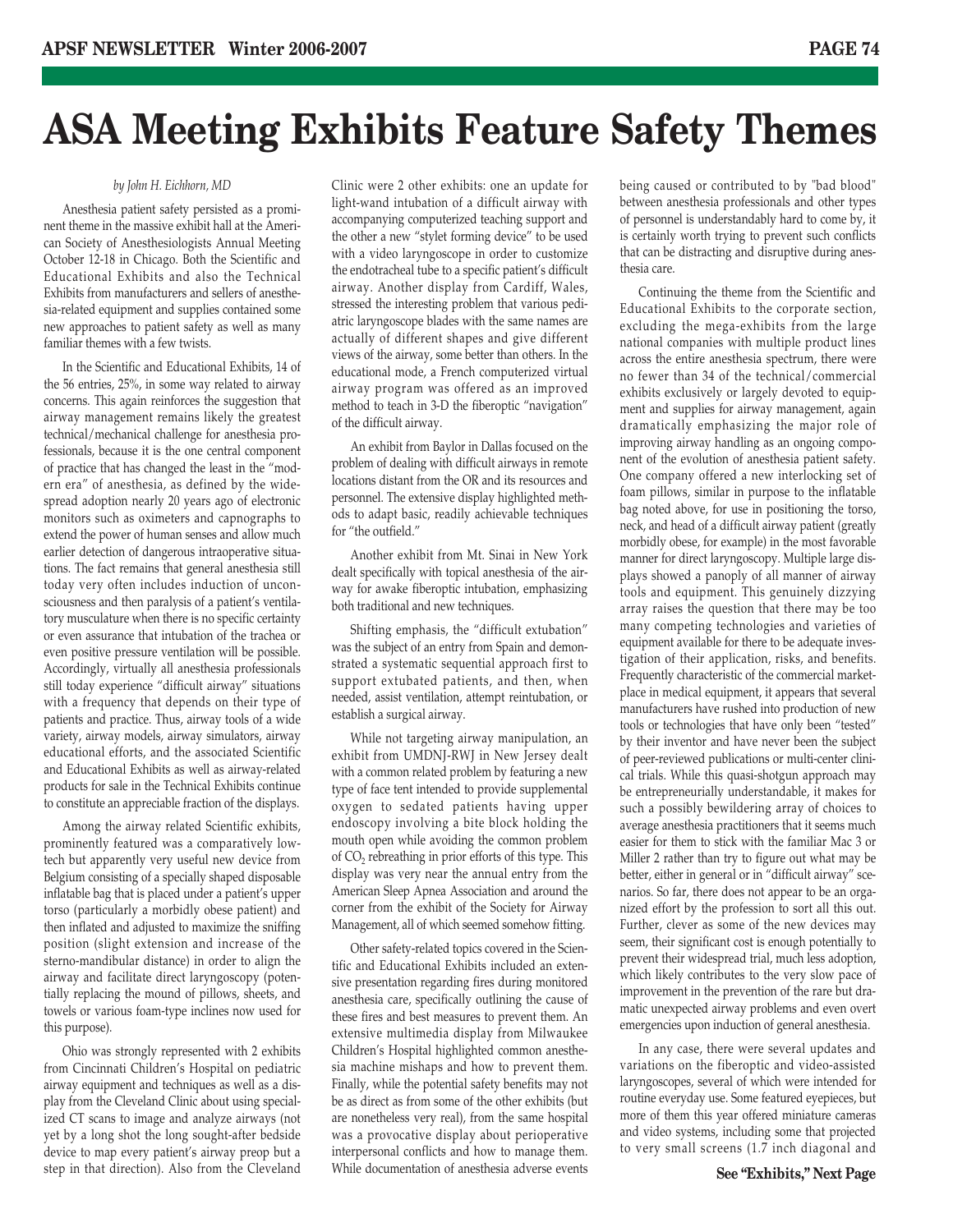## **Airway Issues Persist as Prime Focus**

## **"Exhibits," From Preceding Page**

attached directly to the laryngoscope handle, which is not much larger than a traditional one), to small free-standing screens that would rest on a stand or the patient's chest, or to very large video monitors. One relatively large new video-intubation rigid apparatus from an endoscope manufacturer involves a large plastic laryngoscope blade through which an optical/light source bundle fits and rests next to a trough that guides the tube into the larynx under direct video imaging. The 1.5 x 3 inch screen is on the handle and has a sighting target on it that, when superimposed on the cords in the picture, indicates the tube is aimed straight down the larynx. The other manufacturers of fiberoptic bronchoscopes offered added new variations of laryngoscopes incorporating fiberoptics, making new "flexible intubation videoscopes." Another system featured blades containing integral optics that would fit onto a traditional C batterypowered handle, claiming to give a view around the base of the tongue without the need to displace it as in traditional direct line-of-sight laryngoscopy. A new intubating stylet involves a starting guidewire that is used in the same manner as with the Seldinger technique for a vascular cannula. A new variant of "helpful" endotracheal tube has an integrated articulating tip that bends at the cuff, which is flexed to help approach an anterior larynx without use of a stylet by an internal wire actuated by pulling up on a plastic collar at the connector end of the tube.

Also new this year was a video-enabled laryngeal mask airway with the optics and camera incorporated into a handle similar to existing intubating laryngeal mask airways. The medium-sized screen is attached to the handle by a magnetic latch after the mask is placed in the airway. The manufacturer emphasizes that positive pressure ventilation can be continued during the video-guided intubation attempt, which requires the use of the existing dedicated extra-long endotracheal tubes and then the pusher to allow removal of the handle.

At the other end of the airway-management complexity and technology spectrum was a new product that is nothing more involved than stickybacked disposable foam tape that is intended to be stuck on a regular steel laryngoscope blade, Mac or Miller, in such a position as to be even with the teeth during laryngoscopy, thus preventing the metal blade from touching teeth and reducing the risk of dental damage. The manufacturer stresses the utility of this remarkably simple "technology," especially for attempts of new trainees of any type who are starting to learn direct laryngoscopy and endotracheal intubation.

Thematically related to the airway management products was a new emphasis on diagnosing and documenting obstructive sleep apnea preoperatively. One company offers a service that involves specific screening for any suspected OSA patient, including a 1-night, at-home test to help make the diagnosis and then a treatment plan as indicated with emphasis on the immediate post-general anesthetic period. Another company offers a product to be used in the preop screening process. It is a disposable battery-powered plastic strip worn overnight with thermal sensors in front of the nose and mouth that senses breathing pattern and efficiency in a manner that allows the indicator to analyze for the presence of OSA, even the night before surgery. The strip "develops" automatically in the morning and reveals a rating for OSA risk that can be incorporated into the anesthetic plan.

The problem of unintended baro- or volu-trama from leaving the anesthesia machine in manual ventilation mode with the APL ("pop-off") valve completely closed (usually immediately following intubation) while distracted (say, taping in the tube) can now be addressed with a relatively simple new "ventilator safety valve" that goes between the breathing circuit tubing and the absorber head. It will automatically vent gas from the circuit if pressure exceeds 20 cm  $H_2O$  for more than 6 seconds, thus preventing the accidental over-inflation of the breathing bag to dangerously high pressure and sometimes a startlingly large volume.

One other main theme of the technical exhibits was information management systems, for which there were 23 companies displaying products. One new entry comes from New Zealand (American headquarters in Nashville) that has automated patient data and an electronic anesthesia record but whose main focus is patient safety through preventing intra-op medication errors. Special drug carriers and organizers, bar-coded syringes, a barcode reader, and a touchscreen are all integrated into a system that preliminary studies show decreases intraoperative anesthetic drug errors by 41%. Other systems had the expected screens, software, and printers, all with the similar claim that complete, organized, legible information about the anesthetic is, by definition, a safety benefit.

Other interesting new products with slightly indirect patient safety positive implications were seen among the displays. A spring-loaded colorcoded syringe to be used to identify the epidural space with loss of resistance to saline automatically and definitively during slow advancement of a Touhy needle appeared to attract significant attention. Regarding maintenance IV infusions of propofol, either for TIVA or sedation, the propofol blood level can be monitored directly by measuring it in real time in the expired breath using a new detector based on "ion molecule reaction mass spectrometry." A new twist was the new availability of ultrasound machines for purported anesthesia applications; several companies had such offerings.

Finally, in a different vein, an interesting new product was displayed that visibly identifies vessels under the skin, greatly facilitating the cannulation of either subject veins or arteries. Near infra-red light in a special delivery system is focused on the skin, which shows green with the underlying vessels clearly visible as dark outlines. The initial offering is a roll-around stand with the device (a little smaller than a football) on an articulating arm; however, company representatives state that a hand-held model is in development.

Overall, patient safety remained a key focus of both types of exhibits at the ASA Annual Meeting. This recognizes both the current success in improving safety and also the significant challenges still remaining, such as, for example, in making genuine changes in practice, leading to lower risk of patient injury associated with issues in airway management.

*Dr. John Eichhorn, Professor of Anesthesiology at the University of Kentucky, founded the* APSF Newsletter *in 1985 and was its editor until 2002. He remains on the Editorial Board and serves as a senior consultant to the APSF Executive Committee.*

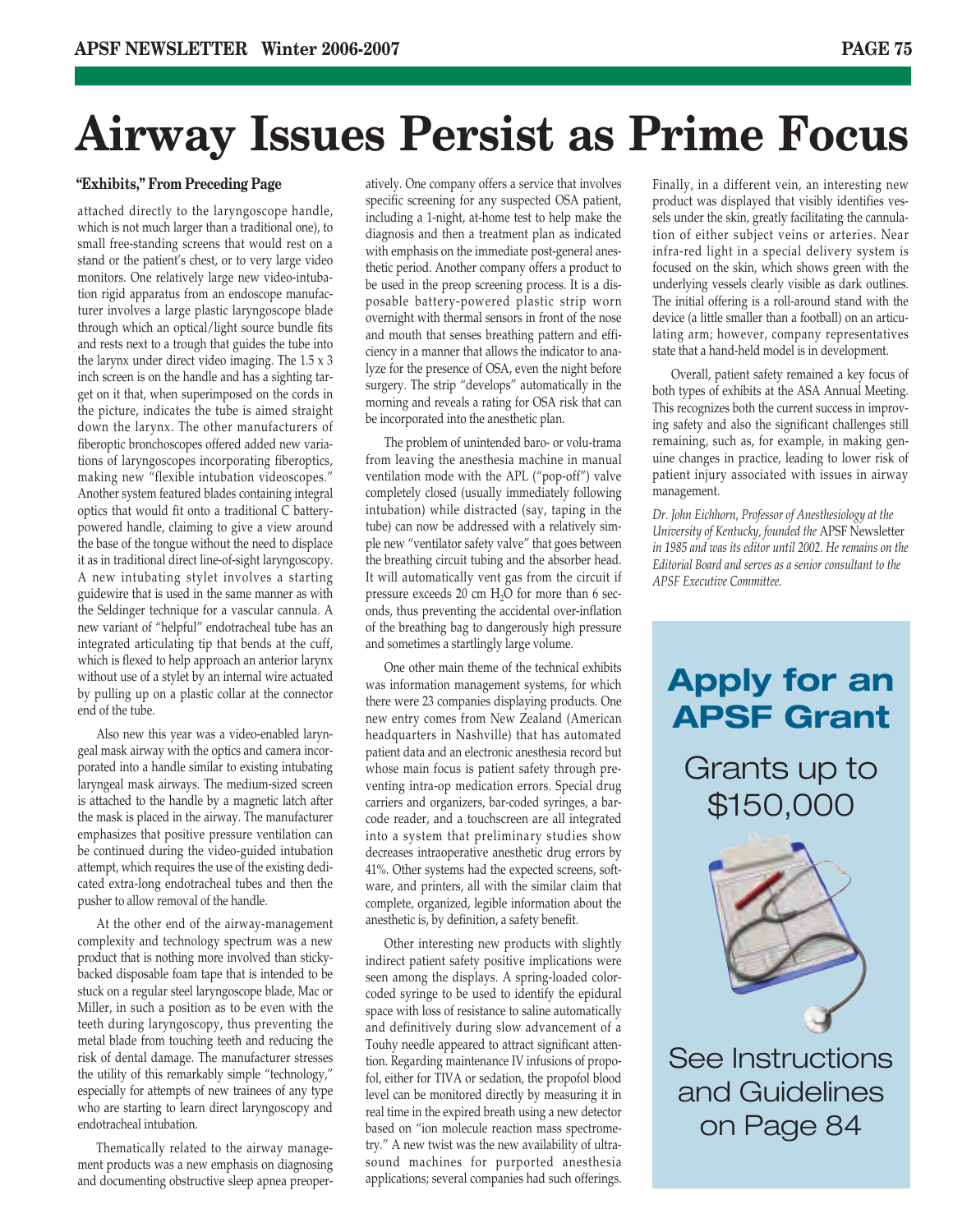## **Anesthesia Patient Safety Foundation Officers, Directors, and Committees, 2007**

**Executive Committee (Officers)** Robert K. Stoelting, MD *APSF President* Indianapolis, IN Jeffrey B. Cooper, PhD *APSF Executive Vice President* Massachusetts General Hospital Boston, MA George A. Schapiro *APSF Executive Vice President* Hillsborough, CA Paul A. Baumgart *APSF Vice President* GE Healthcare Madison, WI David M. Gaba, MD *APSF Secretary* Stanford University Palo Alto, CA Casey D. Blitt, MD *APSF Treasurer* Tucson, AZ **Executive Committee (Members at Large)** Robert A. Caplan, MD Virginia Mason Medical Center Seattle, WA Nassib G. Chamoun Aspect Medical Systems Newton, MA Matthew B. Weinger, MD Vanderbilt University Nashville, TN **Executive Committee (Committee Chairs)** Sorin J. Brull, MD Mayo Clinic Jacksonville, FL Robert C. Morell, MD Niceville, FL Michael A. Olympio Wake Forest University Winston-Salem, NC Richard C. Prielipp, MD University of Minnesota Minneapolis, MN **Board of Directors** James F. Arens, MD University of Texas Houston, TX Paul A. Baumgart Casey D. Blitt, MD Sorin J. Brull, M.D

Robert A. Caplan, MD

Nassib G. Chamoun Frederick W. Cheney, Jr., MD

University of Washington Seattle, WA Joan M. Christie, MD

Tampa, FL Robert Clark Dräger Medical, Inc.

Telford, PA Jeffrey B. Cooper, PhD

William T. Denman, MD Tyco Healthcare Nellcor Boston, MA

Albert L. deRichemond ECRI

Plymouth Meeting, PA Marcel E. Durieux, PhD, MD University of Virginia Charlottesville, VA

Jan Ehrenwerth, MD Yale University New Haven, CT Norig Ellison, MD University of Pennsylvania Ardmore, PA David M. Gaba, MD David B. Goodale, PhD, DDS, AstraZeneca Wilmington, DE Alexander A. Hannenberg, MD Newton-Wellesley Hospital Newton, MA Elizabeth F. Holland Abbott Laboratories Abbott Park, IL Walter Huehn Philips Medical Systems Boeblingen, Germany R. Scott Jones, MD University of Virginia Charlottesville, VA Rodney C. Lester, PhD, CRNA Houston, TX Edward C. Mills Preferred Physicians Medical Risk Mission, KS Terri G. Monk, MD Duke University Durham, NC Robert C. Morell, MD Ervin Moss, MD New Jersey Society of Anesthesiologists Verona, NJ Denise O'Brien, MSN, RN ASPAN Ypsilanti, MI John M. O'Donnell, CRNA University of Pittsburgh Pittsburgh, PA Richard C. Prielipp, MD, FCCM Keith J. Ruskin, MD Yale University New Haven, CT George A. Schapiro Robert K. Stoelting, MD Raul A. Trillo, MD Baxter Healthcare New Providence, NJ Sally T. Trombly, RN, JD Dartmouth-Hitchcock Medical Center Lebanon, NH Rebecca S. Twersky, MD Lawrence, NY Timothy W. Vanderveen, DPharm Cardinal Health San Diego, CA Robert A. Virag Trifid Medical Group, LLC Chesterfield, MO Mark A. Warner, MD Mayo Clinic Rochester, MN Matthew B. Weinger, MD Robert Wise JCAHO Oakbrook Terrace, IL **Consultants to Executive Committee** John H. Eichhorn, MD University of Kentucky Lexington, KY

**APSF Committees Newsletter Editorial Board** Robert C. Morell, MD, Editor Addie Larimore, Editorial Assistant Winston-Salem, NC Sorin J. Brull, M.D. Joan M. Christie, MD Jan Ehrenwerth, MD John H. Eichhorn, MD Lorri A. Lee, MD Seattle, WA Rodney C. Lester, PhD, CRNA Glenn S. Murphy, MD Chicago, IL Denise O'Brien, MSN, RN Karen L. Posner, PhD Seattle, WA Wilson Somerville, PhD Winston-Salem, NC Jeffery S. Vender, MD Evanston, IL **Committee on Education and Training** Richard C. Prielipp, MD, Chair Kenneth J. Abrams, MD Montville, NJ Kevin J. Cardinal, CRNA Minneapolis, MN Joan M. Christie, MD Alan M. Harvey, MD Springfield, MA Timothy N. Harwood, MD Winston-Salem, NC Jeana E. Havidich, MD Charleston, SC R. Scott Jones, MD Deborah Lawson, AA Solon, OH Samsun (Sem) Lampotang, PhD Gainesville, FL Thomas J. Mancuso, MD Atlanta, GA Tricia A. Meyer, PharmD Temple, TX Susan L. Polk, MD Keith J. Ruskin, MD Michael Smith, MD Cleveland, OH N. Ty Smith, MD San Diego, CA Matthew B. Weinger, MD **Committee on Scientific Evaluation** Sorin J. Brull, MD, Chair Karen L. Posner, PhD, Vice Chair Peter J. Davis, MD Pittsburgh, PA Dan France, PhD Nashville, TN David B. Goodale, PhD, DDS Barry A. Harrison, MD Jacksonville, FL Jeana E. Havidich, MD Charleston, SC Gary R. Haynes, PhD, MD Alfred Lupien, PhD, CRNA Christopher O'Connor, MD Chicago, IL

David Paulus, MD Gainesville, FL Ira Rampill, MD Stony Brook, NY Karen J. Souter, MB Seattle, WA Sally T. Trombly, RN, JD Robert A. Virag Matthew B. Weinger, MD **Committee on Technology** Michael A. Olympio, MD, Chair Winston-Salem, NC Abe Abramovich Lawrenceville, NJ Thomas W. Barford Datascope Corporation Jonnalee Bill, CertAT Lebanon, NH Michael Boyer, MD Chicago, IL Nassib G. Chamoun Robert Clark Dräger Medical Michael P. Dosch, CRNA Pontiac, MI James D. Eisenkraft, MD New York, NY Gerry Feldman Oridion Medical Patrick Foster, MD Hershey, PA Julian M. Goldman, MD Boston, MA Tom Green Paragon Service Siegfried Kastle Philips Medical Systems Roger Mecca, MD Tyco Healthcare Michael Mitton, CRNA GE Healthcare Ervin Moss, MD Francis R. Narbone, CRNA Chicago, IL John M. O'Donnell, CRNA A. William Paulson, PhD Savannah, GA Kenneth C. Plitt, CRNA Newton, MA Patty Reilly, CRNA Tyco Healthcare Nellcor James F. Szocik, MD Ann Arbor, MI **Corporate Advisory Council** George A. Schapiro, Chair APSF Executive Vice President Abbott Laboratories (Elizabeth F. Holland) Anesthesia Healthcare Partners (Sean Lynch) Anesthesiologists Professional Insurance Company (Cliff Rapp) Arrow International (Rick Eagle) Aspect Medical Systems (Nassib G. Chamoun) AstraZeneca (David B. Goodale, PhD, DDS)

Bayer Pharmaceuticals (Stanley Horton, PhD) Baxter Healthcare (Raul A. Trillo, MD) Becton Dickinson (Michael S. Ferrara) Cardinal Healthcare (Timothy W. Vanderveen, PharmD) Datascope Corporation (Thomas W. Barford) Dräger Medical (Robert Clark) Ethicon Endo-Surgery (Mike Gustafson) GE Healthcare (Paul A. Baumgart) Hospira (Steven Pregulman) LMA of North American (Steven R. Block) Luminetx (Dana Capocaccia) Masimo (Joe Kiana) Organon (Bert deJong, MD) Oridion (Dominic Corsale) Philips Medical Systems (Walter Huehn) Preferred Physicians Medical Risk Retention Group (Edward C. Mills) ResMed (Ron Richard) Safer Sleep (Michael Stabile, MD) Smiths Medical (Andrew Rose) Spacelabs (Joseph Davin) The Doctors Company (Ann S. Lofsky, MD) Tyco Healthcare (William T. Denman, MD) Vital Signs (Terry Wall) Abe Abramovich Casey D. Blitt, MD Robert K. Stoelting, MD **Data Dictionary Task Force** Terri G. Monk, MD, Chair Clinical Advisory Group David L. Reich, MD Ronald A. Gabel, MD Dr. Martin Hurrell Robert S. Lagasse, MD Dr. Anthony P. Madden Dr. Andrew C. Norton Dr. Roger Tackley Homer Wang, MD David Wax, MD Technical Group (Corporate Participants) Cerner DocuSys Dräger Medical Eko systems GE Healthcare iMD*soft* Informatics Philips Medical Systems

Picis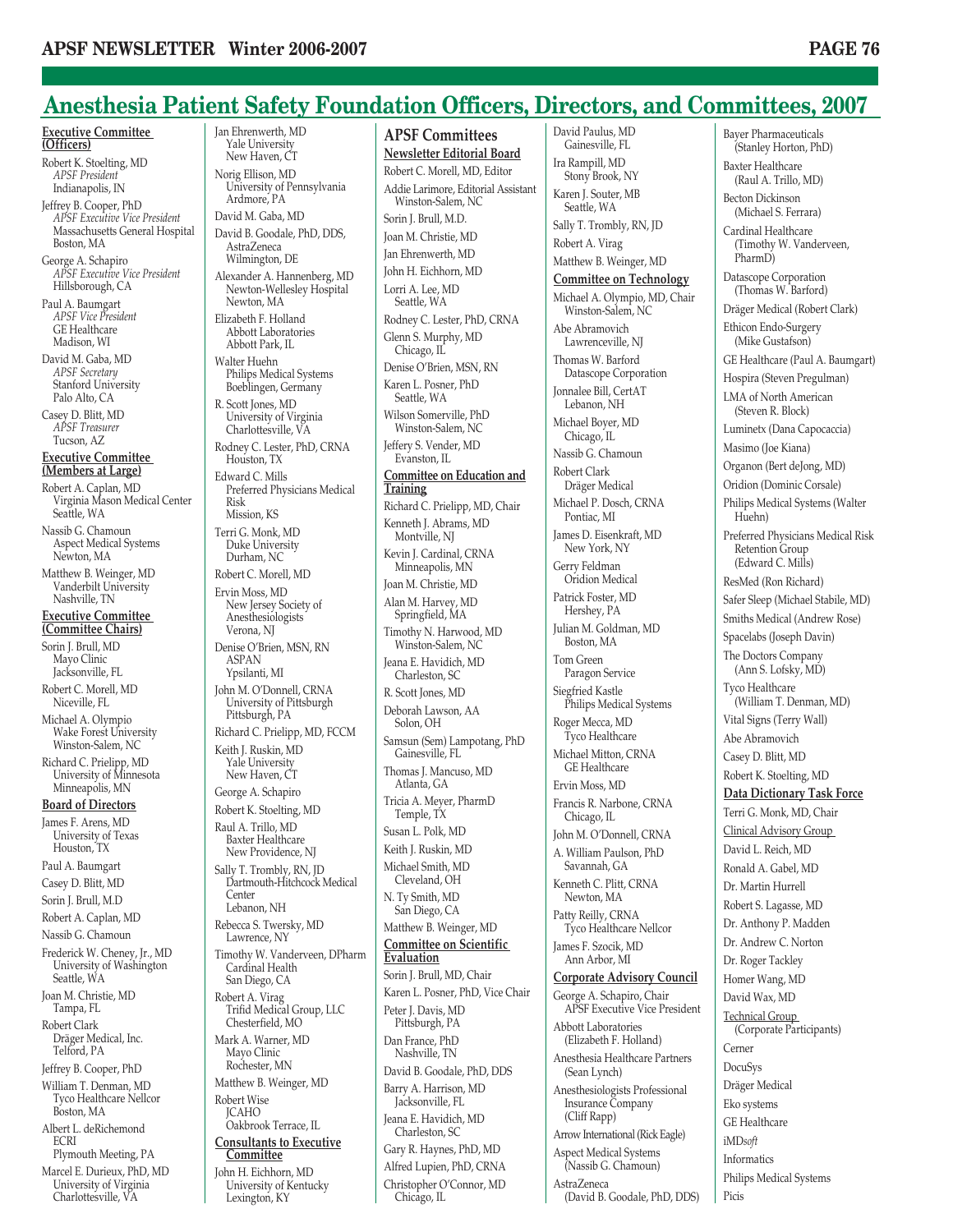

**Grand Sponsor (\$5,000 and higher)** American Association of Nurse Anesthetists Asheville Anesthesia Associates Florida Society of Anesthesiologists Dr. and Mrs. Thomas R. Hill Indiana Society of Anesthesiologists Iowa Society of Anesthesiologists Krishnarao V. R. Pinnamaneni, MD Robert K. Stoelting, MD

**Sustaining Sponsor (\$2,000 to \$4,999)** Alabama State Society of Anesthesiologists American Academy of Anesthesiologist Assistants

Anesthesia Associates of Massachusetts Anesthesia Consultants Medical Group Anesthesia Resources Management Arizona Society of Anesthesiologists Nassib G. Chamoun Georgia Society of Anesthesiologists Madison Anesthesiology Consultants Massachusetts Society of Anesthesiologists Michigan Society of Anesthesiologists Minnesota Society of Anesthesiologists Frank Moya Charitable Foundation Ohio Society of Anesthesiologists Old Pueblo Anesthesia Group Pennsylvania Society of Anesthesiologists Society of Cardiovascular Anesthesiologists Tennessee Society of Anesthesiologists

### **Contributing Sponsor (\$750 to \$1,999)** Academy of Anesthesiology

Affiliated Anesthesiologists, Inc. American Association of Oral and Maxillofacial Surgeons American Society of Critical Care Anesthesiologists J. Jeffrey Andrews, MD Anesthesia Associates of Northwest Dayton, Inc. Arkansas Society of Anesthesiologists Association of Anesthesia Program Directors Sorin J. Brull, MD Frederick W. Cheney, MD

Mark T. Destache, MD District of Columbia Society of Anesthesiologists David M. Gaba, MD John H. Eichhorn, MD Greater Atlanta Society of Anesthesiologists Illinois Society of Anesthesiologists Kentucky Society of Anesthesiologists John W. Kinsinger, MD Thomas J. Kunkel, MD Rodney C. Lester, CRNA Edward R. Molina-Lamas, MD Madison Anesthesiology Consultants Maine Society of Anesthesiologists Maryland Society of Anesthesiologists Michiana Anesthesia Care Missouri Society of Anesthesiologists Robert C. Morell, MD Nebraska Society of Anesthesiologists John B. Neeld, MD Northwest Anesthesia Physicians Neshan Ohanian, MD Nevada State Society of Anesthesiologists Nurse Anesthesia of Maine Oklahoma Society of Anesthesiologists Oregon Society of Anesthesiologists Oregon Anesthesiology Group Physician Anesthesia Service Pittsburgh Anesthesia Associates Santa Fe Anesthesia Specialists Society of Academic Anesthesia Chairs Society for Ambulatory Anesthesia Society of Neurosurgical Anesthesia and Critical Care Society for Pediatric Anesthesia Stockham-Hill Foundation Texas Society of Anesthesiologists Drs. Mary Ellen and Mark Warner Washington State Society of Anesthesiologists Wisconsin Society of Anesthesiologists **Sponsor (\$100 to \$749)** Sean S. Adams, MD Robert Barth, MD

Manuel E. Bonilla

Melvin A. Cohen, MD Stuart M. Cohen, MD Colorado Society of Anesthesiologists Kathleen A. Connor, MD Paula A. Craigo, MD Glenn E. DeBoer J. Kenneth Davison, MD John DesMarteau, MD Norig Ellison, MD Jan Ehrenwerth, MD Basim I. Elhabashy, MD Anthony Frasca, MD B. L. Friedberg, MD Thomas R. Farrell, MD Jane C.K. Fitch, MD/Carol E. Rose, MD Ian Gilmour, MD Barry M. Glazer, MD James D. Grant, MD Griffin Anesthesia Associates William D. Heady, CRNA Alexander A. Hannenberg, MD Peter L. Hendricks, MD James S. Hicks, MD Dr. and Mrs. Glen E. Holley Victor J. Hough, MD Howard E. Hudson, Jr., MD Indianapolis Society of Anesthesiologists Robert H. Intress, MD Robert E. Johnstone, MD Daniel J. Klemmedson, DDS, MD Kansas Society of Anesthesiologists BettyLou Koffel, MD Scott D. Kelley, MD Alan P. Marco, MD Maryland Association of Nurse Anesthetists John P. McGee, MD Cora B. McKnight, CRNA Medical Anesthesiology Consultants Corporation Mississippi Society of Anesthesiologists A. J. Montes, MD Roger A. Moore, MD Ervin Moss, MD

Tensys Medical (tensysmedical.com) The Doctors Company (thedoctors.com)

### **Sponsoring Donor (\$1,000 to \$4,999)**

Anesthesia Business Consultants (anesthesiallc.com) Allied Healthcare (alliedhpi.com) Armstrong Medical (armstrongmedical.net) Cerner Corporation (cerner.com) Cook Critical Care (cookgroup.com) Intersurgical, Inc. (intersurgicalinc.com) King Systems (kingsystems.com) Medical Education Technologies, Inc. (meti.com) TRIFID Medical Group LLC (trifidmedical.com)

### **Corporate Level Donor (\$500 to \$999)**

Belmont Instrument Corporation (belmontinstrument.com) Lippincott Williams and Wilkins

### **Participating Associations**

American Association of Nurse Anesthetists (aana.com)

American Society of Anesthesia Technologists and Technicians (asatt.org)

New Hampshire Society of Anesthesiologists New Jersey State Society of Anesthesiologists New Mexico Society of Anesthesiologists L. Charles Novak, MD Mark S. Noguchi, CRNA Denise O'Brien, RN Michael A. Olympio, MD Pennsylvania Association of Nurse Anesthetists Mukesh K. Patel, MD Gaylon K. Peterson, MD Physician Specialists in Anesthesia Richard C. Prielipp, MD Rhode Island Society of Anesthesiologists Gail I. Randel, MD Henry C. Safford, CRNA Drs. Chris and David Santamore Muthia Shanmugham, MD Eugene P. Sinclair, MD Society for Obstetric Anesthesia and Perinatology Society for Technology in Anesthesia South County Anesthesia Association Shepard and Marlene Stone Sara L. Strom, AA-C The Woodlands Anesthesia Association University of Maryland Anesthesiology Associates Utah Society of Anesthesiologists Vermont Society of Anesthesiologists Virginia Society of Anesthesiologists Matthew B. Weinger, MD West Virginia Association of Nurse Anesthetists West Virginia State Society of Anesthesiologists Dr. and Mrs. Wetchler Wichita Anesthesiology, Chartered Lawrence Wobbrock, JD Benjamin and Elizabeth Yoder

### **In Memoriam**

In memory of Robert M. Chapman, MD (Texas Society of Anesthesiologists) In memory of Dr. Anthony J. DiGiovanni (Texas Society of Anesthesiologists) In memory of Laurie A. Noll, MD (The Coursin family) In memory of June Thomas (Sunrise Trauma Anesthesia and Resuscitation Services) In memory of Leroy D. Vandam (Dr. and Mrs. George Carter Bell)

*Note: Donations are always welcome. Send to APSF; c/o 520 N. Northwest Highway, Park Ridge, IL 60068-2573 (Donor list current through December 29, 2006)*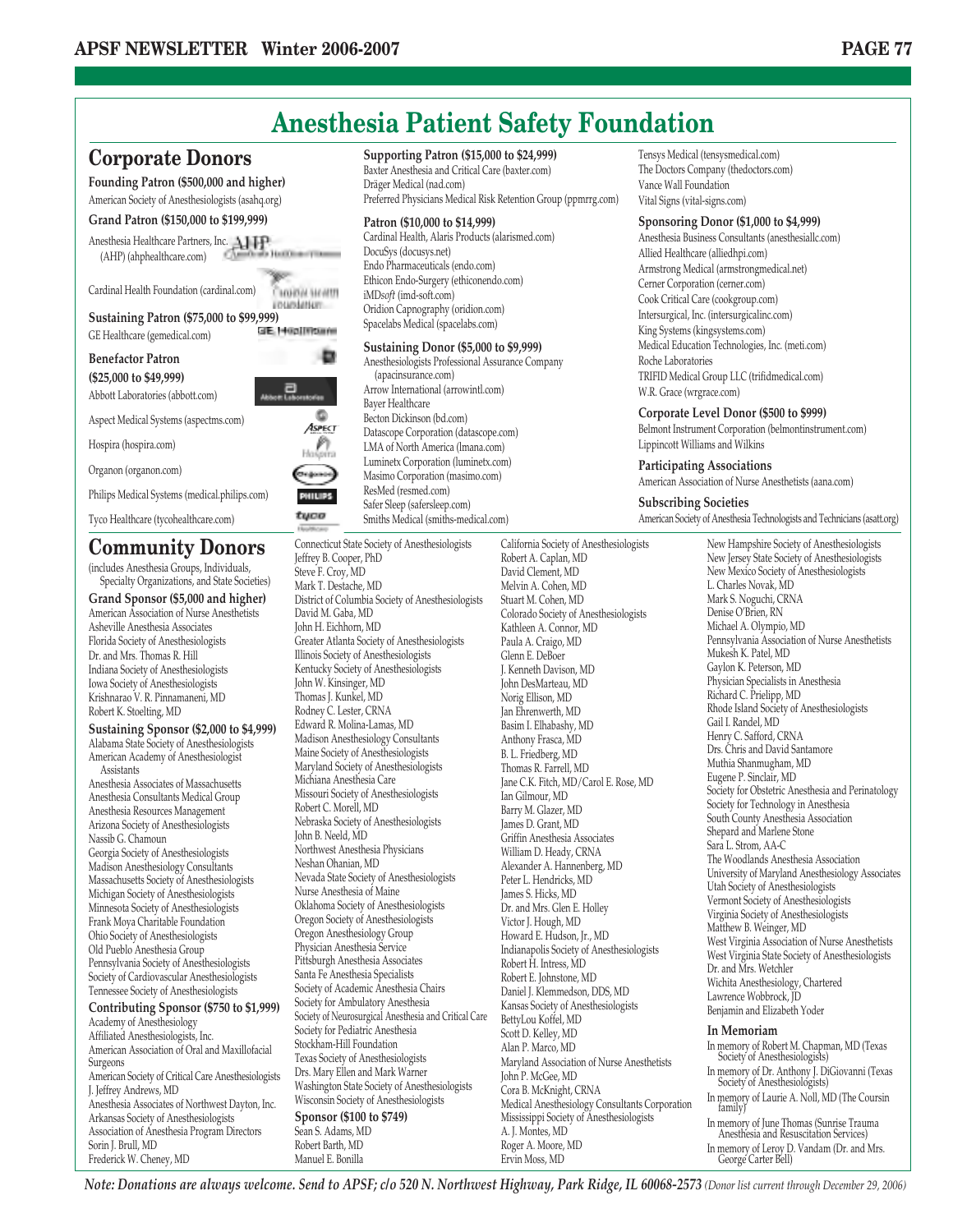## **Dear SIRS**

## **Reader Seeks Standards for Equipment Check**





*Michael Olympio, MD, Chair of the APSF Committee on Technology and Co-Founder of the Dear SIRS Initiative.*

**Dear SIRS** refers to the **Safety Information Response System**. The purpose of this column is to allow expeditious communication of technologyrelated safety concerns raised by our readers, with input and responses from manufacturers and industry representatives. This process was developed by Drs. Michael Olympio, Chair of the Committee on Technology, and Robert Morell, Editor of this newsletter. Dr. Olympio is overseeing the column and coordinating the readers' inquiries and the responses from industry. **Dear SIRS** made its debut in the Spring 2004 issue.

### **Dear SIRS:**

I am a retired member of the ASA. I am involved in Q/A in the Department of Anesthesia of Lenoir Memorial Hospital in Kinston, NC.

We have found that there are no specific current standards for checking of equipment prior to the start of an anesthetic. We do have departmental safety requirements that are met.

Are there guidelines or standards of which we are not aware? Please advise me of any current standards. The last standards are 1993 and hence those are out of date. As part of our Q/A we meet JCAHO requirements, hospital policies, and departmental rules and regulations. However, as previously stated, we are looking for national standards regarding equipment check.

*Robert J. Dean, MD Kinston, North Carolina*

### **In Response:**

While it is common sense and good practice to check equipment prior to using it, there are a few specific guidelines and standards that address this topic, which I have summarized below. The anesthesia literature reminds us that the incidence of pure anesthesia equipment failure is rare, while human error is much more frequent, with a failure to check being most likely.1-4 Therefore, the real question becomes not Sshould we check?" but rather "What, how, and how often should we check, and who should perform the check?"

Operator Manuals from both Dräger Medical, Inc. and Datex-Ohmeda/GE Healthcare contain instructions for preoperative checklists. For example, the Datex-Ohmeda Aestiva has one for "Everyday before the first patient," "Every time a different clinician uses the system," and "Before every patient." The Dräger Fabius Tiro has "Daily" and "Pre-use" checkout forms. Ideally, each anesthesia provider should follow the guidelines and frequency specified in the Operator Manual, but, realistically, this is not the common practice.5

The active standard for anesthesia machines/ workstations in the United States is ASTM F1850-00 (2005): *Standard Specification for Particular Requirements for Anesthesia Workstations and Their Components.* The specification states that each anesthesia workstation shall have a checklist(s) from the manufacturer to be performed prior to each use. This is in agreement with IEC 60601-2-13:2003, the international standard for anesthesia machines. Both

documents state that attention should be paid to any additional checklists established by regional or national medical associations, or government agencies.

The ASA 2004 Guidelines for Office-Based Anesthesia, Monitoring, and Equipment state that, "All equipment should be maintained, tested and inspected according to the manufacturer's specifications." These guidelines, however, do not specifically address non-office-based locations, but do reiterate the suggestion to follow the manufacturer's recommendations.

The AANA 2002 Scope and Standards for Nurse Anesthesia Practice states in Standard VIII: "Adhere to appropriate safety precautions, as established within the institution, to minimize risks of fire, explosion, electrical shock and equipment malfunction. Document on the patient's medical record that the anesthesia machine and equipment were checked." The interpretation of Standard VIII states, "Prior to use, the CRNA shall inspect the anesthesia machine and monitors according to established guidelines. The CRNA shall check the readiness, availability, cleanliness and working condition of all equipment to be utilized in the administration of the anesthesia care. . . ."

JCAHO Standard EC.6.10 states, "The hospital manages medical equipment risks," with the rationale that, "Medical equipment is a significant contributor to the quality of care. . . . It is essential that the equipment is appropriate for the intended use; that staff, including licensed independent practitioners, be trained to use the equipment safely and effectively, and it is essential that the equipment is maintained appropriately by qualified individuals."

In summary, studies show that "failure to check" equipment is causative in many adverse events; the ASTM standard says manufacturers shall include a pre-anesthesia checklist as part of their labeling; the ASA says we should test equipment as per the manufacturer's specifications in office based anesthesia; the AANA says the CRNA shall check all equipment prior to use; and JCAHO says it is the hospital's role to ensure that staff be trained to use equipment safely and effectively. One hopes that, upon publication of the new FDA pre-anesthesia checkout (discussed below) and adoption by both ASA and AANA, this lack of a uniformly accepted practice standard will be addressed. The bottom line is that anesthesia providers should follow the recommendations of their professional organizations and the institutional policy regarding the

**See "Checkout," Next Page**

*The information in this column is provided for safety-related educational purposes only, and does not constitute medical or legal advice. Individual or group responses are only commentary, provided for purposes of education or discussion, and are neither statements of advice nor the opinions of APSF. It is not the intention of APSF to provide specific medical or legal advice or to endorse any specific views or recommendations in response to the inquiries posted. In no event shall APSF be responsible or liable, directly or indirectly, for any damage or loss caused or alleged to be caused by or in connection with the reliance on any such information.*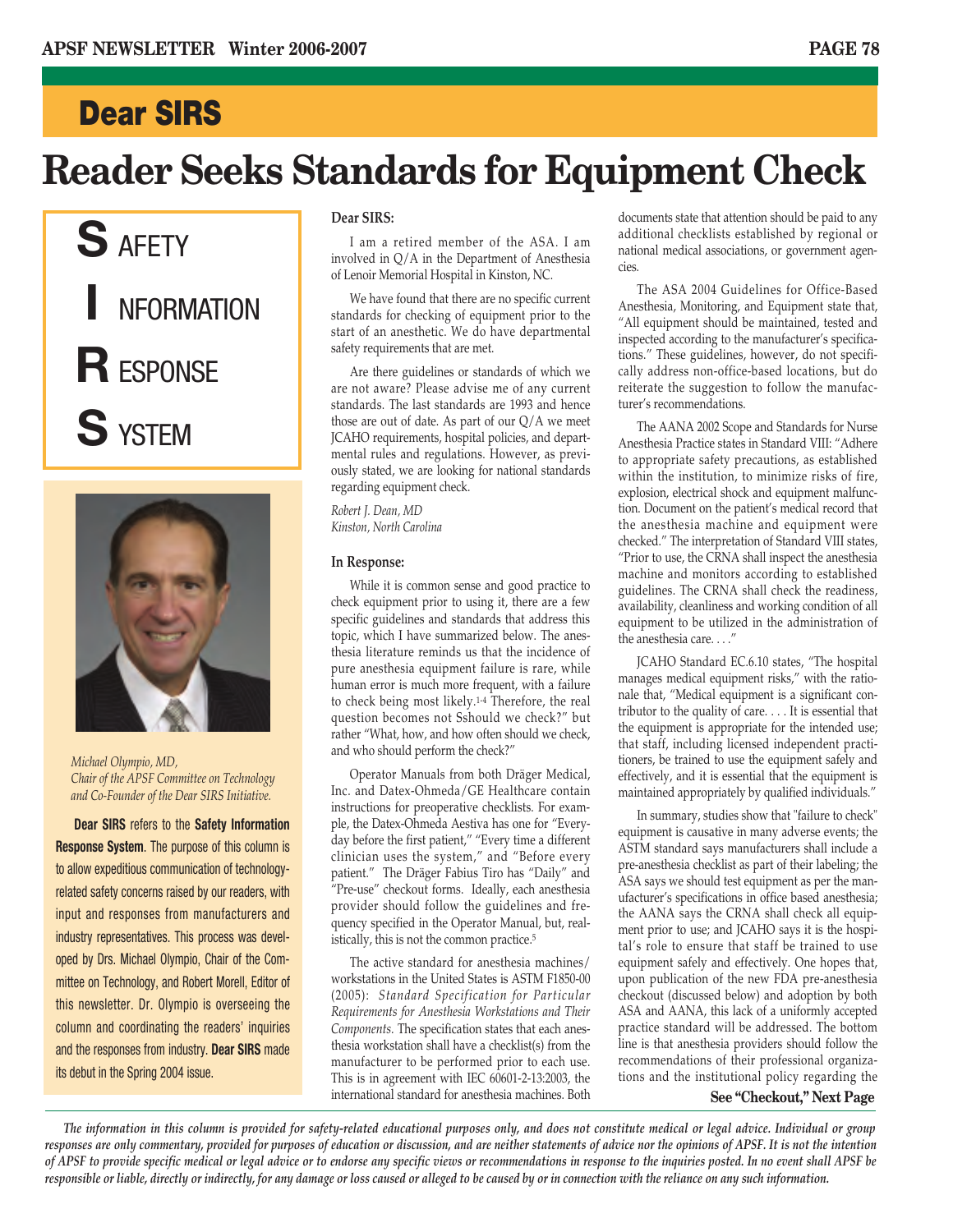## **Practice Alert is Needed and Anticipated**

## **"Checkout," From Preceding Page**

pre-anesthesia checkout of their equipment. This is the safest practice in my opinion.

### *Sincerely,*

*Carolyn G. Holland, CRNA, MSN Representative of AANA, ASA Task Force on the Pre-Anesthesia Checkout Recommendation Visiting Assistant Professor University of Cincinnati College of Nursing Cincinnati, OH*

### **In Response:**

Dr. Dean is correct that there are no current standards for checking anesthesia equipment prior to use. The 1993 document entitled "Anesthesia Apparatus Checkout Recommendations" is only a "recommendation" and was promoted officially by the FDA not by the ASA or AANA. Although the 1993 FDA Recommendations are aging, the steps outlined in that document still apply to much of the equipment currently in use. They are, however, obsolete for the newer designs that have changed the architecture of the system and/or rely upon automated checkout procedures. For that reason, the ASA Committee on Equipment and Facilities formed a task force in 2003 to formulate an approach to pre-anesthesia checkout procedures that is relevant for modern equipment and practice.5

I believe that the precedent of the 1993 FDA Recommendations establishes a continuing responsibility to check. Other than brief mentions in the Guidelines for Office-Based Anesthesia, and the 2005 ASA Manual for Anesthesia Department Organization and Management (MADOM, http://www.asawebapps.org/ docs/2005MADOM.pdf, page 109), which states that appropriate checklists "should be" available in a department's manual, the ASA website does not have anything else in the practice parameters, standards, or guidelines sections.

The task force on revising the pre-anesthesia checkout procedures is in the process of finalizing what we hope will be accepted as a new approach to the pre-anesthesia checkout. Guidelines for designing the checkout have been developed that apply to modern anesthesia delivery systems as well as older, more traditional, equipment. Lessons learned regarding patient safety have been incorporated into the guidelines including an emphasis on checking backup ventilation equipment, ensuring that alarms are functional, and creating redundant checks for critical items to minimize the potential for human error. An important aspect of the new recommendation is to encourage utilizing technicians for some checkout procedures when feasible to reduce the burden on the provider and hopefully improve compliance.

The FDA is once again interested in evaluating and possibly endorsing the new recommendation. Documents will also be submitted to ASA, AANA, and ASATT leadership for consideration and adoption as appropriate into society guidelines or standards. We have learned over the years that failure to check equipment can threaten patient safety. I believe there is little question that appropriate checkout procedures are an important aspect of safe practice. The new pre-anesthesia checkout recommendations will likely be published in the upcoming year. Whether these recommendations are ultimately accepted as practice standards or not, it is incumbent on each individual practitioner to take the responsibility of the pre-anesthesia checkout seriously. The new design guidelines will hopefully become a useful resource to support that goal.

### *Sincerely,*

*Jeffrey M. Feldman, MD Chair, ASA Task Force on the Pre-Anesthesia Checkout Recommendation Division Chief, General Anesthesia Dept of Anesthesiology and Critical Care Medicine Children's Hospital of Philadelphia University of Pennsylvania School of Medicine*

### **In Response:**

Several changes have occurred since the last widely accepted Anesthesia Apparatus Checkout Recommendations were published by the FDA 13 years ago. Anesthesia machines and workstations have become more flexible, user friendly, and now include more design safety features and often socalled "automated" checkout procedures. However, they have also become more complex, with significant differences in design among manufacturers and even among machine models. At the same time, the anesthetic environment has also evolved, to include a larger number of ambulatory and officebased procedures with a higher volume of rapid cases and demands for efficiency.

Both of these developments have decreased the use of the 1993 checklist, and indeed any pre-use check. Lampotang and colleagues, in 2005, found that only 38% of the anesthesia providers they surveyed rated their competence in performing the 1993 FDA checklist as "good" or "excellent," and less than 25% still perform a pre-use machine check before each procedure.5 The most frequent reasons cited for not performing a check include, "The checklist takes too long to perform," "I do not know how to perform a proper pre-use check," and "My anesthesia machine has an automated pre-use check and does it for me."

However, the need for a pre-use check is greater than ever. Therefore, the ASA Committee on Standards and Practice Parameters, and the Committee on Equipment and Facilities are drafting a "Practice Alert." This alert will emphasize the necessity of 1) adequate training and demonstrated competence in the use of each model of machine a practitioner uses to deliver anesthetics to patients, and 2) a routine pre-use machine check, performed according to institutionally-established standards, prior to each anesthetic. We would expect the submission of this Practice Alert to ASA for approval this year.

### *Sincerely,*

*Donald E. Martin, MD Chair, ASA Committee on Equipment and Facilities Professor of Anesthesiology Vice-Chair for Academic and Faculty Development Department of Anesthesiology Penn State University College of Medicine Hershey, PA*

## **Co-Editor's Note:**

Dr. Robert J. Dean of Kinston, NC, has asked a very timely question. There are 2 issues that concurrently developed and merged into the proposed Practice Alert, described by Dr. Martin above. One issue was published in the previous edition of the *Newsletter*,6 and described the challenges and success of a pilot study on mandated anesthesia machine training. Since that publication, the APSF leadership has described a new Initiative to investigate a widespread implementation of mandated machine training programs. You can read about that Initiative on the APSF Website at http://www.apsf.org/initiatives/technology\_training.mspx. The second issue, of course, was the effort by Dr. Feldman and his Taskforce to re-engineer the checkout recommendations as described above. Thus, it is hoped these concurrent and related safety efforts will soon lead to some version of a Practice Alert, encouraging anesthesiologists to not only check their machine, but also to learn how to operate and understand it thoroughly. As the benefits and feasibility of implementing such training programs are described, one could hope for an emerging Standard of Care.

*Dr. Michael A. Olympio*

*Chair, APSF Committee on Technology*

### **References**

- 1. Caplan RA, Visteca MF, Posner KL, Cheney FW. *Anesthesiology* 1997;87:741-8.
- 2. Cooper JB, Newbower RS, Long CD, McPeek B. *Anesthesiology* 1978;49:399-406.
- 3. Cooper JB, Newbower RS, Kitz RJ. *Anesthesiology* 1984;60:34-42.
- 4. Williamson JA, Webb RK, Sellen A, et al. *Anaesth Intensive Care* 1993;21:678-83.
- 5. Lampotang S, Moon S, Lidzas DE, Feldman JM, Zhang RV. *Anesthesiology* 2005;A1195.
- 6. Olympio MA, Reinke B, Abramovich A. *APSF Newsletter* 2006;21:43-48.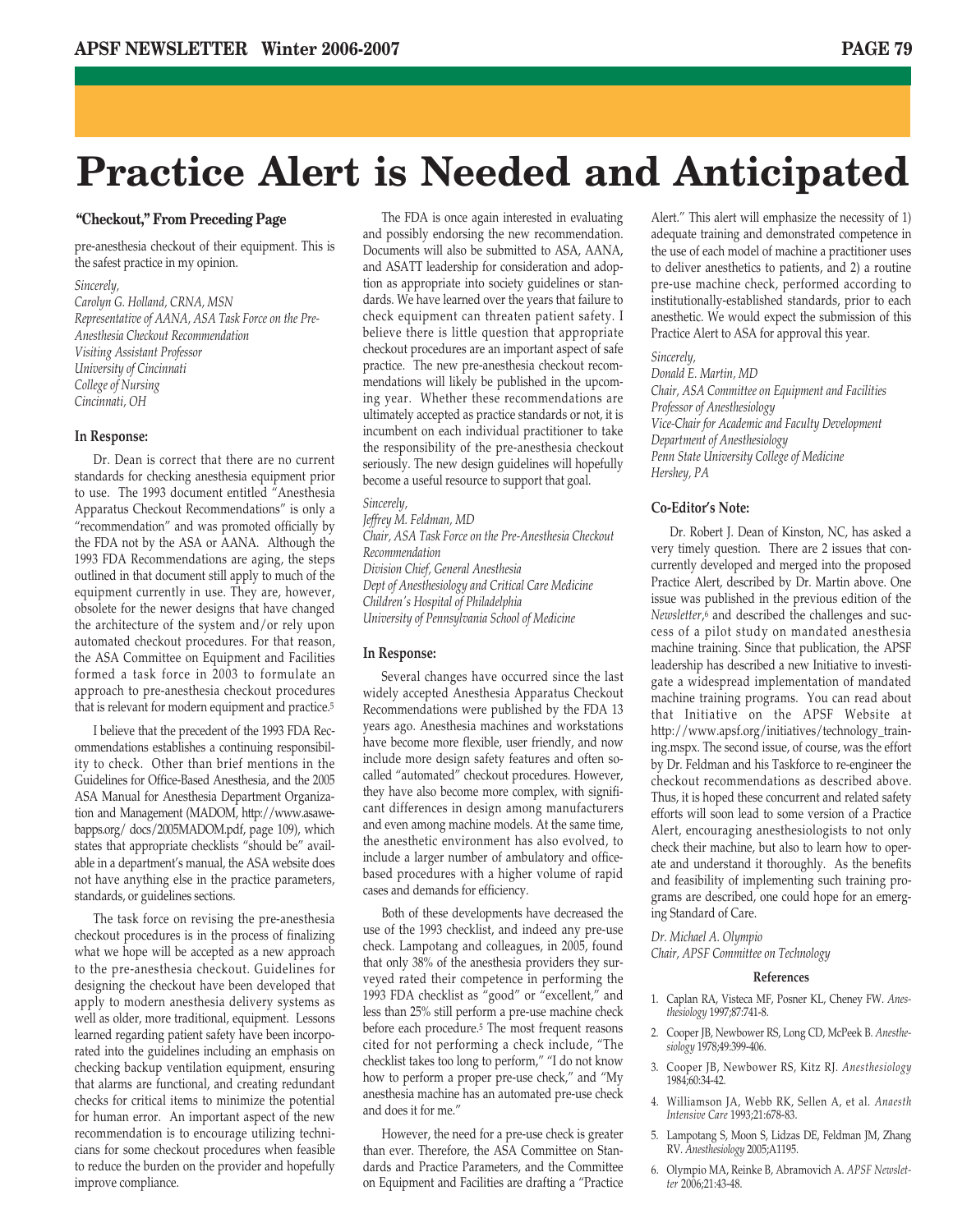

*Numerous questions to the Committee on Technology are individually and quickly answered each quarter by knowledgeable committee members. Many of those responses would be of value to the general readership, but are not suitable for the Dear SIRS column. Therefore, we have created this simple column to address the needs of our readership.*

### $\Omega$ Dear Q&A,

We have a new GE Datex-Ohmeda Aestiva/5 anesthesia machine. The isoflurane Tec 7 vaporizer has a concentration dial in turquoise, but a purple color patch near the filling spout (see photo insert). Isoflurane bottles are, of course, purple. The sevoflurane Tec 7 vaporizer has its dial also in turquoise, but a yellow color patch near the filling spout. Sevoflurane bottles are, of course, yellow.

Since their introduction to the GE market, sevoflurane Tec 7 vaporizers have always had a distinguishing turquoise dial. For me, seeing this same color dial now on the isoflurane vaporizer is very confusing. I surmise that these turquoise colored dials are due to color aesthetics (the GE Datex-Omeda logo is turquoise).

To avoid this confusion, it seems reasonable for isoflurane vaporizers to have a purple dial, and for sevoflurane vaporizers to have a yellow dial. This would avoid volatile anesthetic color-coded confusion.

*Sincerely, Heddy-Dale Matthias, MD Madison, MS*

## A Dear Dr. Matthias,

When designing the Tec 7 vaporizer, we recognized the need for easier identification of drug variant as compared to the Tec 5 vaporizer, which only had a very small label on the front cover. Given that goal, we added the agent color along with a generic drug reference to the sight glass area and agent color reference surrounding the agent filler areas. In clinical tests conducted at a major medical center in Chicago, clinicians were easily able to identify the agent variant from across the room (from one corner of the OR to the other).

When determining what color the dial strip and agent concentration dial should be, we chose the teal green for several reasons. One would be for the Datex-Ohmeda branding guidelines, but the other was for a clinician therapy reference. Under Datex-Ohmeda design guidelines, all clinical therapy touch points were teal green. This color plan appeared on ventilator control knobs and monitor control knobs and was carried onto the vaporizer concentration dial. The idea was that clinician therapy-related touch points would appear in this teal green color. If you recall on the Tec 5 and older vaporizers, the concentration dial and dial strip were black.

From a quality and customer feedback standpoint, we have received no complaints on the Tec 5 variants with the black agent concentration dial or on the Tec 7 with the teal agent concentration dials reflecting inability to identify vaporizer agent variant.

I hope this explanation helps.

*Jane Gilbertson Global Product Manager GE Healthcare, formerly Datex-Ohmeda*

## A Dear Dr. Matthias,

ECRI has never heard of a similar complaint, and no reports are listed in our databases. We tend to agree with those whose responses can be summarized as, "It doesn't seem like a significant problem." Teal/turquoise is the color that Datex-Ohmeda uses in a few places on its otherwise off-white anesthesia units. The D-O response indicates that this color identifies controls that the user would adjust or touch, and while we've seen no discussion measuring the effectiveness of the approach, we've never considered it particularly harmful. The fact is that the color in question isn't related to any existing agent, so we're puzzled that one would make such an association. The standard color-coding is still displayed prominently on the face of the vaporizer, and that's long been a method of identification. Additionally, with any medical gas, the color is one indicator but the definitive indicator is the label; we think similar thinking applies here. The position of the vaporizer on the anesthesia machine puts the agent color indicators and labeling at about at eye level and the teal adjusting knob above eye level making it less likely to confuse the agent and the adjustment. This is reasonable human factors design. Finally, although refilling errors (i.e., filling a vaporizer with the incorrect agent) occur on occasion, we believe that the current scheme of unique connectors, color indicators, and labeling makes an error unlikely even if the user initially mistakes the teal dial as representing a particular agent. The vaporizer picture below is worth a thousand words and might be useful in the newsletter in explaining this question.

*Albert L. de Richemond, MS, PE Associate Director Accident and Forensic Investigation Group ECRI, a non-profit health services research organization 5200 Butler Pike Plymouth Meeting, PA 19462-1298*



*The GE Healthcare, formerly Datex-Ohmeda Tec 7 Vaporizer with teal concentration dial and agent-specific color coding near the agent filler and sight glass areas. Photo courtesy of GE Healthcare, with permission.*

*The information provided in this column is for safety-related educational purposes only, and does not constitute medical nor legal advice. Individual or group responses are only commentary, provided for purposes of education or discussion, and are neither statements of advice nor the opinions of APSF. It is not the intention of APSF to provide specific medical or legal advice or to endorse any specific views or recommendations in response to the inquiries posted. In no event shall APSF be responsible or liable, directly or indirectly, for any damage or loss caused or alleged to be caused by or in connection with the reliance on any such information.*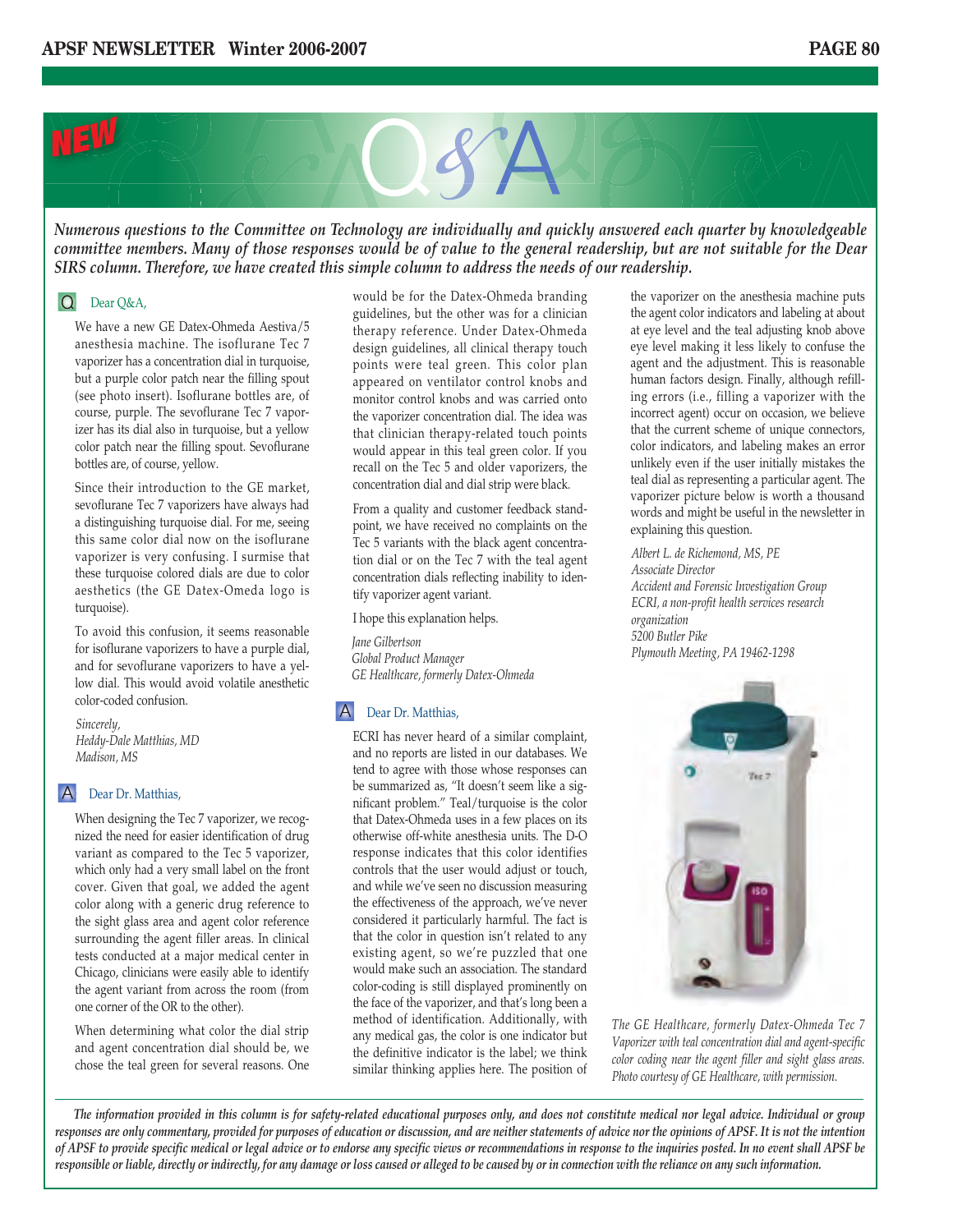## **A Protocol for the Perioperative Management of Patients With Intracoronary Drug-Eluting Stents**

*by Lisa T. Newsome, MD, Michael A. Kutcher, MD, Sanjay K. Gandhi, MD, Richard C. Prielipp, MD, and Roger L. Royster, MD* 

## **History of Coronary Stents**

Since the introduction of percutaneous transluminal coronary angioplasty (PTCA) by Gruntzig in 1977, major advancements have been made in the clinical practice of percutaneous coronary intervention (PCI). Puel and Sigwart, in 1986, deployed the first coronary stent to act as a scaffold, thus 1) preventing vessel closure during PTCA, and 2) reducing the incidence of angiographic restenosis, which had an occurrence rate of 30-40%.1 By 1999, stenting composed 84.2% of all PCIs.1 Despite the widespread use of these devices, bare metal stents (BMS) have been associated with a 20-30% restenosis rate requiring reintervention.2,3 Restenosis occurs as a result of neointimal hyperplasia—growth of scar tissue within the stent—due to the proliferation and migration of vascular smooth muscle cells. This phenomenon is clinically evident within the first 6-9 months after stent placement, and occurs in response to strut-associated injury and inflammation.2

In addition to restenosis, PTCA and BMS implantation cause exaggerated endothelial injury and inflammation, rendering both the stent and vessel highly thrombogenic.4,5 A fibrinogen layer covers the stent surface, further inducing platelet activation and thrombosis. Adjunctive anti-platelet medication is crucial in preventing local coronary thrombosis, myocardial infarction (MI), and death.5 Current recommendations for patients with BMS include dual anti-platelet therapy with aspirin and clopidogrel, which are continued for 6 weeks to allow complete endothelialization of BMS.6 Wilson et al. in 2002 reported similar findings in patients who underwent noncardiac surgery.7 The incidence of MI and death were significantly lower among

patients who underwent surgery after their 6-week course of aspirin and clopidogrel were completed.

In 2001, drug-eluting stents (DES) were introduced as a strategy to minimize restenosis and requirement for reintervention. The currently available polymer-coated stents contain antiproliferative agents which elute locally in the implanted coronary artery to prevent neointimal hyperplasia. Initial animal studies demonstrated a clear benefit over BMS (4- 6% restenosis versus 20-30%), and early clinical trials further supported this.<sup>2,8</sup> In addition, at 2-year followup using both angiography and ultrasound, the clinical safety of DES was further established with minimal late lumen loss observed.9 A recent pooled analysis demonstrated a 74% reduction in the risk of target lesion revascularization for both sirolimus-eluting stents (SES) and paclitaxel-eluting stents (PES) compared to BMS.10 At present, 90% of all stents placed in the United States and Europe are DES.

Despite the enthusiasm that resulted with the advent of DES, incomplete endothelialization and stent thrombosis continue to plague these devices. Initial animal studies demonstrated complete endothelialization with BMS at 28 days, whereas **DES uniformly showed incomplete healing at 180 days**.11 Based on early observations in both animal and human studies, it was recommended that patients with DES receive dual anti-platelet therapy with aspirin and clopidogrel for at least 3-12 months, followed by life-long aspirin therapy, depending on the stent placed and the pre-existing comorbidities which further increase the risk of stent thrombosis.12,13 Despite this regimen, late stent thrombosis (LST)—defined as occurring >30 days post-stent insertion—remains a significant complication in patients with DES. Late stent thrombosis carries a 45% mortality rate.14,15 It presents as an STsegment elevation myocardial infarction (STEMI) or sudden death. Late stent thrombosis has been documented in both clinical and autopsy studies in



*Drawing of intraluminal view of bare-metal stent compared to drug-eluting stent.* **See "Stents," Next Page** 

patients as far as 4 years after stent insertion.14-16 Further, LST is associated with the 1) discontinuation of clopidogrel  $\pm$  aspirin, 2) stable aspirin monotherapy, or 3) a hypersensitivity reaction to the stent polymer, or to the antiproliferative agent (sirolimus vs. paclitaxel).10-15 A recently published study reported that patients with DES implanted had significantly increased rates of death when clopidogrel was discontinued at 6-, 12-, and 24 months when compared to patients who remained on this therapy at the same time intervals.16

## **Coronary Stents and Surgery**

Patients with DES pose a particular dilemma in the perioperative period. Current recommendations include delaying noncardiac surgery until the course of dual anti-platelet therapy is complete. Based on current clinical and autopsy findings, it is unclear how long dual anti-platelet therapy must continue to prevent LST.13-18 It is clear, though, that patients must remain on aspirin forever. This scenario is particularly challenging to us as anesthesia providers, as there are no guidelines currently to manage these patients perioperatively. The perioperative period is especially problematic because 1) surgery induces a hypercoagulable state; 2) surgeons often stop aspirin ± clopidogrel preoperatively to minimize the risk of surgical bleeding, but without consulting their patients' cardiologists; and 3) there is a high likelihood that the DES are not yet endothelialized. Thus, each DES patient, if stent thrombosis occurs, has a 45% chance of dying perioperatively. There are 3 points to consider: 1) transition of dual anti-platelet therapy in the perioperative period; 2) returning patients to their regimen as soon as possible postoperatively; 3) maintaining these patients on aspirin throughout the entire perioperative period, since perioperative STEMI and death have been associated with the discontinuation of aspirin in these patients.10

## **Our Current Approach to Perioperative Patients With Stents**

We collaborated with the interventional cardiologists at Wake Forest University Health Sciences to develop a strategy to best manage these patients. Our protocol includes utilizing both eptifibatide (Integrilin, a GP IIb/IIIa inhibitor) and heparin as "bridging therapy" to prevent stent thrombosis in the perioperative period. Both medications are necessary in order to 1) prevent platelet activation and adhesion (eptifibatide) and 2) prevent thrombin formation (heparin), which again causes platelet activation and clot formation. Both eptifibatide and heparin have short half-lives, necessitating these drugs to be given as intravenous infusions. Further, both drugs can be stopped 6 hours prior to surgery with complete return of platelet function and coagulation. Cooperation between anesthesiology, cardiology, and surgery are of the utmost importance. The surgeon may elect to proceed with surgery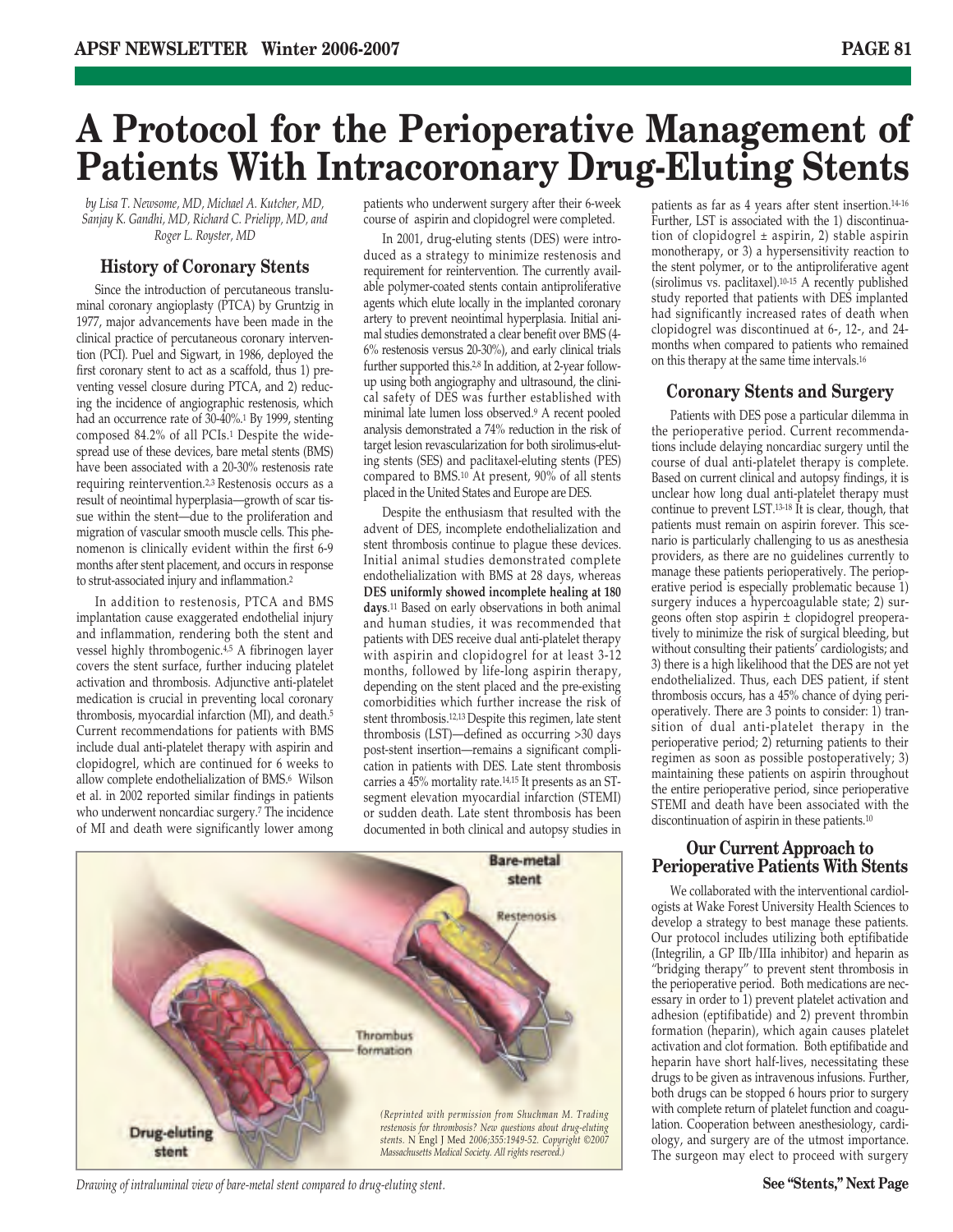## *Late Thrombosis is Risk With Drug-Eluting Stents*

## **"Stents," From Preceding Page**

while the patient remains on clopidogrel and aspirin. Alternatively, if the surgeon feels that perioperative clopidogrel will be deleterious in terms of increased surgical bleeding, then the following protocol will be instituted:

- 1. The following information must be obtained from the patient's cardiologist:
	- a. Type(s) of DES placed and date of procedure
	- b. any complexities associated with stent placement (bifurcations, coronary vessel diameter, total stent length)
	- c. comorbidities: renal failure, diabetes, depressed ejection fraction.
- 2. Clopidogrel is discontinued 5 days prior to surgery (a cardiology consult should be obtained prior to discontinuation of clopidogrel).
- 3. Aspirin must be continued throughout the perioperative period.
- 4. The patient will be admitted to the appropriate surgical service 2 days prior to surgery to receive bridging therapy (eptifibatide and heparin) and prevent stent thrombosis.
- 5. The bridging therapy will be initiated according to the paradigm shown in Table 1.
- 6. IV eptifibatide and heparin infusions will be discontinued 6 hours prior to surgery to 1) facilitate normal intraoperative platelet function and coagulation, and 2) allow for regional anesthetic techniques to be performed preoperatively.
- 7. Upon agreement between cardiology and surgery, clopidogrel/eptifibatide will be readministered as soon as possible postoperatively (preferably, the postoperative night):
	- a. clopidogrel loading dose: 600 mg p.o.
	- b. clopidogrel maintenance dose: 75 mg p.o. daily
	- c. eptifibatide infusion will be restarted according to the above paradigm if clopidogrel cannot be reinitiated.

In conclusion, DES represents the most current therapy in interventional cardiology. However, late stent thrombosis is a major problem with these devices. In fact, the FDA has recently reviewed the safety of these devices, and new recommendations regarding dual anti-platelet therapy may be forthcoming. By utilizing a combination of eptifibatide, heparin, and aspirin, the risk of stent thrombosis will be markedly reduced in the perioperative period. However, we will continue to address and modify our therapeutic approach as the dynamic nature of this subject continues to evolve. This is an important patient safety issue because of the high mortality rate if stent thrombosis occurs.

**Editor's Note:** *While this issue of the APSF Newsletter was in production, a pre-publication scientific advisory from the American Heart Association was released electronically. This advisory addresses the issue of premature discontinuation of antiplatelet drugs in patients with drug-eluting stents, including patients presenting for non-cardiac surgery. The Advisory will be published in the February 13, 2007 issue of* Circulation*.*

**Table 1: Eptifibatide Dosing Chart**

| <b>Eptifibatide (Integrilin) Dosing</b>                                           | <b>Loading Dose</b> | <b>Infusion Rate</b> |
|-----------------------------------------------------------------------------------|---------------------|----------------------|
| Patients with Normal Renal Function                                               | 180 mcg/kg IV       | 2.0 mcg/kg/min IV    |
| Patients with serum creatinine >2.0 mg/dl or<br>creatinine clearance <50 ml/min   | 180 mcg/kg IV       | 1.0 mcg/kg/min IV    |
| Intravenous heparin infusion will be initiated to maintain a PTT of 70-90 seconds |                     |                      |

### **References**

- 1. Serruys PW, Kutryk MJB, Ong ATL. Coronary-artery stents. *N Engl J Med* 2006;354:483-95.
- 2. Moliterno DJ. Healing Achilles—sirolimus versus paclitaxel. *N Engl J Med* 2005;353:724-6.
- 3. Arjomand H, Turi Z, McCormick D, et al. Percutaneous coronary intervention: historical perspectives, current status, and future direction. *Am Heart J* 2003;146:787-96.
- 4. Gawaz M, Neumann FJ, Ott I, et al. Platelet activation and coronary stent implantation. Effect of antithrombotic therapy. *Circulation* 1996;94:279-85.
- 5. Caramori PRA, Lima VC, Seidelin PH, et al. Long-term endothelial dysfunction after coronary stenting. *J Am Coll Cardiol* 1999;34:1675-9.
- 6. Eagle KA, Berger PB, Calkins H, et al. ACC/AHA guideline update for perioperative cardiovascular evaluation for noncardiac surgery-executive summary: a report of the American College of Cardiology/American Heart Association Task Force on Practice Guidelines (Committee to Update the 1996 Guidelines On Perioperative Cardiovascular Evaluation for Noncardiac Surgery). *Circulation* 2002;105:1257-67.
- 7. Wilson SH, Fasseas P, Orford JL, et al. Clinical outcome of patients undergoing non-cardiac surgery in the two months following coronary stenting. *J Am Coll Cardiol* 2003;42:234-40.
- 8. Biondi-Zoccai GG, Agostoni P, Abbate A, et al. Adjusted indirect comparison of intracoronary drugeluting stents: evidence from a metaanalysis of randomized bare-metal-stent-controlled trials. *Int J Cardiol* 2005;100:119-23.
- 9. Sousa JE, Costa MA, Sousa AG, et al. Two-year angiographic and intravascular ultrasound follow-up after implantation of sirolimus-eluting stents in human coronary arteries. *Circulation* 2003;107:381-3.
- 10. Hill RA, Dundar Y, Bakhai A, et al. Drug-eluting stents: an early systematic review to inform policy. *Eur Heart J* 2004;25:902-19.
- 11. Tsimikas S. Drug-eluting stents and late adverse clinical outcomes: lessons learned, lessons awaited. *J Am Coll Cardiol* 2006;47:2112-5.
- 12. Silber S, Albertsson P, Aviles FF, et al. Guidelines for percutaneous interventions. The task force for percutaneous coronary interventions of the European Society of Cardiology. *Eur Heart J* 2005;26:804-47.
- 13. Iakovou I, Schmidt T, Bonizzoni E, et al. Incidence, predictors, and outcome of thrombosis after successful implantation of drug-eluting stents. *JAMA* 2005;293:2126-30.
- 14. McFadden EP, Stabile E, Regar E, et al. Late thrombosis in drug-eluting coronary stents after discontinuation of antiplatelet therapy. *Lancet* 2004;364:1519-21.
- 15. Joner M, Finn AV, Farb A, et al. Pathology of drug-eluting stents in humans. *J Am Coll Cardiol* 2006;48:193-202.
- 16. Eisenstein EL, Anstrom KJ, Kong DF, et al. Clopidogrel use and long-term clinical outcomes after drugeluting stent implantation. *JAMA* 2006;297: epublished December 5, 2006. Available at: http://jama.ama-assn.org/cgi/reprint/ 297.2.joc60179v1. Accessed December 7, 2006.
- 17. Ong ATL, McFadden EP, Regar E, et al. Late angiographic stent thrombosis (LAST) events with drug-eluting stents. *J Am Coll Cardiol* 2005;45:2088-92.
- 18. Ferrari E, Benhamou M, Cerboni P, et al. Coronary syndromes following aspirin withdrawal: a special risk for late stent thrombosis. *J Am Coll Cardiol* 2005;45:456-9.

*Dr. Royster is Professor and Executive Vice Chair, Department of Anesthesiology, Dr. Newsome is Assistant Professor of Anesthesiology, Dr. Gandhi is Assistant Professor of Cardiology, and Dr. Kutcher is Associate Professor of Cardiology—all are faculty at Wake Forest University Health Sciences, in Winston-Salem, NC. Dr. Prielipp is the J.J. Buckley Professor and Chair, Department of Anesthesiology at the University of Minnesota in Minneapolis, MN and Chair of the APSF Committee on Education.*



## **SECTION EDITOR, PATIENT SAFETY**

IESTHESIA

The Anesthesia Patient Safety Foundation (APSF) is pleased to accept applications for Section Editor, Patient Safety, of our organization's new official scientific journal, *Anesthesia & Analgesia*. Candidates should be leaders in anesthesiology, with specific expertise and experience in patient safety, including a national and/or international reputation for research and contributions to patient safety within anesthesiology. Candidates should also have experience in medical editing, and proven administrative and organizational skills.

The duties of the Section Editor for Patient Safety include (1) handling of approximately 50 manuscripts per year, (2) providing an annual report, (3) attending at least one APSF Board of Directors meeting per year, (4) attending the *Anesthesia & Analgesia*

Editorial Board meeting, and (5) commissioning review articles, updates, annual meeting reports, and other articles related to patient safety in *Anesthesia & Analgesia*.

*Anesthesia & Analgesia*, the first scientific publication in the field of anesthesiology, is the journal of the Anesthesia Patient Safety Foundation, the International Anesthesia Research Society, the Society of Cardiovascular Anesthesiologists, the Society for Pediatric Anesthesia, the International Society for Anaesthetic Pharmacology, and the Society for Technology in Anesthesia.

Interested candidates should electronically submit their curriculum vitae to

> Robert K. Stoelting, MD Stoelting@apsf.org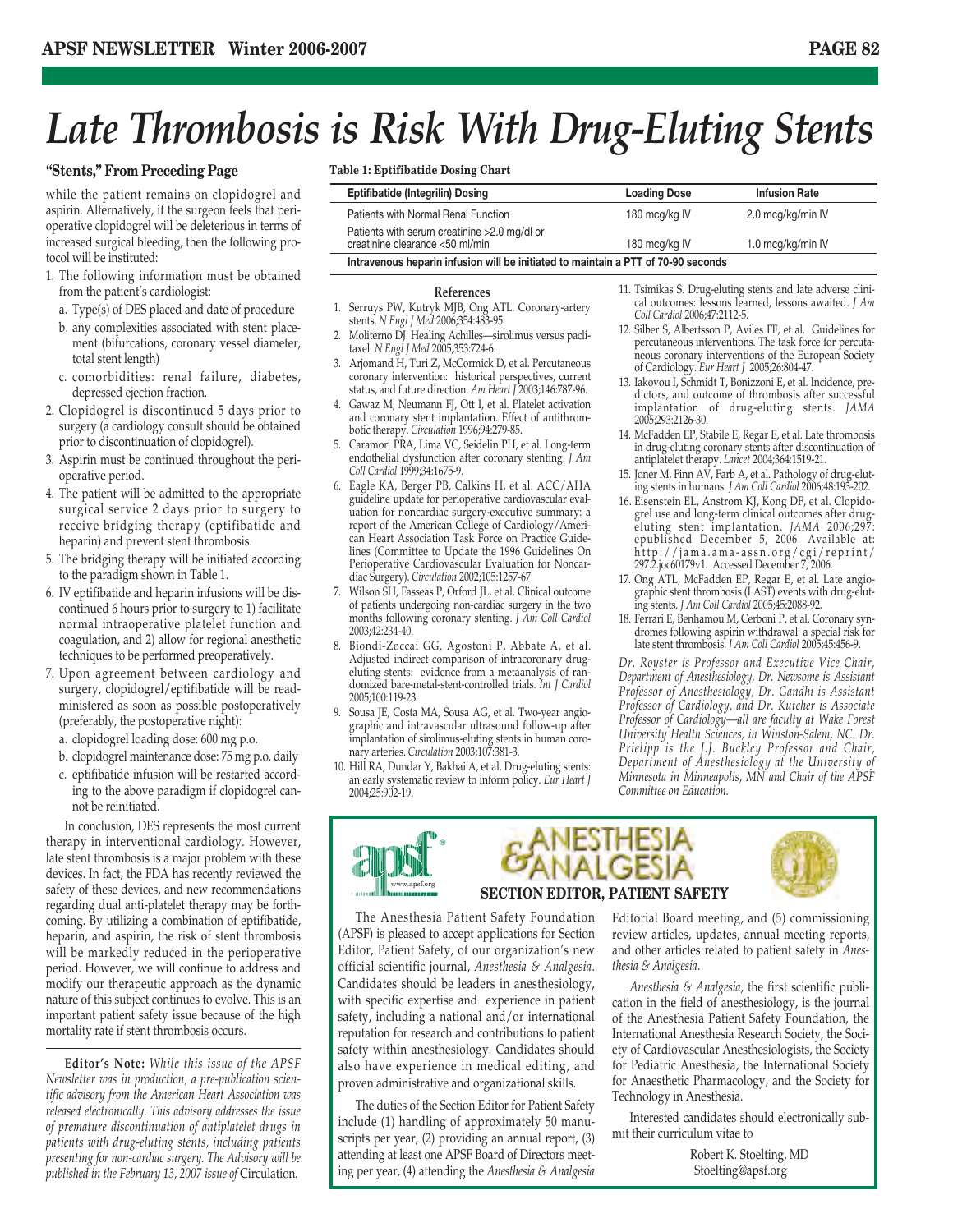## **Letter to the Editor**

## **Oxygen Gradient Hypothetical Means to Detect Malignant Hyperthermia**

## **To the Editor:**

Dr. Rosenberg and Mr. Rothstein should be commended for their sensitive and in-depth report on the unfortunate circumstances surrounding the death of a healthy, young man from malignant hyperthermia (MH).<sup>1</sup> The authors summarize 3 main factors as being responsible for the decline in mortality from MH over the past several years: education of the anesthesia community, the routine measurement of exhaled carbon dioxide and body temperature, and the US FDA approval of dantrolene sodium IV for the treatment of MH in 1979. Despite these advances, MH remains a potentially lethal, ever-present danger during general anesthesia as shown by this case report.

We would like to draw attention to another potentially sensitive monitoring parameter that could aid in the earlier detection of an impending MH crisis.

Inspired oxygen concentration (FiO<sub>2</sub>) is routinely monitored during general anesthesia. In addition, during the last decade, end-tidal oxygen concentration (FeO<sub>2</sub> monitoring) has also become available. With the fast response paramagnetic oxygen sensors that are now integrated into most anesthesia gas monitoring systems (such as the Phillips M1026B AGM), we can analyze breath-by-breath end-tidal oxygen concentrations. The "oxygen difference" calculated as the F (inspired – end-tidal)  $O<sub>2</sub>$  is a very sensitive measure of metabolism and ventilation.2,3 This oxygen difference reflects the overall balance between alveolar oxygen consumption and oxygen delivery. Metabolism influences oxygen removal from the alveoli and ventilation influences oxygen entry into the alveoli. The measurement of adequate ventilation in relation to oxygen consumption or the  $VO<sub>2</sub>/VA$  ratio shows good correlation with the oxygen difference.4

Pathophysiologically, MH is a skeletal muscle hypermetabolic syndrome that is associated with increasing  $O_2$  consumption and  $CO_2$  production. Clinically, a rise in exhaled  $CO<sub>2</sub>$  is typically seen in the early stages of MH. However, we know that tissue stores of  $CO<sub>2</sub>$  far exceed those of  $O<sub>2</sub>$ .<sup>5</sup> In addition, the body has tremendous ability to buffer  $CO<sub>2</sub>$ but lacks  $O_2$  buffering systems. Therefore, the rise in the alveolar  $CO<sub>2</sub>$  concentration with MH will be slower than the fall in alveolar  $O_2$  concentration.<sup>3</sup> So, when  $CO<sub>2</sub>$  production and  $O<sub>2</sub>$  consumption abruptly increase in MH, the increase in the removal of oxygen from the alveoli should effectively widen the F (inspired – end-tidal)  $O_2$  difference quickly. We believe that such an increasing oxygen difference under general anesthesia could be an earlier marker for MH. Further, we believe that this oxygen difference will change faster and more (as a percentage change from its initial value) than the changes in end-tidal  $CO<sub>2</sub>$ . Finally, as the alveolar CO<sub>2</sub> levels start to rise while maintaining the same minute ventilation (i.e., a state of relative hypoventilation), the oxygen difference should increase even more. The following equation will help explain our assertions: VO2 = VA \* F {inspired  $-$  end-tidal}  $O<sub>2</sub>$ .<sup>2</sup>

In MH, the increase in  $VO<sub>2</sub>$  and relative decrease in VA will result in an increasing oxygen difference. While the  $FiO<sub>2</sub>$  will influence  $FeO<sub>2</sub>$  measurements, the oxygen difference should be usable at any given FiO<sub>2</sub>. At the FiO<sub>2</sub> settings used during most general anesthetics (i.e., 30-60%), this oxygen difference parameter will be within the sensitive range of the paramagnetic oxygen sensors. In addition, the oxygen difference may be influenced by changes in cardiac output, hemoglobin concentration, arterial oxygen saturation, and changes in anesthetic state. These parameters will need to be considered while interpreting changes in the oxygen difference.

In conclusion, we suggest that our hypothesis be tested in an experiment. This experiment could be designed to evaluate whether changes in oxygen difference occur earlier than changes in end-tidal CO2 during an MH episode. Use of an animal model for MH such as the pig model would be ideal. Simultaneous measurements of  $FiO<sub>2</sub>$ ,  $FeO<sub>2</sub>$ ,  $FeCO<sub>2</sub>$  invasive monitoring of arterial pressures and blood gases, and cardiac output should be carried out and the effects of MH on these measures can then be studied. We appeal to the larger university hospitals/MH research laboratories to consider such as study. If we find that empirical observations confirm our hypothesis, we will be able to use a currently available monitoring parameter to detect or suspect MH at an earlier stage. This will move us closer to the goal of safer anesthesia for all patients.

*Karthik Raghunathan, MD, MPH Gary Kanter, MD Sajid Shahul, MD Springfield, MA*

### **References**

1. Rosenberg H, Rothstein A. Malignant Hyperthermia Death Holds Many Lessons. *APSF Newsletter* 2006;21(2):32-4.

- 2. Linko K, Paloheimo M. Inspiratory end-tidal oxygen content difference: a sensitive indicator of hypoventilation. *Crit Care Med* 1989;17:345-8.
- 3. Bengtsson J, Bengtson JP. The inspiratory to end-tidal oxygen difference during exercise. *Int J Clin Monit Comput* 1997;14:217-23.
- 4. Bengtsson J, Ederberg S, Stenqvist O, Bengtson JP. Do changes in cardiac output affect the inspiratory to endtidal oxygen difference? *Acta Anaesthesiol Scand* 1995;39:1075-9.
- 5. Edwards JD, Shoemaker WC, Vincent J-L. Oxygen Transport: Principles and Practice. London: W.B. Saunders, 1993:322-40.

## **In Reply:**

I appreciate the comments concerning measurement of oxygen consumption during anesthesia as a marker for the hypermetabolic response that is the hallmark of malignant hyperthermia (MH).

The suggestion that the difference between inspired and end-tidal oxygen would indicate an increase in oxygen consumption provided that minute ventilation is kept constant is quite reasonable in the same way that measurement of end-tidal carbon dioxide is used as an indicator of metabolic rate.

For more accurate measurement of oxygen consumption, mixed expired oxygen tension measurement would be needed. I do not believe that current anesthesia monitors have a built-in mixing chamber in order to obtain mixed expired values.

For that reason the proposed experiment is reasonable and should include mixed expired oxygen measurement as well.

*Henry Rosenberg, MD, CPE Mount Sinai School of Medicine*

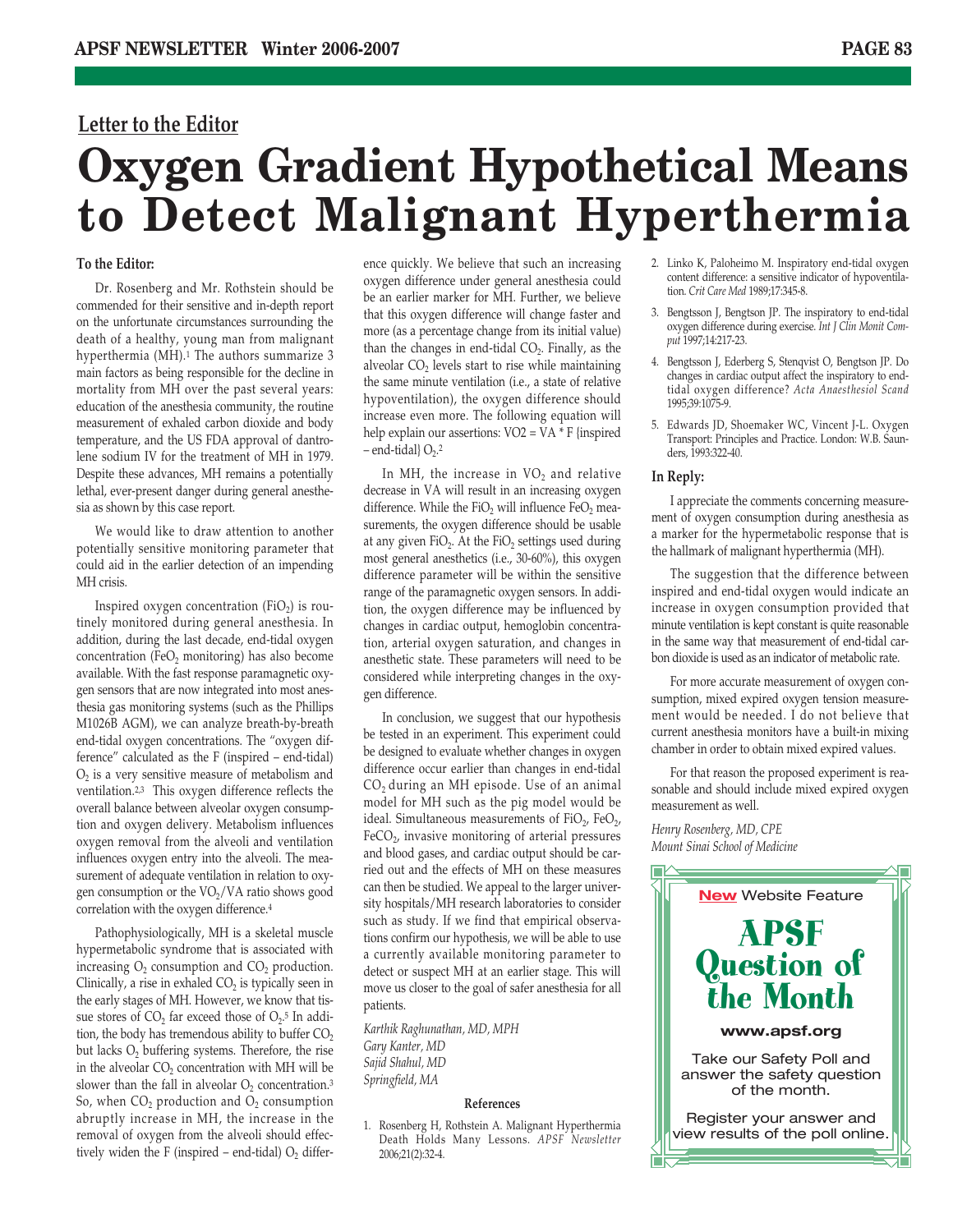## **Anesthesia Patient Safety Foundation (APSF) 2007 GRANT PROGRAM**

## **Guidelines for Grant Applications Scheduled to Start January 1, 2008**

The *Anesthesia Patient Safety Foundation (APSF) Grant Program* supports research directed toward enhancing anesthesia patient safety. Its major objective is to stimulate studies leading to prevention of mortality and morbidity resulting from anesthesia mishaps.

**NOTE: The grant award limit has increased to \$150,000 per project (including up to 15% institutional overhead). Additionally, there have been changes in areas of designated priority, in requirements for materials, and specific areas of research. For the current funding cycle, APSF is placing a specific emphasis on PATIENT SAFETY EDUCATION and MEDICATION ERRORS.**

To recognize the patriarch of what has become a model patient safety culture in the United States and internationally, the APSF inaugurated in 2002 the **Ellison C. Pierce, Jr., MD, Research Award.** The APSF Scientific Evaluation Committee will designate one of the funded proposals as the recipient of this nomination that carries with it an additional, unrestricted award of \$5,000.

APSF is also proud to announce the availability of two named awards, **made possible by generous, unrestricted grants of \$150,000 each**:

- **Anesthesia Healthcare Partners (AHP) Research Award**
- **Cardinal Health Foundation Award.**

## **PRIORITIES**

The APSF accepts applications in one of two categories of identified need: **CLINICAL RESEARCH and EDUCATION AND TRAINING**.

Highest priority is given to

- Studies that address peri-anesthetic problems for relatively healthy patients; or
- Studies that are broadly applicable AND that promise improved methods of patient safety with a defined and direct path to implementation into clinical care; or
- Innovative methods of education and training to improve patient safety; or
- Innovative methods of studying processes that lead to medication errors.

## **AREAS OF RESEARCH**

Areas of research interest include, but are not limited to

- New clinical methods for prevention and/or early diagnosis of mishaps including medication errors;
- Evaluation of new and/or re-evaluation of old technologies for prevention and diagnosis of mishaps;
- Identification of predictors of negative patient outcomes and/or anesthesiologist/anesthesiologist assistant/anesthetist clinical errors;
- Development of innovative methods for the study of low-frequency events;
- Measurement of the cost effectiveness of techniques designed to increase patient safety;
- Development or testing of educational content to measure, develop, and improve safe delivery of anesthetic care during the perioperative period; and
- Development, implementation, and validation of educational content or methods of relevance to patient safety (NOTE: both patient and care provider educational projects qualify).

## **REVIEW PROCESS**

Applications will be accepted electronically ONLY (see below). All completed applications will be distributed to members of the Scientific Evaluation Committee (SEC) who will score applications on a priority scale  $(1 -$  highest priority;  $5 -$  lowest priority). Applications that do not meet APSF criteria will be disallowed and given a score of 8. Applications that attain sufficient priority will then be selected for full-committee presentation and scoring. This second round of reviews takes place at the full Scientific Evaluation Committee meeting, which occurs in conjunction with the ASA Annual Meeting. Winners are announced at the APSF Board of Directors Meeting that is held on the Saturday of the ASA Annual Meeting.

## **SCORING**

Studies will be scored on

- Soundness and technical merit of proposed research with a clear hypothesis and research plan;
- Adequacy of assurances detailing the safeguarding of human or animal subjects;
- Uniqueness of scientific, educational, or technological approach of proposed research;
- Applicability of the proposed research and potential for broad health care adoption;
- Clinical significance of the area of research and likelihood of the studies to produce quantifiable improvements in patient outcome such as increased life-span, physical functionality, or ability to function independently, potential for reductions in procedural risks such as mortality or morbidity, or significant improvements in recovery time;
- Ability of research proposals to maximize benefits while minimizing risks to individual human research participants. Each proposal should proscriptively enunciate the criteria for instituting rescue therapy whenever there is the remotest possibility of an untoward adverse event to a human research volunteer. In some instances, the rescue therapy may be triggered by more than one variable (e.g., duration of apnea [in seconds], oxygen saturation <90 %, etc.). Additionally, the protocol should specify the nature of the rescue procedure(s), including the rescue therapy and dosages, and the responsible personnel. If other departments are involved in the rescue process, the

application should specify if such departments are to be informed when a new volunteer is participating in the trial.

- Priority will be given to topics that do not have other available sources for funding.
- Proposals to create patient safety education content or methods that do not include a rigorous evaluation of content validity and/or benefit will be unlikely to attain sufficient priority for funding.

**NOTE:** Innovative ideas and creativity are strongly encouraged. New applicants are advised to seek guidance from an advisor/mentor skilled in experimental design and preparation of grant applications. Poorly conceived ideas, failure to have a clear hypothesis or research plan, or failure to demonstrate clearly the relationship of the work to patient safety are the most frequent reasons for applications being disapproved or receiving a low priority score.

## **BUDGET**

**The budget request must not exceed \$150,000 (including a maximum of 15% institutional overhead).** Projects may be for 2 years in duration, although shorter anticipated time to completion is encouraged.

## **ELIGIBILITY**

Awards are made to a sponsoring institution, not to individuals or to departments. Any qualified member of a sponsoring institution in the United States or Canada may apply. Only one person may be listed as the principal investigator. All co-investigators, collaborators, and consultants should be listed. Applications will not be accepted from a principal investigator currently funded by the APSF. Re-applications from investigators who were funded by APSF in previous years, however, will be accepted without prejudice.

Previous applicants are strongly encouraged to respond to the reviewers' comments in a letter indicating point-by-point how the comments and suggestions were addressed.

**Applications that fail to meet these basic criteria will be eliminated from detailed review and returned with only minimal comment. A summary**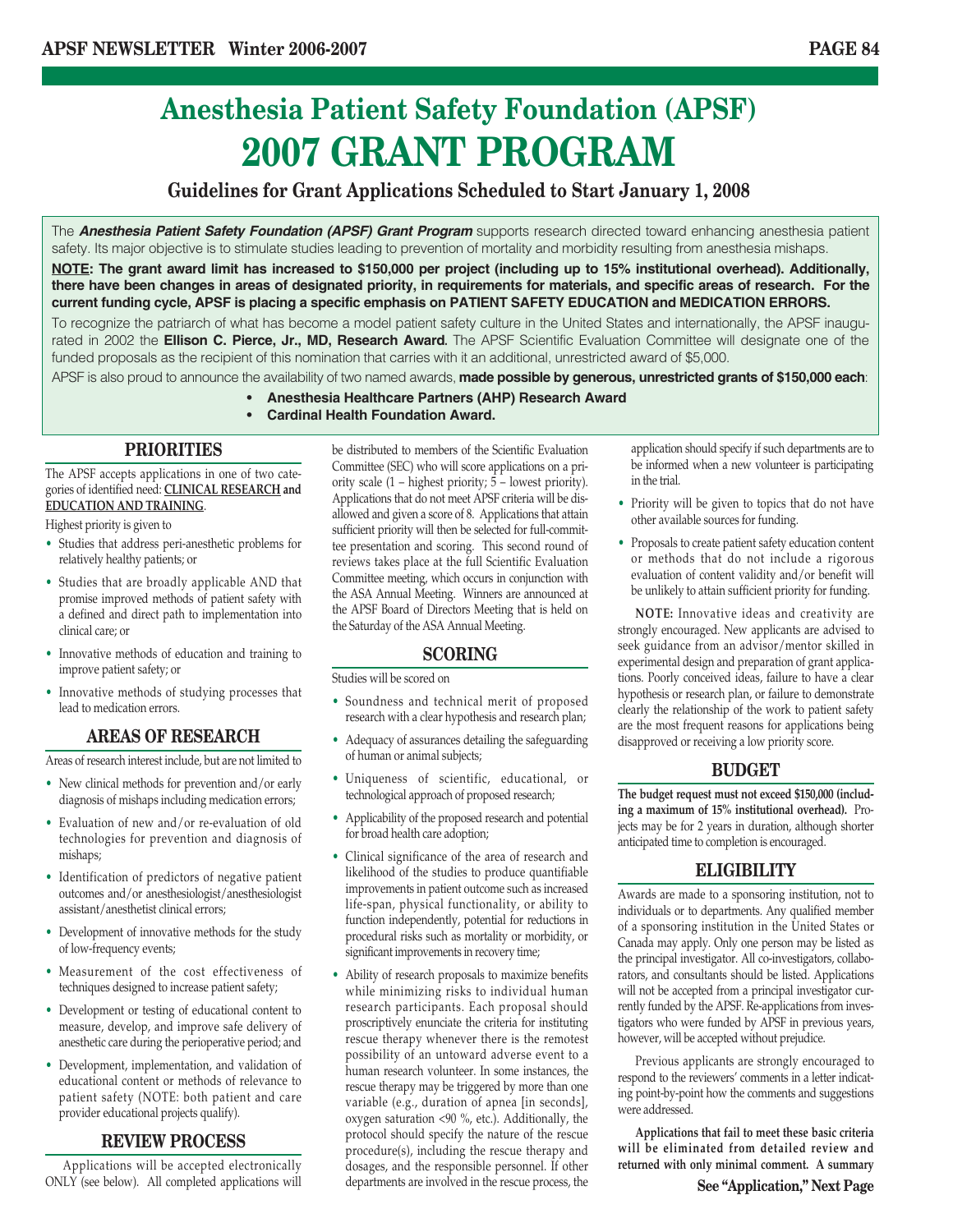## **Grant Application Submission Date—June 18, 2007**

## **"Application, " From Preceding Page**

**of reviewers' comments and recommendations will be provided to applicants only if requested from the Scientific Evaluation Committee Vice-Chair.**

## **AWARDS**

Awards for projects to begin January 1, 2008, will be announced at the meeting of the APSF Board of Directors on Saturday, October 13, 2007 (2007 ASA Annual Meeting, San Francisco, CA).

**NOTE: No award will be made unless the statement of institutional human or animal studies' committee approval is received by the committee prior to October 1, 2007.**

## **PAPERLESS APPLICATIONS**

All applications and accompanying documents MUST INCLUDE

- application
- applicant's curriculum vitae
- applicant's acceptance form
- departmental chair letter of support
- budget justification; and
- Institutional Review Board approval or submission letter.

These documents will be accepted in **ELECTRONIC** Adobe PDF format only. Electronic files in PDF format are acceptable for all text, charts, and graphics, and **must be uploaded to the APSF website:** 

## **http://apsf.org/grants/application/applicant/**

**Please follow the Application Format instructions carefully; applications not conforming to the requirements may be disallowed.**

## **APPLICATION FORMAT**

### **I. Cover Page**

- A. Title of research project
- B. Designation of proposal as *"Clinical Research"* or *"Education and Training"*
- C. Name of applicant with academic degrees, office address, phone number, fax number, and e-mail address
- D. Name, office address, and phone number of departmental chairperson
- E. Sponsoring institution and name, office address, phone number, and e-mail address of the responsible institutional financial officer
- F. Amount of funding requested
- G. Start and end dates of proposed project.
- **II. Research Summary—**a 1-paragraph description of the project.
- **III. Research Plan** (limited to 10 pages, typed, doublespaced, excluding references; appendices are discouraged):
	- A. Introduction
	- 1. Objectives of the proposed clinical research or education and training project.
- 2. Background: reference work of other authors leading to this proposal and the rationale of the proposed investigation or project. Describe the relationship to the priorities highlighted in the first paragraph of the APSF guidelines. Include copies of in-press manuscripts containing pilot data, if available.
- 3. Specific aims: what questions will be answered by the investigation? If applicable, what hypothesis will be tested? For an educational project, what are the specific learning objectives or objectives of the methodology being developed?
- 4. Significance and applicability: briefly describe the historical prevalence and severity of the morbidity and mortality of the studied anesthesia mishaps. Quantify the potential improvements in patient outcome or recovery time and identify how the proposed work can be broadly applied to reduce procedural risks in health care.
- 5. If the application is a resubmission, describe changes from the prior application, and specifically address the reviewers' comments point-bypoint.
- B. Methods to be employed
- 1. Describe data collection procedure, specific techniques, and number of observations or experiments. For educational projects, describe how the effects of the intervention program will be assessed. Qualitative methodologies are acceptable.
- 2. Describe types of data to be obtained and their treatment, including statistical and/or power analyses, if indicated.
- 3. Point out and discuss potential problems and limitations of the project.
- 4. If appropriate, include a statement of approval of this proposal by the institutional committee reviewing human or animal investigations, or a statement that approval has been requested.
- **IV. Budget—**include all proposed expenditures. Indicate under each category the amount requested or provided from other sources.
	- A. Personnel (limit salaries of individuals to NIH Guidelines)
	- B. Consultant costs
	- C. Equipment
	- D. Supplies
	- E. Patient costs
	- F. Other costs

G. Total funds requested (including a maximum of 15% institutional overhead)

H. Budget justification—CLEARLY and completely justify each item, including the role of each person involved in the project. If computer equipment is requested, explain why such resources are not already available from the sponsoring department/institution. NOTE: Failure to adequately justify any item may lead to reduction in an approved budget.

- I. List all current or pending research support (federal, foundation, industrial, departmental) available for the proposed project to the principal investigator, his collaborators, or his mentor. List all other research support for the principal investigator, stating percentage of effort devoted to current projects, and percentage of effort expected for pending projects .
- J. List the facilities, equipment, supplies, and services essential for this project and indicate their availability.
- **V. Abbreviated CV** (maximum of 3 pages) of the principal investigator only.
- **VI. Letter from the departmental chairperson** indicating
	- A. The number of working days per week available to the applicant for the proposed research, the degree of involvement of the applicant in other research projects, and the chair's degree of enthusiasm for the proposed project.
	- B. The availability of facilities essential to the completion of the proposed research.
	- C. An agreement to return unused funds if the applicant fails to complete the project.
- **VII. Sign and date** the *Acceptance of Conditions* of the Grant form and upload this form as an Adobe PDF file to the website along with the application.

GUIDELINES FOR PREPARATION OF APPLICA-TIONS AND ELIGIBILITY REQUIREMENTS CAN BE OBTAINED FROM THE APSF WEB PAGE: **http://www.apsf.org**

**The original application must be submitted electronically to the website no later than Monday, June 18, 2007. Once the completed application is uploaded, an automatic confirmatory e-mail will be generated and sent to the Chair of the Scientific Evaluation Committee:** 

Sorin J. Brull, MD *Chair, APSF Scientific Evaluation Committee* Professor of Anesthesiology Mayo Clinic College of Medicine 4500 San Pablo Road, JAB-4035 Jacksonville, FL 32224 Telephone: (904) 296-5688 Facsimile: (904) 296-3877 E-mail: APSF-SEC@Mayo.edu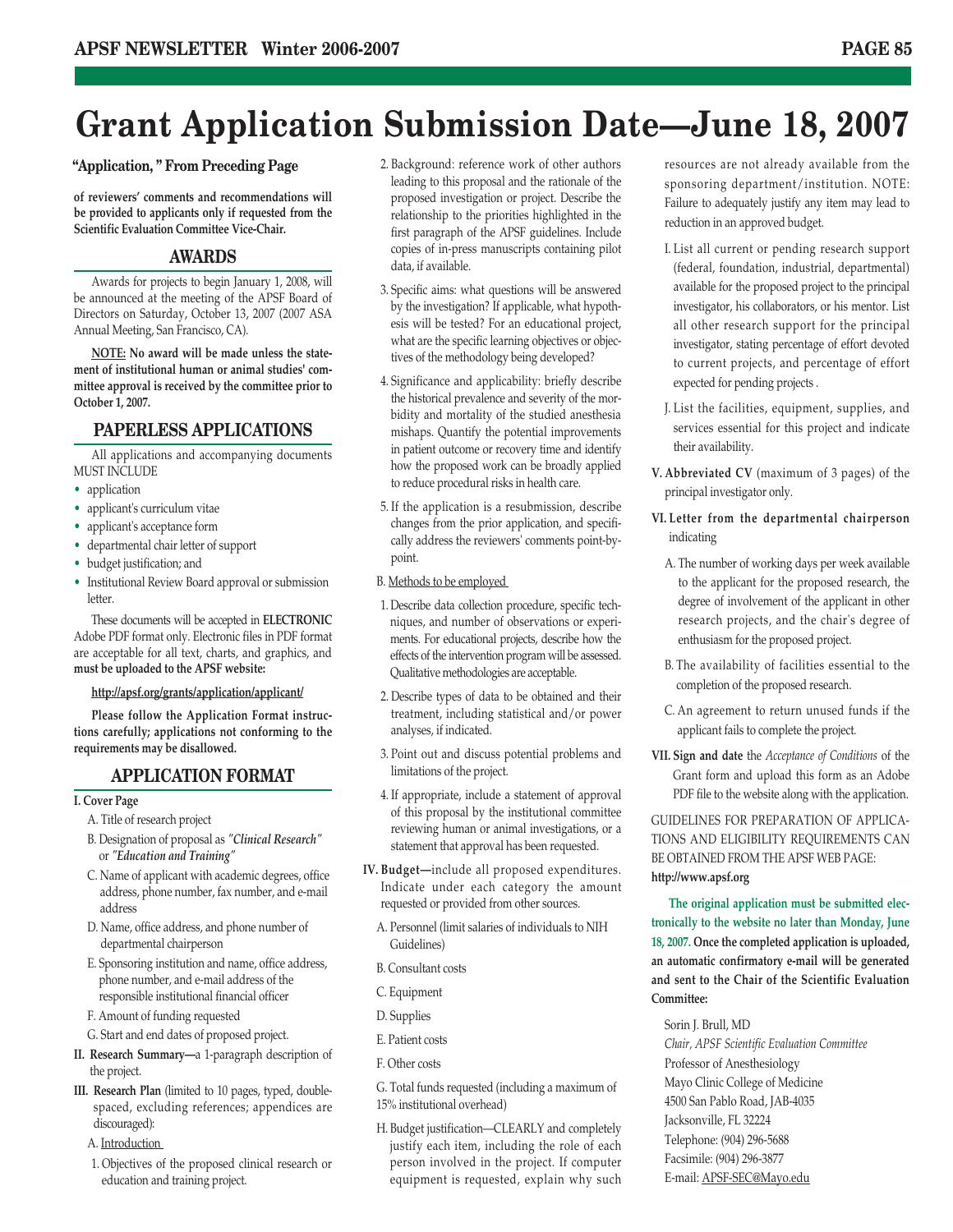## **Letter to the Editor Vial Look-Alikes Pose Risks**

## **To the Editor:**

My group does a lot of plastic surgery "office anesthesia." Recently, I came upon these 2 vial "look-alikes" that are used in almost every case, one by us and the other by the surgeon. We use Decadron very liberally as an IV push—about 2- 3 mg. The other, epinephrine (1:1000), is used by the surgeons in their various dilute "local/tumescent" solutions, and could be potentially lethal in certain patients in a 2-3 mg push. I grabbed the epinephrine the other day in preparation for giving the Decadron. Fortunately, I checked the label.

*James G. Chapman, MD Jacksonville, FL*



## **Wisconsin Team Receives Ellison C. Pierce, Jr., MD, 2006 Best Scientific Exhibit Award**

Dr. Richard Prielipp (far right), Chair of the APSF Committee on Education and Training, presents the Ellison C. Pierce, Jr., MD, Award for the Best Scientific Exhibit at the 2006 ASA Meeting, in Chicago, IL Left to right are Timothy N. Harwood, MD (APSF Education Committee) and Tricia A. Meyer, Pharm D (APSF Education Committee), Chad Vandrovec, MD, Neil Farber, MD, PhD, Roger Johnson CBET (from the Children's Hospital of Wisconsin, Milwaukee, WI), and Richard Prielipp, MD, MBA, FCCM (Chair of the APSF Education Committee). Their exhibit highlighted components of the anesthesia machine and how to avoid machine-related mishaps.





*Wisconsin team accepting their award.*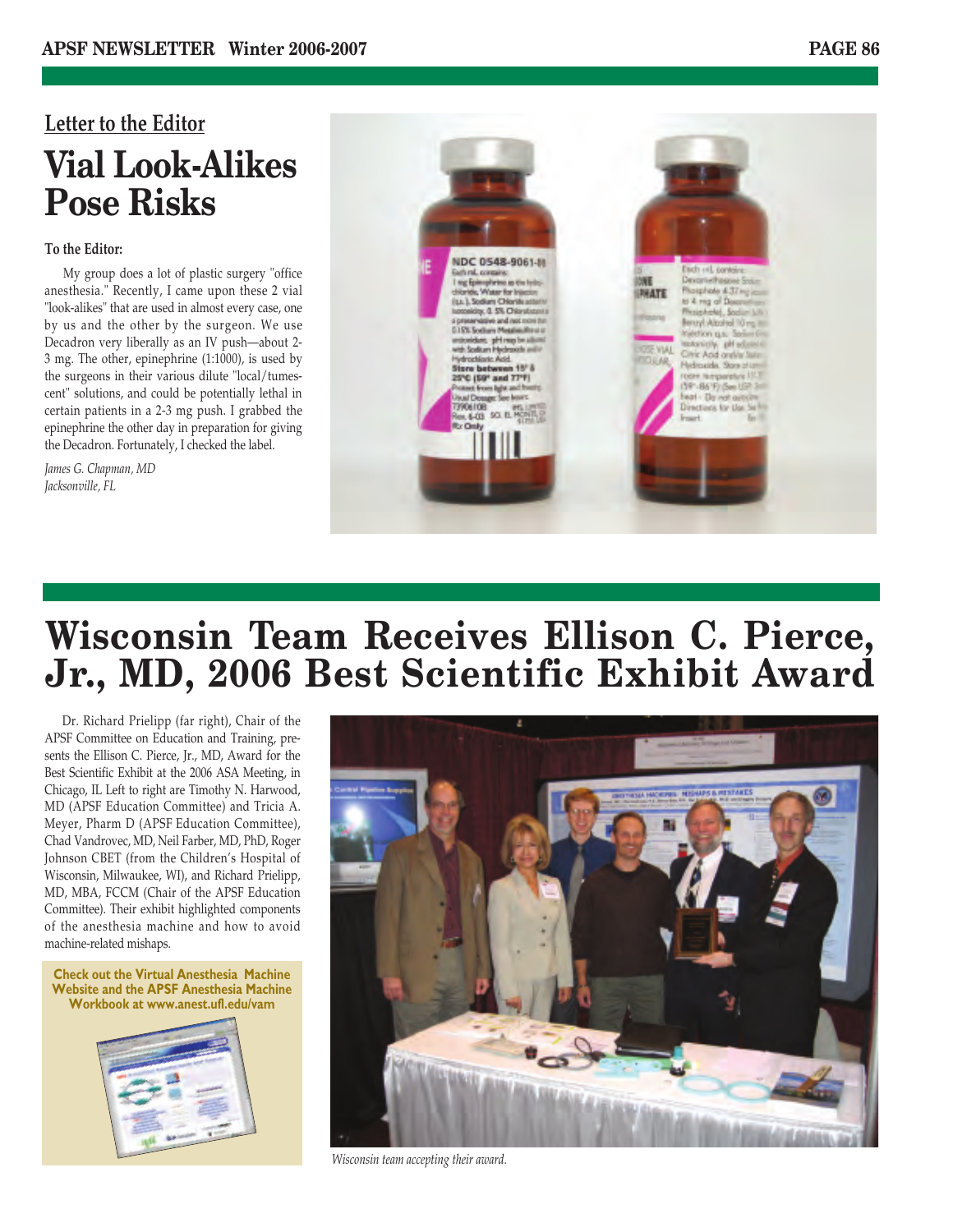## Letters to the Editor

*Air Embolism During Spine Surgery in the Prone Position*

## **To The Editor:**

In 1995 we set up a registry1 for reporting cases of venous air embolism (VAE) during spine procedures in the prone position. A recent case report also containing a literature review<sup>2</sup> revealed the existence of 20 cases of VAE as well as paradoxical air embolism (PAE) during spine procedures in the prone position in both adults and children. Surprisingly, 11 of the 20 died, with 8 of the deceased being pediatric patients. Our registry noted 9 probable cases of VAE/PAE with 8 deaths in the prone position during spine surgery probably due to VAE and/or PAE.3 My concern is that we are but seeing the tip of the proverbial iceberg in terms of the incidence of VAE-PAE in the prone position during spine procedures. With this in mind, I would appreciate hearing from anyone who believes he or she might have encountered a clinical problem where VAE/PAE during a spine procedure in the prone position might have been a distinct possibility. My contact e-mail is MALBIN@BHAM.RR.COM.

*Maurice S. Albin, MD, MSc (Anes.) Birmingham, AL*

### **References**

- 1. Albin MS, Ritter RR, Sloan T, et al. Central registry for venous air embolism. *Anesth Analg* 1995;81:658.
- 2. Wills J, Schwend RM, Paterson A, Albin MS. Intraoperative visible bubbling of air may be the first sign of venous air embolism during posterior surgery for scoliosis. Spine 2005;30:E629-35.
- 3. Personal Communication from Lorri A. Lee, MD, ASA Closed Claims Project, with permission from the ASA Closed Claims Committee to publish these data.

## **Support your APSF** *The address for donations is* APSF

520 N. Northwest Highway Park Ridge, IL 60068-2573 Corporate Tax ID# 51-0287258

## **Some Simpler Approaches to Team Training in Obstetrics**

## **To The Editor:**

Dr. Pratt's article on medical errors and the attempts of various experts to minimize such errors in obstetric anesthesia was very interesting. There is little question that many of our problems, especially in acute, high-risk cases, arise from a lack of communication between the obstetric and anesthesia staffs. The paradigm of such lack of communication is the scenario in which a high-risk parturient is brought back to the operating room for emergent cesarean section, prepped and draped, and is about to be operated on when someone recognizes that the anesthesia team has not been called. I think it would be rather surprising were we to discover just how often this scenario is played out in real life. Clearly, the failure to notify the anesthesia team early has negative consequences for the patient as it severely restricts the anesthesiologist's options for the provision of surgical anesthesia.

One common factor running through the suggestions of all 3 of the experts is complexity. Dr. Sachs's training program involves major changes to traditional practice. Dr. Birnbach's work at the University of Miami requires the use of a very expensive (more than \$3 million) stimulator system for training, and Dr. Preston's team training program also involves the use of a stimulator and major didactic innovations. While all of these programs are certainly very valuable, they are beyond the reach of many institutions, both academic and private.

We have had the usual number of communication failures in a large teaching hospital and have always utilized a form of "critical event" analysis after a bad outcome. This tends to promote communication for a relatively short period of time following the critical incident. It does not tend to change traditional patterns of behavior.

One change that has been of great help was actually suggested by the division head of maternal-fetal medicine here. He invited us, meaning the anesthesiology attending and resident covering for the day, to regularly attend their morning teaching rounds where all of the obstetric patients are discussed and any questions regarding anesthetic issues can be answered. In addition to the obvious advantage of providing our anesthesia residents with a printed list of all obstetric patients and the obstetric plans for those patients, our participation in obstetric daily teaching rounds effectively makes us a recognized part of the daily management of the patients on labor and delivery. Our presence at rounds symbolically makes us an integral part of the obstetric team. This is critical for us as we have multiple short (2-week) rotations in obstetric anesthesia for our residents, and, although we have a core of obstetric anesthesiologists, it is not unusual for someone outside that core to cover obstetrics during the day and to routinely cover at night.

We are physically separate from the main obstetric floor with an anesthesia call room and lounge next to the operating room. Without our formal involvement in morning obstetric rounds we tend to resemble a mysterious group, appearing when called, but otherwise forgotten. It is critical that we not be regarded as a merely technical "epidural service" with the unit secretary making calls to our residents like "epidural now in room 4." In order to avoid this, we require the obstetric resident to contact our resident before the placement of an epidural. This maintains the physicianto-physician relationship and tends to lessen the perception that we are simply "needle jockeys" rather than physicians.

Although complex team teaching systems and anesthesia stimulators certainly are effective and have a place, they are not practical for many departments. For those of us who lack the resources to fund such systems, there are very simple, no-cost alternatives, which can increase the communication between obstetrician, and anesthesiologists, and may be critical to the prevention of bad outcomes. Certainly in teaching hospitals the participation of a member of the obstetric anesthesiology team in daily obstetric teaching rounds is very beneficial, as is maintaining the requirement for physician-to-physician consultation prior to labor epidural placement. Although we have not followed outcomes since the above 2 changes were instituted in our practice, we believe that they have improved the quality of care that we are able to deliver and have reduced the number of incidents in which no one calls "anesthesia" until the last moment. These are simple, no-cost changes which can be easily instituted in any teaching hospital. One more item, which we hope to make a monthly event, is a mock emergent cesarean section drill involving the labor and delivery nurses; obstetric, neonatal and anesthesia residents; and attendings. Such drills do not require any significant additional resources and can highlight potential problems before they involve a patient. They also allow each specialty to voice concerns in front of colleagues from other specialties.

*Philip J. Balestrieri, MA, MD Charlottesville, VA*